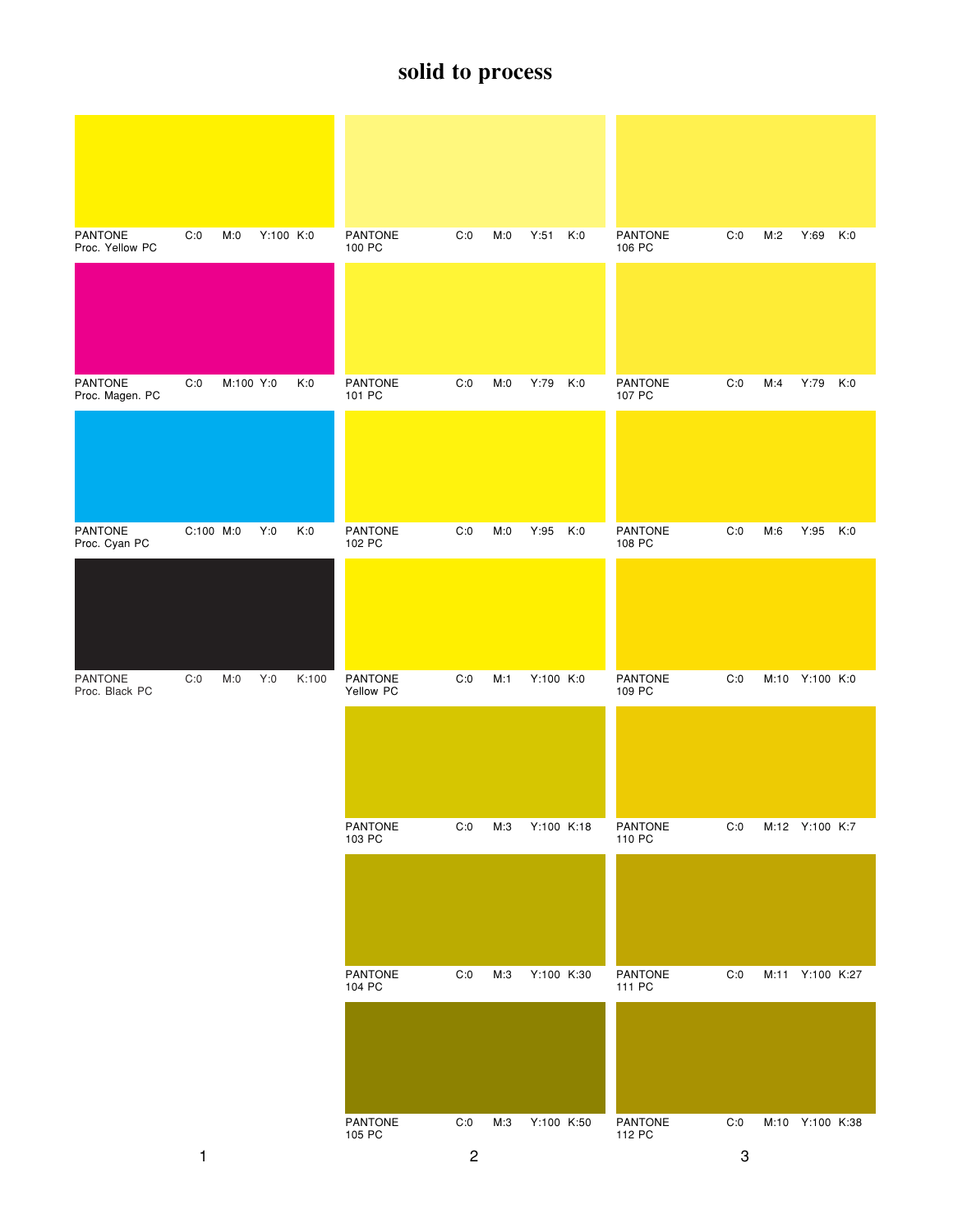| <b>PANTONE</b><br>113 PC | C:0 | M:7 | Y:66 K:0        |     | <b>PANTONE</b><br>120 PC | C:0 | M:9       | Y:58 K:0        |     | <b>PANTONE</b><br>1205 PC | C:0 | M:5       | Y:31 K:0        |     |
|--------------------------|-----|-----|-----------------|-----|--------------------------|-----|-----------|-----------------|-----|---------------------------|-----|-----------|-----------------|-----|
|                          |     |     |                 |     |                          |     |           |                 |     |                           |     |           |                 |     |
| <b>PANTONE</b><br>114 PC | C:0 | M:8 | Y:73 K:0        |     | <b>PANTONE</b><br>121 PC | C:0 |           | M:11 Y:69 K:0   |     | <b>PANTONE</b><br>1215 PC | C:0 | M:9       | $Y:45$ K:0      |     |
|                          |     |     |                 |     |                          |     |           |                 |     |                           |     |           |                 |     |
| <b>PANTONE</b><br>115 PC | C:0 | M:9 | Y:80            | K:0 | <b>PANTONE</b><br>122 PC | C:0 | M:17 Y:80 |                 | K:0 | <b>PANTONE</b><br>1225 PC | C:0 |           | M:17 Y:62 K:0   |     |
|                          |     |     |                 |     |                          |     |           |                 |     |                           |     |           |                 |     |
| <b>PANTONE</b><br>116 PC | C:0 |     | M:16 Y:100 K:0  |     | <b>PANTONE</b><br>123 PC | C:0 | M:24 Y:94 |                 | K:0 | <b>PANTONE</b><br>1235 PC | C:0 | M:29 Y:91 |                 | K:0 |
|                          |     |     |                 |     |                          |     |           |                 |     |                           |     |           |                 |     |
| PANTONE<br>117 PC        | C:0 |     | M:18 Y:100 K:15 |     | <b>PANTONE</b><br>124 PC | C:0 |           | M:28 Y:100 K:6  |     | <b>PANTONE</b><br>1245 PC | C:0 |           | M:28 Y:100 K:18 |     |
|                          |     |     |                 |     |                          |     |           |                 |     |                           |     |           |                 |     |
| <b>PANTONE</b><br>118 PC | C:0 |     | M:18 Y:100 K:27 |     | PANTONE<br>125 PC        | C:0 |           | M:26 Y:100 K:26 |     | PANTONE<br>1255 PC        | C:0 |           | M:27 Y:100 K:34 |     |
|                          |     |     |                 |     |                          |     |           |                 |     |                           |     |           |                 |     |
| PANTONE<br>119 PC        | C:0 |     | M:12 Y:100 K:49 |     | PANTONE<br>126 PC        | C:0 |           | M:25 Y:100 K:37 |     | PANTONE<br>1265 PC        | C:0 |           | M:27 Y:100 K:51 |     |
|                          | 4   |     |                 |     |                          | 5   |           |                 |     |                           | 6   |           |                 |     |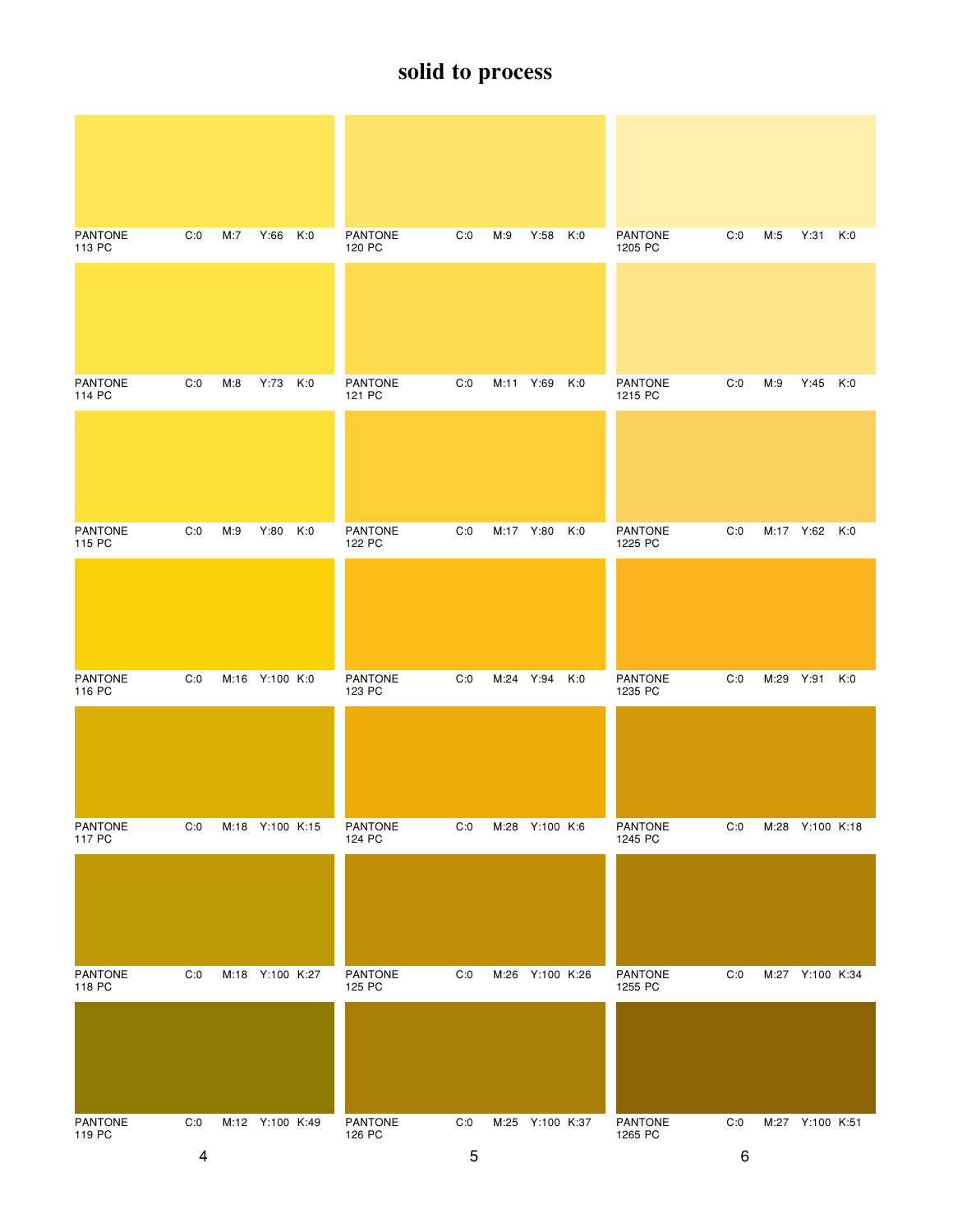| <b>PANTONE</b><br>127 PC | C:0                   | M:7 | Y:50 K:0        |     | <b>PANTONE</b><br>134 PC | C:0      |           | M:11 Y:45 K:0   |     | <b>PANTONE</b><br>1345 PC | C:0      | M:14 Y:47 K:0   |      |     |
|--------------------------|-----------------------|-----|-----------------|-----|--------------------------|----------|-----------|-----------------|-----|---------------------------|----------|-----------------|------|-----|
|                          |                       |     |                 |     |                          |          |           |                 |     |                           |          |                 |      |     |
| <b>PANTONE</b><br>128 PC | C:0                   |     | M:11 Y:65       | K:0 | <b>PANTONE</b><br>135 PC | C:0      | M:19 Y:60 |                 | K:0 | <b>PANTONE</b><br>1355 PC | C:0      | M:20 Y:56       |      | K:0 |
|                          |                       |     |                 |     |                          |          |           |                 |     |                           |          |                 |      |     |
| <b>PANTONE</b><br>129 PC | C:0                   |     | M:16 Y:77 K:0   |     | <b>PANTONE</b><br>136 PC | C:0      |           | M:27 Y:76 K:0   |     | <b>PANTONE</b><br>1365 PC | C:0      | M:29 Y:72 K:0   |      |     |
|                          |                       |     |                 |     |                          |          |           |                 |     |                           |          |                 |      |     |
| <b>PANTONE</b><br>130 PC | C:0                   |     | M:30 Y:100 K:0  |     | <b>PANTONE</b><br>137 PC | C:0      | M:35 Y:90 |                 | K:0 | <b>PANTONE</b><br>1375 PC | C:0      | M:40            | Y:90 | K:0 |
|                          |                       |     |                 |     |                          |          |           |                 |     |                           |          |                 |      |     |
| PANTONE<br>131 PC        | C:0                   |     | M:32 Y:100 K:9  |     | PANTONE<br>138 PC        | C:0      |           | M:42 Y:100 K:1  |     | PANTONE<br>1385 PC        | C:0      | M:44 Y:100 K:7  |      |     |
|                          |                       |     |                 |     |                          |          |           |                 |     |                           |          |                 |      |     |
| PANTONE<br>132 PC        | C:0                   |     | M:28 Y:100 K:30 |     | PANTONE<br>139 PC        | C:0      |           | M:37 Y:100 K:23 |     | PANTONE<br>1395 PC        | C:0      | M:41 Y:100 K:37 |      |     |
|                          |                       |     |                 |     |                          |          |           |                 |     |                           |          |                 |      |     |
| PANTONE<br>133 PC        | C:0<br>$\overline{7}$ |     | M:20 Y:100 K:56 |     | PANTONE<br>140 PC        | C:0<br>8 |           | M:27 Y:100 K:54 |     | PANTONE<br>1405 PC        | C:0<br>9 | M:36 Y:100 K:63 |      |     |
|                          |                       |     |                 |     |                          |          |           |                 |     |                           |          |                 |      |     |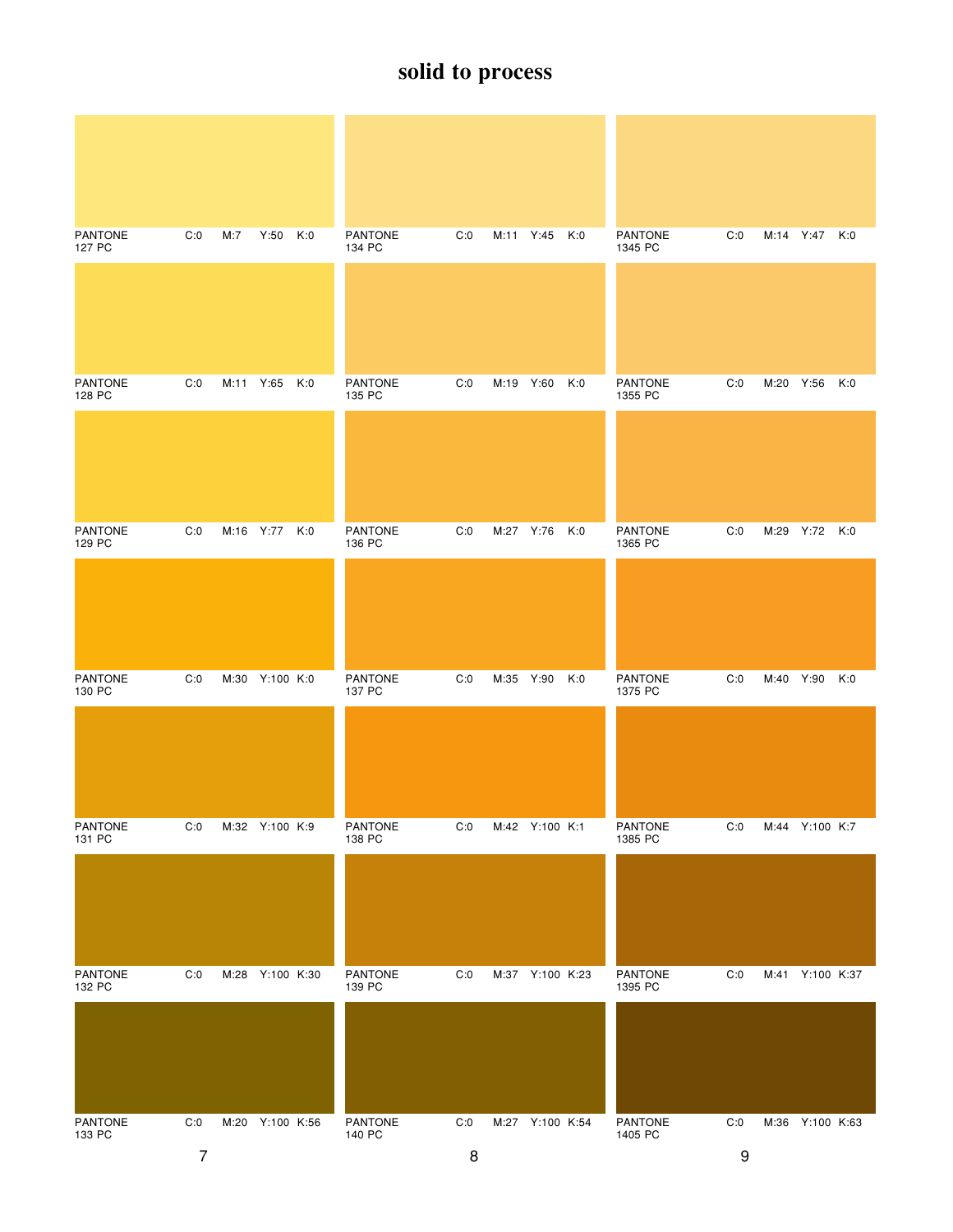| <b>PANTONE</b><br>141 PC | C:0 | M:19 Y:51 |                 | K:0 | <b>PANTONE</b><br>148 PC | C:0 |           | M:16 Y:37 K:0   |     | <b>PANTONE</b><br>1485 PC | C:0 | M:27 Y:54       | K:0 |
|--------------------------|-----|-----------|-----------------|-----|--------------------------|-----|-----------|-----------------|-----|---------------------------|-----|-----------------|-----|
| <b>PANTONE</b><br>142 PC | C:0 | M:28 Y:76 |                 | K:0 | <b>PANTONE</b><br>149 PC | C:0 |           | M:23 Y:47 K:0   |     | <b>PANTONE</b><br>1495 PC | C:0 | M:33 Y:67 K:0   |     |
|                          |     |           |                 |     |                          |     |           |                 |     |                           |     |                 |     |
| <b>PANTONE</b><br>143 PC | C:0 | M:35 Y:85 |                 | K:0 | <b>PANTONE</b><br>150 PC | C:0 | M:35 Y:70 |                 | K:0 | <b>PANTONE</b><br>1505 PC | C:0 | M:42 Y:77 K:0   |     |
|                          |     |           |                 |     |                          |     |           |                 |     |                           |     |                 |     |
| <b>PANTONE</b><br>144 PC | C:0 |           | M:48 Y:100 K:0  |     | PANTONE<br>151 PC        | C:0 | M:48 Y:95 |                 | K:0 | PANTONE<br>Orange 021 PC  | C:0 | M:53 Y:100 K:0  |     |
|                          |     |           |                 |     |                          |     |           |                 |     |                           |     |                 |     |
| PANTONE<br>145 PC        | C:0 |           | M:47 Y:100 K:8  |     | <b>PANTONE</b><br>152 PC | C:0 |           | M:51 Y:100 K:1  |     | <b>PANTONE</b><br>1525 PC | C:0 | M:58 Y:100 K:10 |     |
|                          |     |           |                 |     |                          |     |           |                 |     |                           |     |                 |     |
| <b>PANTONE</b><br>146 PC | C:0 |           | M:43 Y:100 K:33 |     | PANTONE<br>153 PC        | C:0 |           | M:46 Y:100 K:18 |     | <b>PANTONE</b><br>1535 PC | C:0 | M:53 Y:100 K:38 |     |
|                          |     |           |                 |     |                          |     |           |                 |     |                           |     |                 |     |
| PANTONE<br>147 PC        | C:0 |           | M:28 Y:100 K:56 |     | PANTONE<br>154 PC        | C:0 |           | M:46 Y:100 K:34 |     | PANTONE<br>1545 PC        | C:0 | M:53 Y:100 K:72 |     |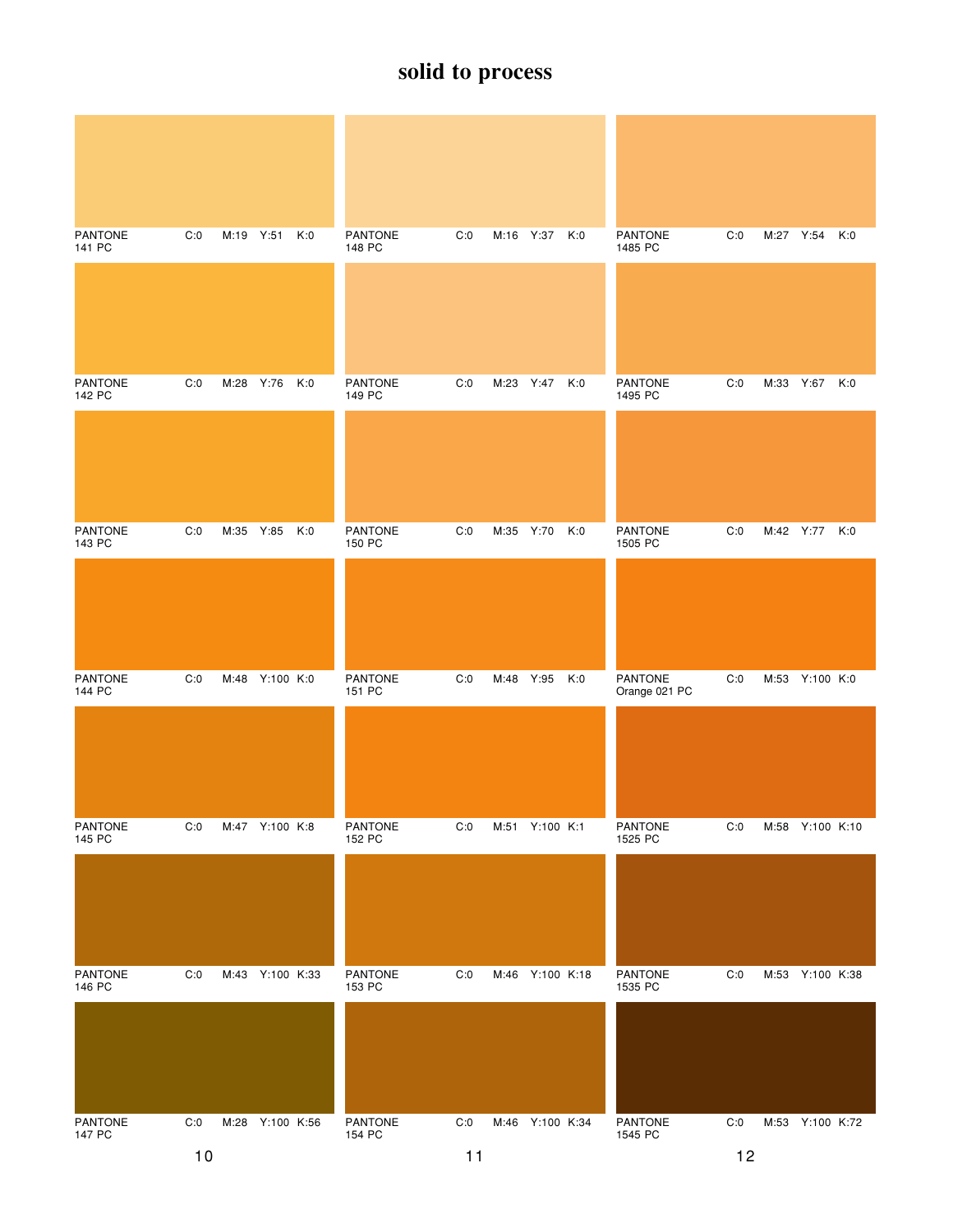| <b>PANTONE</b><br>155 PC | C:0 |           | M:12 Y:28       | K:0 | <b>PANTONE</b><br>1555 PC | C:0 | M:22 Y:34 |                 | K:0 | <b>PANTONE</b><br>162 PC | C:0 |      | M:15 Y:22 K:0   |     |
|--------------------------|-----|-----------|-----------------|-----|---------------------------|-----|-----------|-----------------|-----|--------------------------|-----|------|-----------------|-----|
| <b>PANTONE</b><br>156 PC | C:0 |           | M:22 Y:42 K:0   |     | <b>PANTONE</b><br>1565 PC | C:0 | M:34 Y:49 |                 | K:0 | <b>PANTONE</b><br>163 PC | C:0 |      | M:31 Y:44 K:0   |     |
|                          |     |           |                 |     |                           |     |           |                 |     |                          |     |      |                 |     |
| <b>PANTONE</b><br>157 PC | C:0 | M:43 Y:70 |                 | K:0 | PANTONE<br>1575 PC        | C:0 |           | M:45 Y:72 K:0   |     | <b>PANTONE</b><br>164 PC | C:0 |      | M:46 Y:73 K:0   |     |
|                          |     |           |                 |     |                           |     |           |                 |     |                          |     |      |                 |     |
| <b>PANTONE</b><br>158 PC | C:0 |           | M:61 Y:97       | K:0 | <b>PANTONE</b><br>1585 PC | C:0 | M:56 Y:90 |                 | K:0 | <b>PANTONE</b><br>165 PC | C:0 | M:59 | Y:96            | K:0 |
|                          |     |           |                 |     |                           |     |           |                 |     |                          |     |      |                 |     |
| PANTONE<br>159 PC        | C:0 |           | M:66 Y:100 K:7  |     | PANTONE<br>1595 PC        | C:0 |           | M:59 Y:100 K:5  |     | PANTONE<br>166 PC        | C:0 |      | M:64 Y:100 K:0  |     |
|                          |     |           |                 |     |                           |     |           |                 |     |                          |     |      |                 |     |
| <b>PANTONE</b><br>160 PC | C:0 |           | M:62 Y:100 K:32 |     | <b>PANTONE</b><br>1605 PC | C:0 |           | M:56 Y:100 K:30 |     | PANTONE<br>167 PC        | C:0 |      | M:60 Y:100 K:17 |     |
|                          |     |           |                 |     |                           |     |           |                 |     |                          |     |      |                 |     |
| PANTONE<br>161 PC        | C:0 |           | M:52 Y:100 K:64 |     | PANTONE<br>1615 PC        | C:0 |           | M:56 Y:100 K:43 |     | PANTONE<br>168 PC        | C:0 |      | M:57 Y:100 K:59 |     |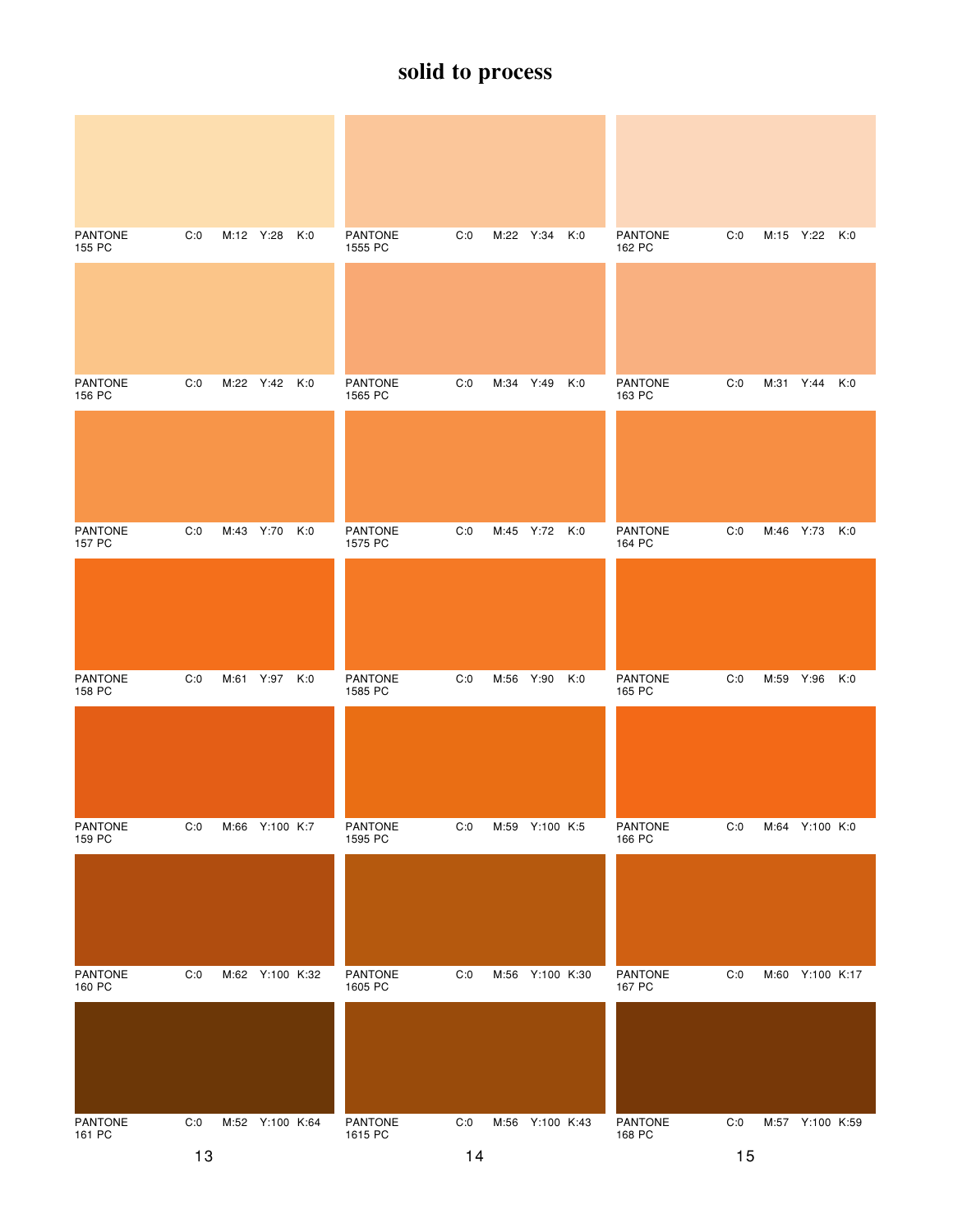| <b>PANTONE</b><br>1625 PC | C:0 | M:31      | Y:37            | K:0 | <b>PANTONE</b><br>169 PC | C:0 | M:20 Y:20 |                 | K:0 | <b>PANTONE</b><br>176 PC      | C:0 |           | M:25 Y:18 K:0   |     |
|---------------------------|-----|-----------|-----------------|-----|--------------------------|-----|-----------|-----------------|-----|-------------------------------|-----|-----------|-----------------|-----|
| <b>PANTONE</b><br>1635 PC | C:0 | M:39      | Y:48            | K:0 | <b>PANTONE</b><br>170 PC | C:0 |           | M:40 Y:44 K:0   |     | <b>PANTONE</b><br>177 PC      | C:0 | M:45 Y:40 |                 | K:0 |
|                           |     |           |                 |     |                          |     |           |                 |     |                               |     |           |                 |     |
| <b>PANTONE</b><br>1645 PC | C:0 | M:49 Y:66 |                 | K:0 | <b>PANTONE</b><br>171 PC | C:0 | M:53 Y:68 |                 | K:0 | <b>PANTONE</b><br>178 PC      | C:0 | M:59 Y:56 |                 | K:0 |
|                           |     |           |                 |     |                          |     |           |                 |     |                               |     |           |                 |     |
| <b>PANTONE</b><br>1655 PC | C:0 | M:63 Y:91 |                 | K:0 | <b>PANTONE</b><br>172 PC | C:0 | M:66 Y:88 |                 | K:0 | <b>PANTONE</b><br>Warm Red PC | C:0 | M:75 Y:90 |                 | K:0 |
|                           |     |           |                 |     |                          |     |           |                 |     |                               |     |           |                 |     |
| PANTONE<br>1665 PC        | C:0 |           | M:68 Y:100 K:0  |     | PANTONE<br>173 PC        | C:0 |           | M:69 Y:100 K:4  |     | PANTONE<br>179 PC             | C:0 |           | M:79 Y:100 K:0  |     |
|                           |     |           |                 |     |                          |     |           |                 |     |                               |     |           |                 |     |
| <b>PANTONE</b><br>1675 PC | C:0 |           | M:67 Y:100 K:28 |     | PANTONE<br>174 PC        | C:0 |           | M:70 Y:100 K:36 |     | PANTONE<br>180 PC             | C:0 |           | M:79 Y:100 K:11 |     |
|                           |     |           |                 |     |                          |     |           |                 |     |                               |     |           |                 |     |
| PANTONE<br>1685 PC        | C:0 |           | M:68 Y:100 K:44 |     | PANTONE<br>175 PC        | C:0 |           | M:65 Y:100 K:60 |     | PANTONE<br>181 PC             | C:0 |           | M:74 Y:100 K:47 |     |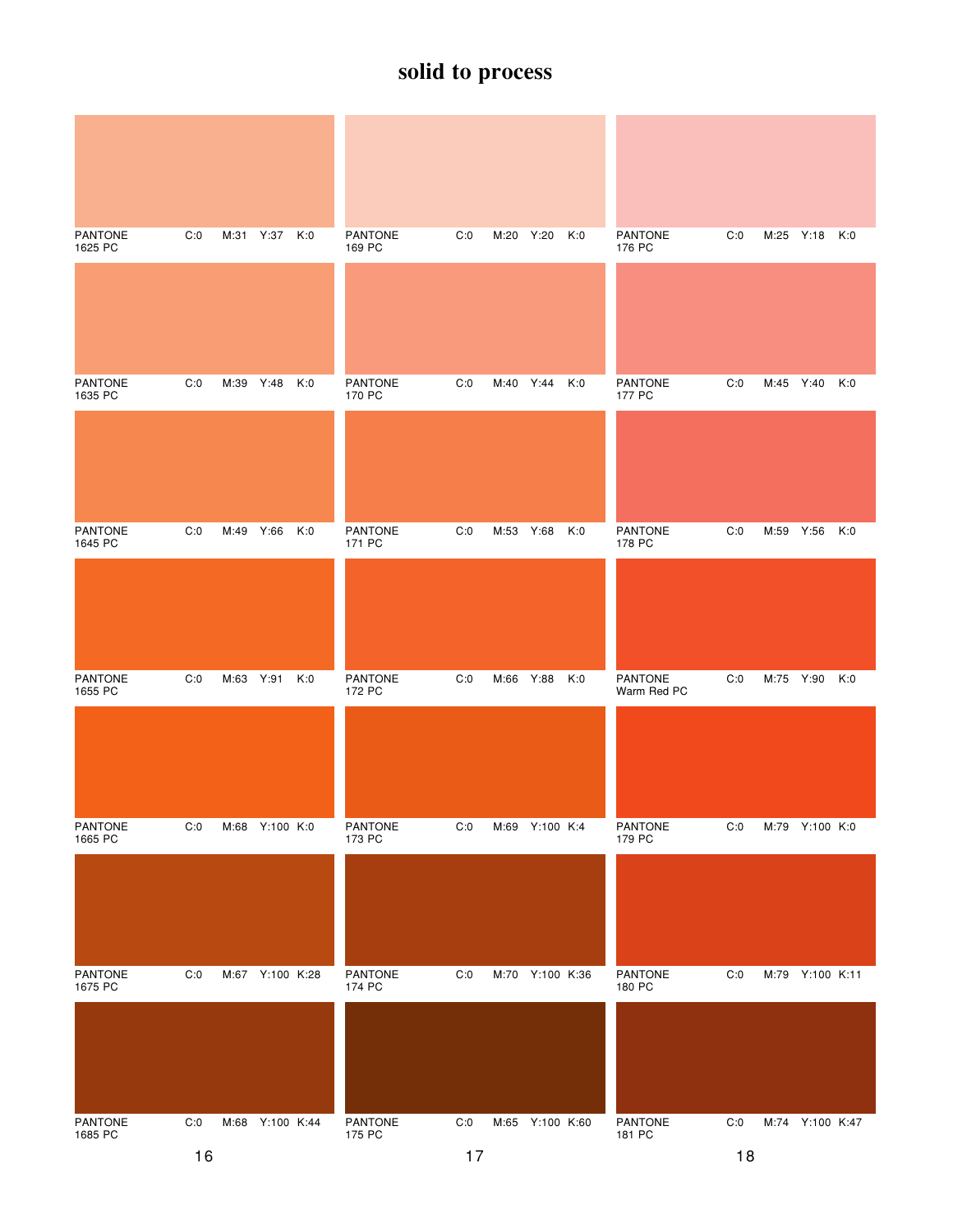| <b>PANTONE</b><br>1765 PC | C:0 | M:38 Y:21 |                 | K:0 | <b>PANTONE</b><br>1767 PC    | C:0 |            | M:27 Y:12 K:0   |      | <b>PANTONE</b><br>182 PC | C:0 |           | M:26 Y:10 K:0   |     |
|---------------------------|-----|-----------|-----------------|-----|------------------------------|-----|------------|-----------------|------|--------------------------|-----|-----------|-----------------|-----|
|                           |     |           |                 |     |                              |     |            |                 |      |                          |     |           |                 |     |
| <b>PANTONE</b><br>1775 PC | C:0 | M:47 Y:29 |                 | K:0 | <b>PANTONE</b><br>1777 PC    | C:0 | M:58 Y:36  |                 | K:0  | <b>PANTONE</b><br>183 PC | C:0 | M:46 Y:21 |                 | K:0 |
|                           |     |           |                 |     |                              |     |            |                 |      |                          |     |           |                 |     |
| <b>PANTONE</b><br>1785 PC | C:0 | M:67 Y:50 |                 | K:0 | <b>PANTONE</b><br>1787 PC    | C:0 | M:76 Y:60  |                 | K:0  | <b>PANTONE</b><br>184 PC | C:0 |           | M:68 Y:41       | K:0 |
|                           |     |           |                 |     |                              |     |            |                 |      |                          |     |           |                 |     |
| <b>PANTONE</b><br>1788 PC | C:0 | M:84 Y:88 |                 | K:0 | <b>PANTONE</b><br>Red 032 PC | C:0 | M:90       | Y:86            | K:0  | <b>PANTONE</b><br>185 PC | C:0 |           | M:91 Y:76 K:0   |     |
|                           |     |           |                 |     |                              |     |            |                 |      |                          |     |           |                 |     |
| PANTONE<br>1795 PC        | C:0 |           | M:94 Y:100 K:0  |     | PANTONE<br>1797 PC           | C:0 |            | M:100 Y:99 K:4  |      | PANTONE<br>186 PC        | C:0 |           | M:100 Y:81 K:4  |     |
|                           |     |           |                 |     |                              |     |            |                 |      |                          |     |           |                 |     |
| <b>PANTONE</b><br>1805 PC | C:0 |           | M:91 Y:100 K:23 |     | PANTONE<br>1807 PC           | C:0 | M:100 Y:96 |                 | K:28 | <b>PANTONE</b><br>187 PC | C:0 |           | M:100 Y:79 K:20 |     |
|                           |     |           |                 |     |                              |     |            |                 |      |                          |     |           |                 |     |
| PANTONE<br>1815 PC        | C:0 |           | M:90 Y:100 K:51 |     | PANTONE<br>1817 PC           | C:0 |            | M:90 Y:100 K:66 |      | PANTONE<br>188 PC        | C:0 |           | M:97 Y:100 K:50 |     |
|                           | 19  |           |                 |     |                              | 20  |            |                 |      |                          | 21  |           |                 |     |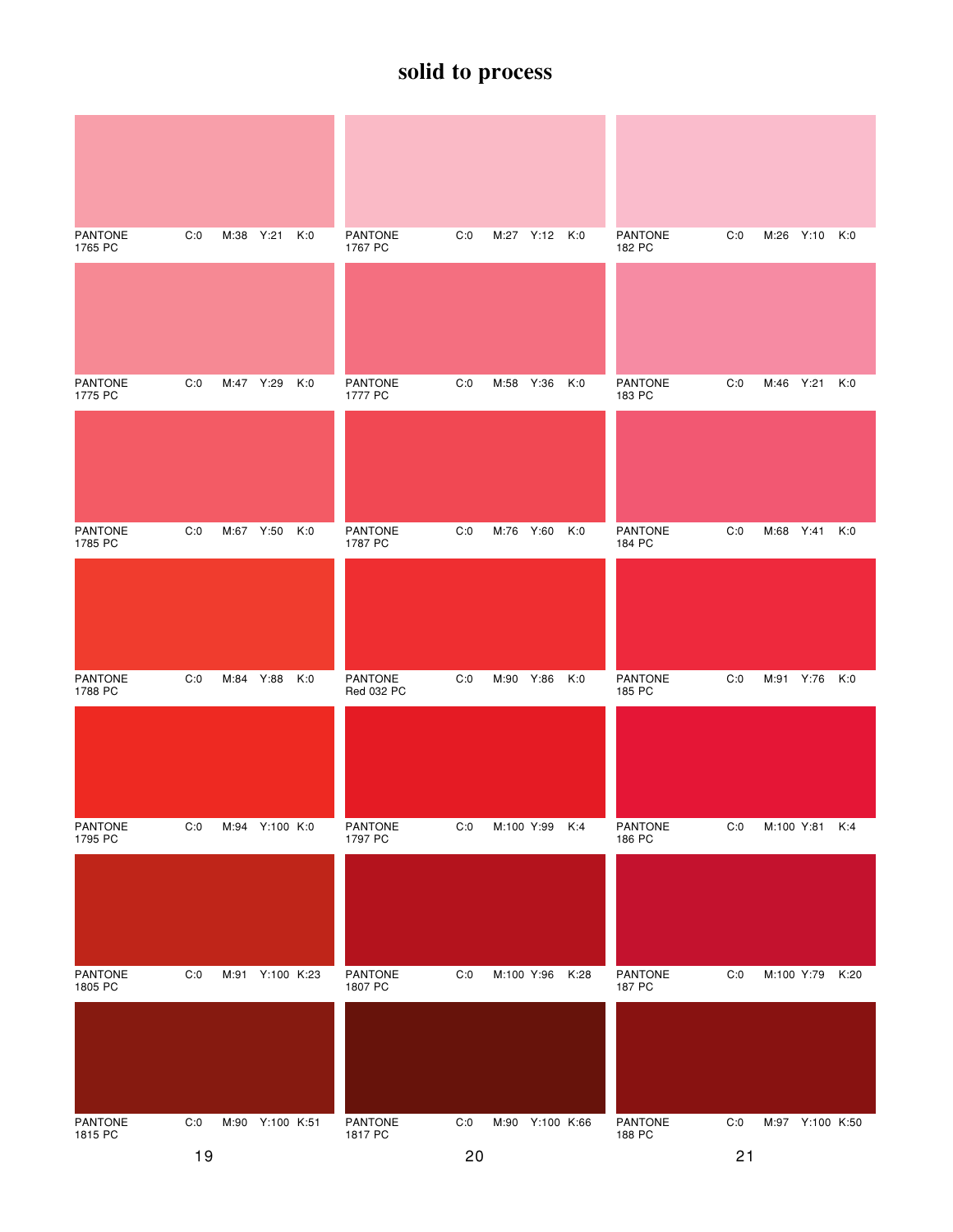| <b>PANTONE</b><br>189 PC | C:0 | M:37 Y:10       | K:0  | <b>PANTONE</b><br>1895 PC | C:0 | M:28 Y:7       | K:0  | <b>PANTONE</b><br>196 PC | C:0 | M:25 Y:4        | K:0  |
|--------------------------|-----|-----------------|------|---------------------------|-----|----------------|------|--------------------------|-----|-----------------|------|
|                          |     |                 |      |                           |     |                |      |                          |     |                 |      |
| <b>PANTONE</b><br>190 PC | C:0 | M:55 Y:22 K:0   |      | <b>PANTONE</b><br>1905 PC | C:0 | M:41 Y:9       | K:0  | <b>PANTONE</b><br>197 PC | C:0 | M:45 Y:10 K:0   |      |
|                          |     |                 |      |                           |     |                |      |                          |     |                 |      |
| <b>PANTONE</b><br>191 PC | C:0 | M:76 Y:38       | K:0  | <b>PANTONE</b><br>1915 PC | C:0 | M:71 Y:20      | K:0  | <b>PANTONE</b><br>198 PC | C:0 | M:78 Y:33       | K:0  |
|                          |     |                 |      |                           |     |                |      |                          |     |                 |      |
| <b>PANTONE</b><br>192 PC | C:0 | M:100 Y:68      | K:0  | PANTONE<br>1925 PC        | C:0 | M:100 Y:55     | K:0  | <b>PANTONE</b><br>199 PC | C:0 | M:100 Y:62 K:0  |      |
|                          |     |                 |      |                           |     |                |      |                          |     |                 |      |
| PANTONE<br>193 PC        | C:0 | M:100 Y:66 K:13 |      | PANTONE<br>1935 PC        | C:0 | M:100 Y:57 K:5 |      | PANTONE<br>200 PC        | C:0 | M:100 Y:63 K:12 |      |
|                          |     |                 |      |                           |     |                |      |                          |     |                 |      |
| <b>PANTONE</b><br>194 PC | C:0 | M:100 Y:64      | K:33 | <b>PANTONE</b><br>1945 PC | C:0 | M:100 Y:56     | K:19 | PANTONE<br>201 PC        | C:0 | M:100 Y:63      | K:29 |
|                          |     |                 |      |                           |     |                |      |                          |     |                 |      |
| PANTONE<br>195 PC        | C:0 | M:100 Y:60      | K:55 | PANTONE<br>1955 PC        | C:0 | M:100 Y:60     | K:37 | PANTONE<br>202 PC        | C:0 | M:100 Y:61 K:43 |      |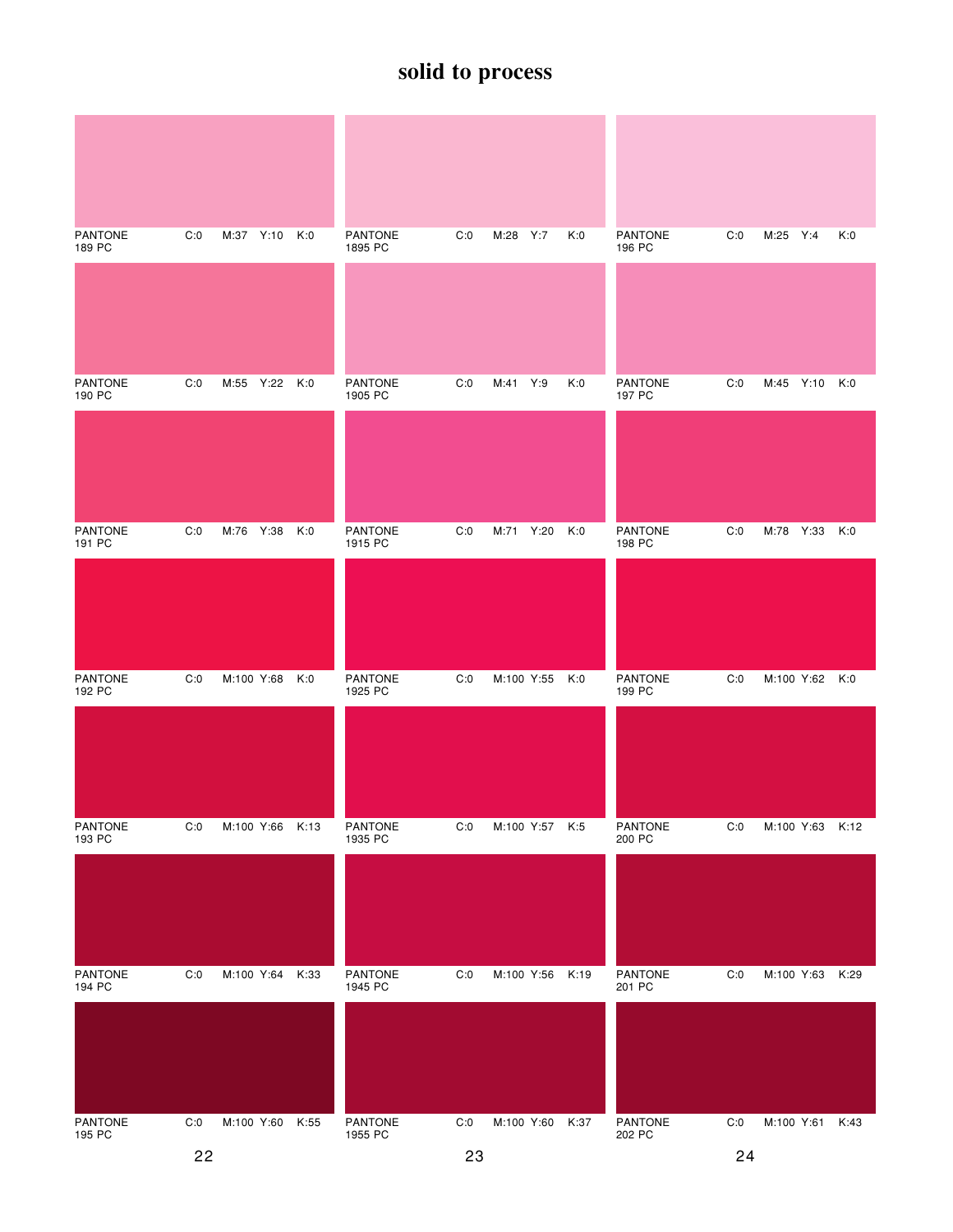| <b>PANTONE</b><br>203 PC | C:0 | M:34 Y:3   |                 | K:0  | <b>PANTONE</b><br>210 PC | C:0 | M:39 Y:6       |                 | K:0 | <b>PANTONE</b><br>217 PC | C:0 | M:28 Y:0        |                 | K:0 |
|--------------------------|-----|------------|-----------------|------|--------------------------|-----|----------------|-----------------|-----|--------------------------|-----|-----------------|-----------------|-----|
|                          |     |            |                 |      |                          |     |                |                 |     |                          |     |                 |                 |     |
| <b>PANTONE</b><br>204 PC | C:0 | M:58 Y:3   |                 | K:0  | <b>PANTONE</b><br>211 PC | C:0 | M:55 Y:8       |                 | K:0 | <b>PANTONE</b><br>218 PC | C:2 | M:61 Y:0        |                 | K:0 |
|                          |     |            |                 |      |                          |     |                |                 |     |                          |     |                 |                 |     |
| <b>PANTONE</b><br>205 PC | C:0 | M:84 Y:9   |                 | K:0  | <b>PANTONE</b><br>212 PC | C:0 | M:72 Y:11      |                 | K:0 | <b>PANTONE</b><br>219 PC | C:1 | M:88 Y:0        |                 | K:0 |
|                          |     |            |                 |      |                          |     |                |                 |     |                          |     |                 |                 |     |
| <b>PANTONE</b><br>206 PC | C:0 | M:100 Y:38 |                 | K:3  | PANTONE<br>213 PC        | C:0 | M:95 Y:27 K:0  |                 |     | PANTONE<br>Rub. Red PC   | C:0 |                 | M:100 Y:15 K:4  |     |
|                          |     |            |                 |      |                          |     |                |                 |     |                          |     |                 |                 |     |
| <b>PANTONE</b><br>207 PC | C:0 |            | M:100 Y:43 K:19 |      | <b>PANTONE</b><br>214 PC | C:0 |                | M:100 Y:34 K:8  |     | PANTONE<br>220 PC        | C:0 |                 | M:100 Y:13 K:17 |     |
|                          |     |            |                 |      |                          |     |                |                 |     |                          |     |                 |                 |     |
| PANTONE<br>208 PC        | C:0 | M:100 Y:36 |                 | K:37 | <b>PANTONE</b><br>215 PC | C:0 |                | M:100 Y:35 K:27 |     | <b>PANTONE</b><br>221 PC | C:0 | M:100 Y:15 K:30 |                 |     |
|                          |     |            |                 |      |                          |     |                |                 |     |                          |     |                 |                 |     |
| PANTONE<br>209 PC        | C:0 |            | M:100 Y:34      | K:53 | PANTONE<br>216 PC        | C:0 | M:95 Y:40 K:49 |                 |     | PANTONE<br>222 PC        | C:0 |                 | M:100 Y:10 K:59 |     |
|                          | 25  |            |                 |      |                          | 26  |                |                 |     |                          | 27  |                 |                 |     |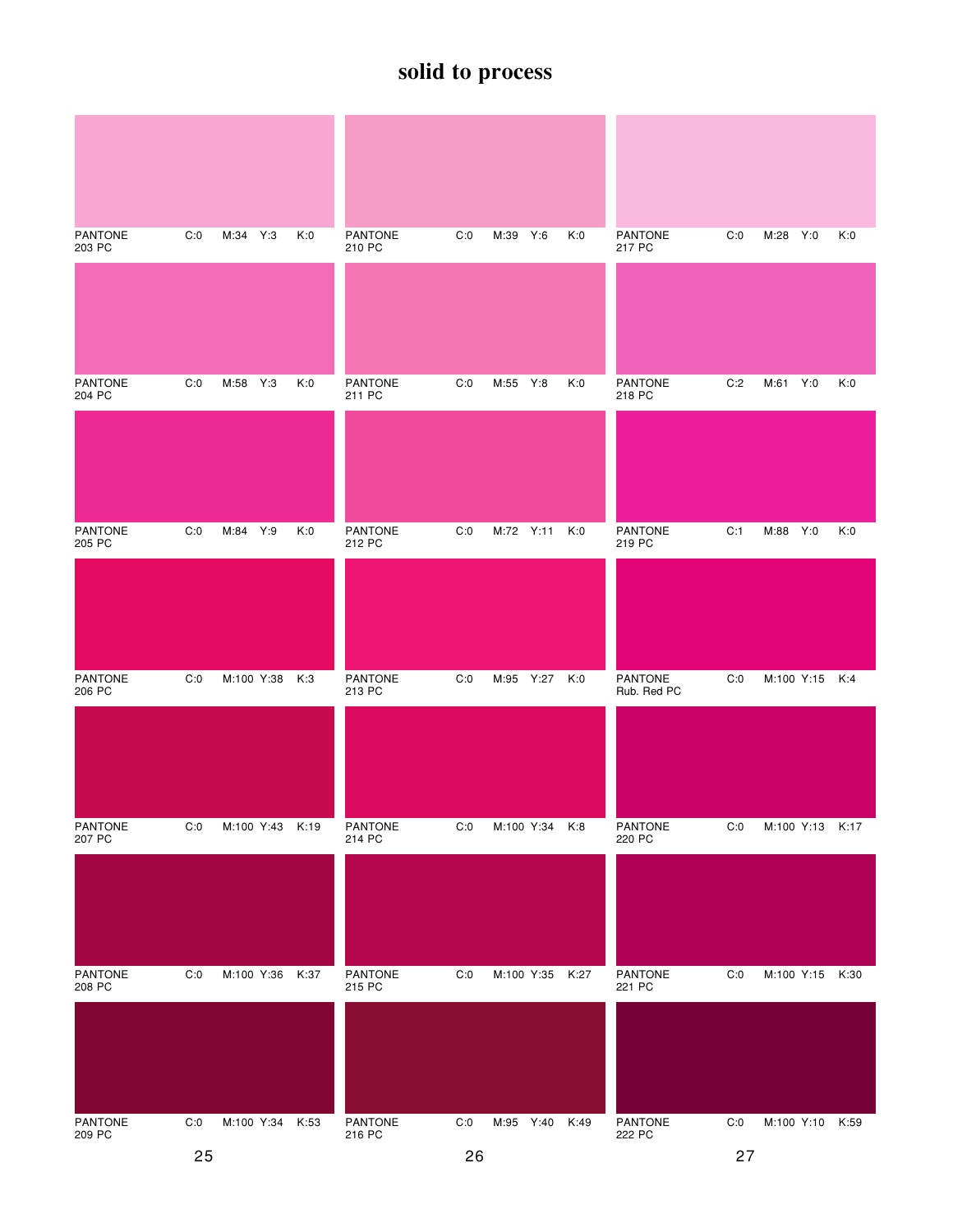| <b>PANTONE</b><br>223 PC | C:0 | M:46 Y:0   | K:0  | <b>PANTONE</b><br>230 PC | C:0  | M:34 Y:0  | K:0  | <b>PANTONE</b><br>236 PC | C:1  | M:30 Y:0       | K:0  |
|--------------------------|-----|------------|------|--------------------------|------|-----------|------|--------------------------|------|----------------|------|
|                          |     |            |      |                          |      |           |      |                          |      |                |      |
| <b>PANTONE</b><br>224 PC | C:1 | M:63 Y:0   | K:0  | <b>PANTONE</b><br>231 PC | C:1  | M:52 Y:0  | K:0  | <b>PANTONE</b><br>237 PC | C:3  | M:49 Y:0       | K:0  |
|                          |     |            |      |                          |      |           |      |                          |      |                |      |
| <b>PANTONE</b><br>225 PC | C:1 | M:83 Y:0   | K:0  | <b>PANTONE</b><br>232 PC | C:3  | M:67 Y:0  | K:0  | <b>PANTONE</b><br>238 PC | C:6  | M:63 Y:0       | K:0  |
|                          |     |            |      |                          |      |           |      |                          |      |                |      |
| <b>PANTONE</b><br>226 PC | C:0 | M:99 Y:0   | K:0  | PANTONE<br>Rhod. Red PC  | C:3  | M:89 Y:0  | K:0  | <b>PANTONE</b><br>239 PC |      | C:11 M:79 Y:0  | K:0  |
|                          |     |            |      |                          |      |           |      |                          |      |                |      |
| <b>PANTONE</b><br>227 PC | C:0 | M:100 Y:7  | K:19 | PANTONE<br>233 PC        | C:11 | M:100 Y:0 | K:0  | PANTONE<br>240 PC        | C:18 | M:94 Y:0       | K:0  |
|                          |     |            |      |                          |      |           |      |                          |      |                |      |
| PANTONE<br>228 PC        | C:0 | M:100 Y:4  | K:41 | PANTONE<br>234 PC        | C:6  | M:100 Y:0 | K:26 | PANTONE<br>241 PC        | C:27 | M:100 Y:0      | K:2  |
|                          |     |            |      |                          |      |           |      |                          |      |                |      |
| PANTONE<br>229 PC        | C:0 | M:100 Y:15 | K:60 | PANTONE<br>235 PC        | C:5  | M:100 Y:0 | K:40 | PANTONE<br>242 PC        |      | C:10 M:100 Y:0 | K:49 |
|                          | 28  |            |      |                          | 29   |           |      |                          | 30   |                |      |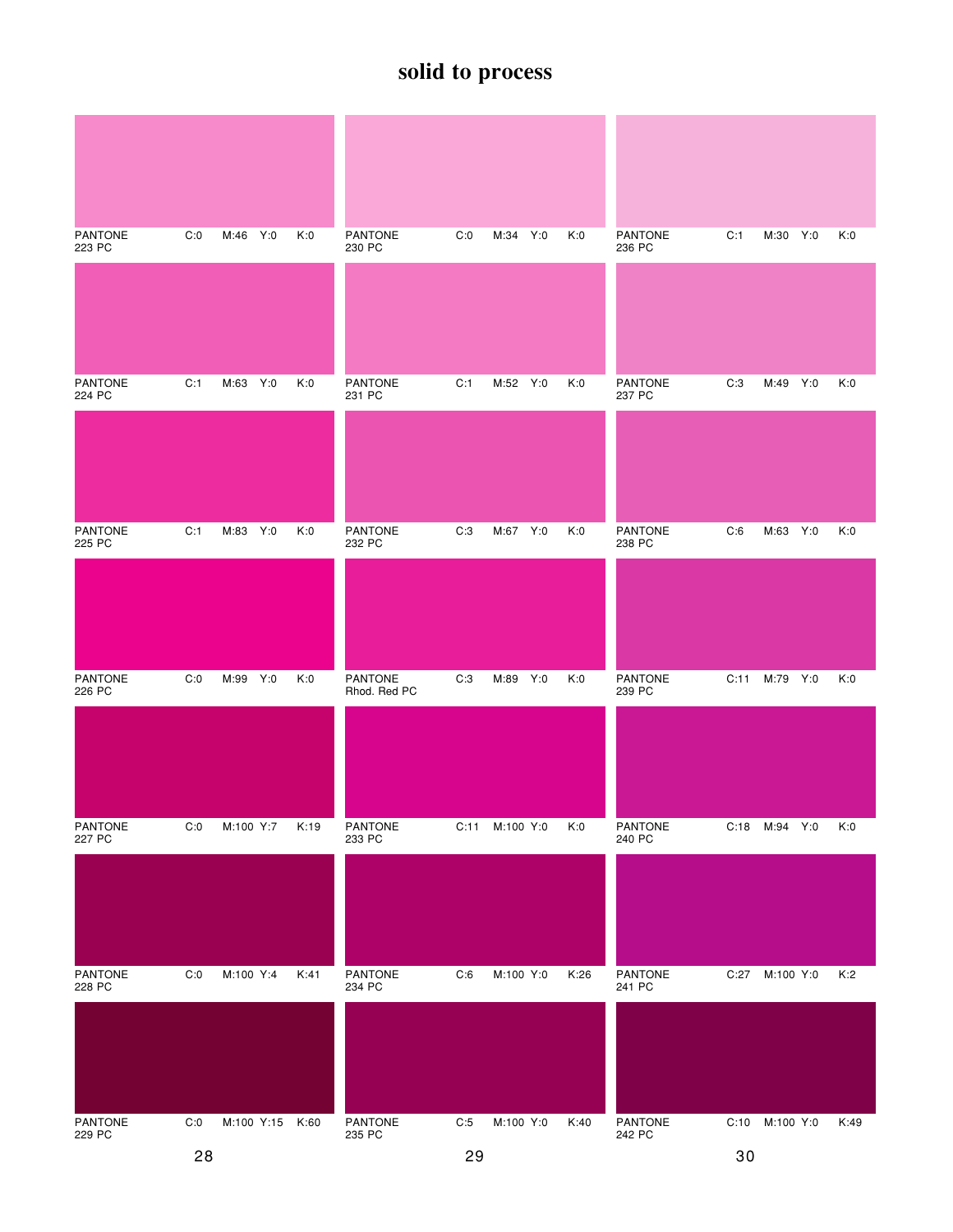| <b>PANTONE</b><br>2365 PC | C:2  | M:27 Y:0      | K:0  | <b>PANTONE</b><br>243 PC | C:5  | M:29 Y:0  | K:0  | <b>PANTONE</b><br>250 PC    | C:5  | M:18 Y:0  | K:0  |
|---------------------------|------|---------------|------|--------------------------|------|-----------|------|-----------------------------|------|-----------|------|
|                           |      |               |      |                          |      |           |      |                             |      |           |      |
| <b>PANTONE</b><br>2375 PC | C:10 | M:57 Y:0      | K:0  | PANTONE<br>244 PC        | C:9  | M:38 Y:0  | K:0  | PANTONE<br>251 PC           | C:13 | M:39 Y:0  | K:0  |
|                           |      |               |      |                          |      |           |      |                             |      |           |      |
| <b>PANTONE</b><br>2385 PC | C:19 | M:79 Y:0      | K:0  | <b>PANTONE</b><br>245 PC | C:14 | M:53 Y:0  | K:0  | <b>PANTONE</b><br>252 PC    | C:24 | M:56 Y:0  | K:0  |
|                           |      |               |      |                          |      |           |      |                             |      |           |      |
| <b>PANTONE</b><br>2395 PC |      | C:27 M:95 Y:0 | K:0  | PANTONE<br>246 PC        | C:29 | M:90 Y:0  | K:0  | <b>PANTONE</b><br>Purple PC | C:38 | M:88 Y:0  | K:0  |
|                           |      |               |      |                          |      |           |      |                             |      |           |      |
| PANTONE<br>2405 PC        | C:34 | M:100 Y:0     | K:0  | PANTONE<br>247 PC        | C:36 | M:100 Y:0 | K:0  | PANTONE<br>253 PC           | C:43 | M:95 Y:0  | K:0  |
|                           |      |               |      |                          |      |           |      |                             |      |           |      |
| <b>PANTONE</b><br>2415 PC | C:33 | M:100 Y:0     | K:8  | PANTONE<br>248 PC        | C:40 | M:100 Y:0 | K:2  | PANTONE<br>254 PC           | C:50 | M:100 Y:0 | K:0  |
|                           |      |               |      |                          |      |           |      |                             |      |           |      |
| PANTONE<br>2425 PC        | C:37 | M:100 Y:0     | K:26 | PANTONE<br>249 PC        | C:40 | M:100 Y:0 | K:28 | PANTONE<br>255 PC           | C:51 | M:100 Y:0 | K:25 |
|                           | 31   |               |      |                          | 32   |           |      |                             | 33   |           |      |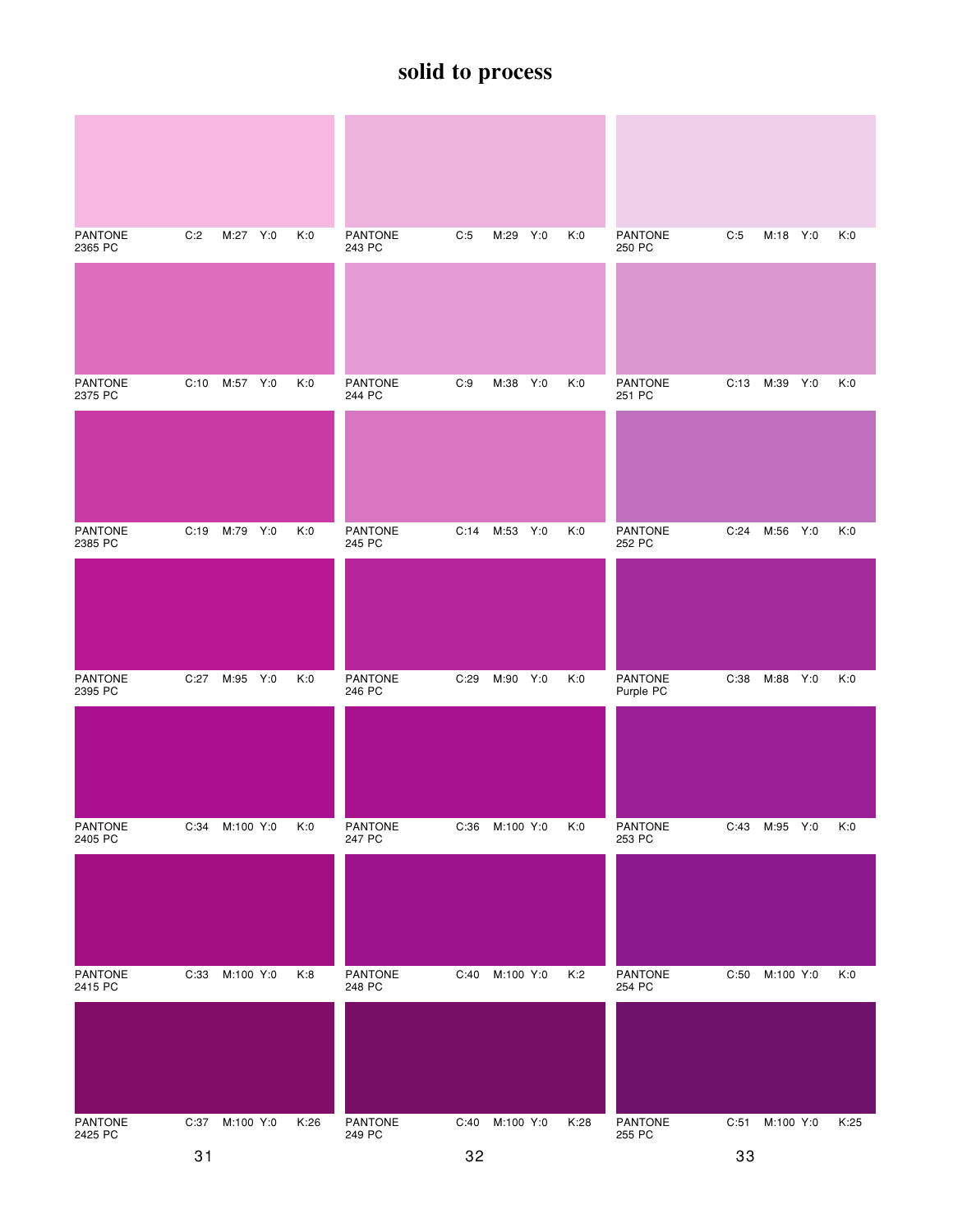| <b>PANTONE</b><br>256 PC | C:7  | M:20 Y:0      | K:0  | <b>PANTONE</b><br>2562 PC | C:19 | M:35 Y:0      | K:0  | <b>PANTONE</b><br>2563 PC | C:22 | M:33 Y:0       | K:0  |
|--------------------------|------|---------------|------|---------------------------|------|---------------|------|---------------------------|------|----------------|------|
|                          |      |               |      |                           |      |               |      |                           |      |                |      |
| <b>PANTONE</b><br>257 PC |      | C:14 M:34 Y:0 | K:0  | <b>PANTONE</b><br>2572 PC | C:30 | M:47 Y:0      | K:0  | <b>PANTONE</b><br>2573 PC | C:30 | M:43 Y:0       | K:0  |
|                          |      |               |      |                           |      |               |      |                           |      |                |      |
| <b>PANTONE</b><br>258 PC | C:43 | M:76 Y:0      | K:0  | <b>PANTONE</b><br>2582 PC | C:46 | M:72 Y:0      | K:0  | <b>PANTONE</b><br>2583 PC | C:46 | M:63 Y:0       | K:0  |
|                          |      |               |      |                           |      |               |      |                           |      |                |      |
| <b>PANTONE</b><br>259 PC | C:55 | M:100 Y:0     | K:15 | PANTONE<br>2592 PC        | C:60 | M:90 Y:0      | K:0  | <b>PANTONE</b><br>2593 PC | C:61 | M:89 Y:0       | K:0  |
|                          |      |               |      |                           |      |               |      |                           |      |                |      |
| <b>PANTONE</b><br>260 PC | C:52 | M:100 Y:0     | K:26 | PANTONE<br>2602 PC        | C:63 | M:100 Y:0     | K:3  | PANTONE<br>2603 PC        | C:69 | M:100 Y:0      | K:2  |
|                          |      |               |      |                           |      |               |      |                           |      |                |      |
| <b>PANTONE</b><br>261 PC | C:48 | M:100 Y:0     | K:40 | <b>PANTONE</b><br>2612 PC | C:64 | M:100 Y:0     | K:14 | <b>PANTONE</b><br>2613 PC | C:63 | M:100 Y:0      | K:15 |
|                          |      |               |      |                           |      |               |      |                           |      |                |      |
| PANTONE<br>262 PC        | C:45 | M:100 Y:0     | K:55 | PANTONE<br>2622 PC        |      | C:57 M:98 Y:0 | K:46 | <b>PANTONE</b><br>2623 PC |      | C:59 M:100 Y:0 | K:32 |
|                          | 34   |               |      |                           | 35   |               |      |                           | 36   |                |      |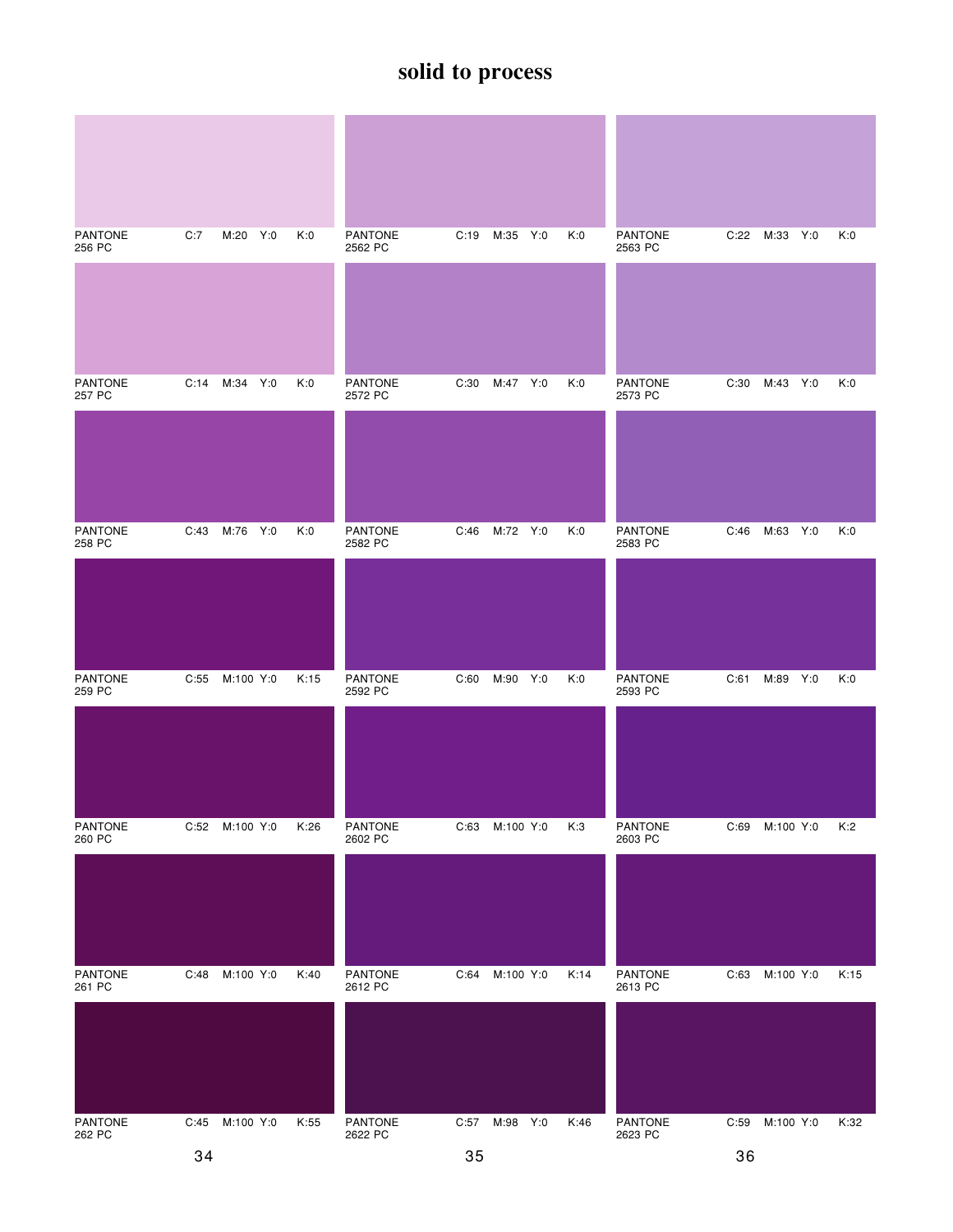| <b>PANTONE</b><br>2567 PC | C:29           | M:36 Y:0  | K:0  | <b>PANTONE</b><br>263 PC | C:10 | M:14 Y:0       |     | K:0  | <b>PANTONE</b><br>2635 PC | C:28 | M:27 Y:0      | K:0  |
|---------------------------|----------------|-----------|------|--------------------------|------|----------------|-----|------|---------------------------|------|---------------|------|
|                           |                |           |      |                          |      |                |     |      |                           |      |               |      |
| <b>PANTONE</b><br>2577 PC | C:40           | M:45 Y:0  | K:0  | <b>PANTONE</b><br>264 PC | C:26 | M:28           | Y:0 | K:0  | <b>PANTONE</b><br>2645 PC | C:40 | M:36 Y:0      | K:0  |
|                           |                |           |      |                          |      |                |     |      |                           |      |               |      |
| <b>PANTONE</b><br>2587 PC | C:59           | M:66 Y:0  | K:0  | <b>PANTONE</b><br>265 PC | C:54 | M:56 Y:0       |     | K:0  | PANTONE<br>2655 PC        | C:54 | M:49 Y:0      | K:0  |
|                           |                |           |      |                          |      |                |     |      |                           |      |               |      |
| <b>PANTONE</b><br>2597 PC | C:85           | M:100 Y:0 | K:0  | PANTONE<br>266 PC        | C:79 | M:90 Y:0       |     | K:0  | <b>PANTONE</b><br>2665 PC |      | C:62 M:60 Y:0 | K:0  |
|                           |                |           |      |                          |      |                |     |      |                           |      |               |      |
| PANTONE<br>2607 PC        | C:81           | M:100 Y:0 | K:7  | PANTONE<br>267 PC        | C:89 | M:100 Y:0      |     | K:0  | PANTONE<br>Violet PC      | C:98 | M:100 Y:0     | K:0  |
|                           |                |           |      |                          |      |                |     |      |                           |      |               |      |
| PANTONE<br>2617 PC        | C:79           | M:100 Y:0 | K:15 | <b>PANTONE</b><br>268 PC | C:82 | M:100 Y:0      |     | K:12 | <b>PANTONE</b><br>2685 PC | C:96 | M:100 Y:0     | K:10 |
|                           |                |           |      |                          |      |                |     |      |                           |      |               |      |
| PANTONE<br>2627 PC        | C:77 M:100 Y:0 |           | K:31 | PANTONE<br>269 PC        |      | C:78 M:100 Y:0 |     | K:33 | PANTONE<br>2695 PC        | C:91 | M:100 Y:0     | K:49 |
|                           | 37             |           |      |                          | 38   |                |     |      |                           | 39   |               |      |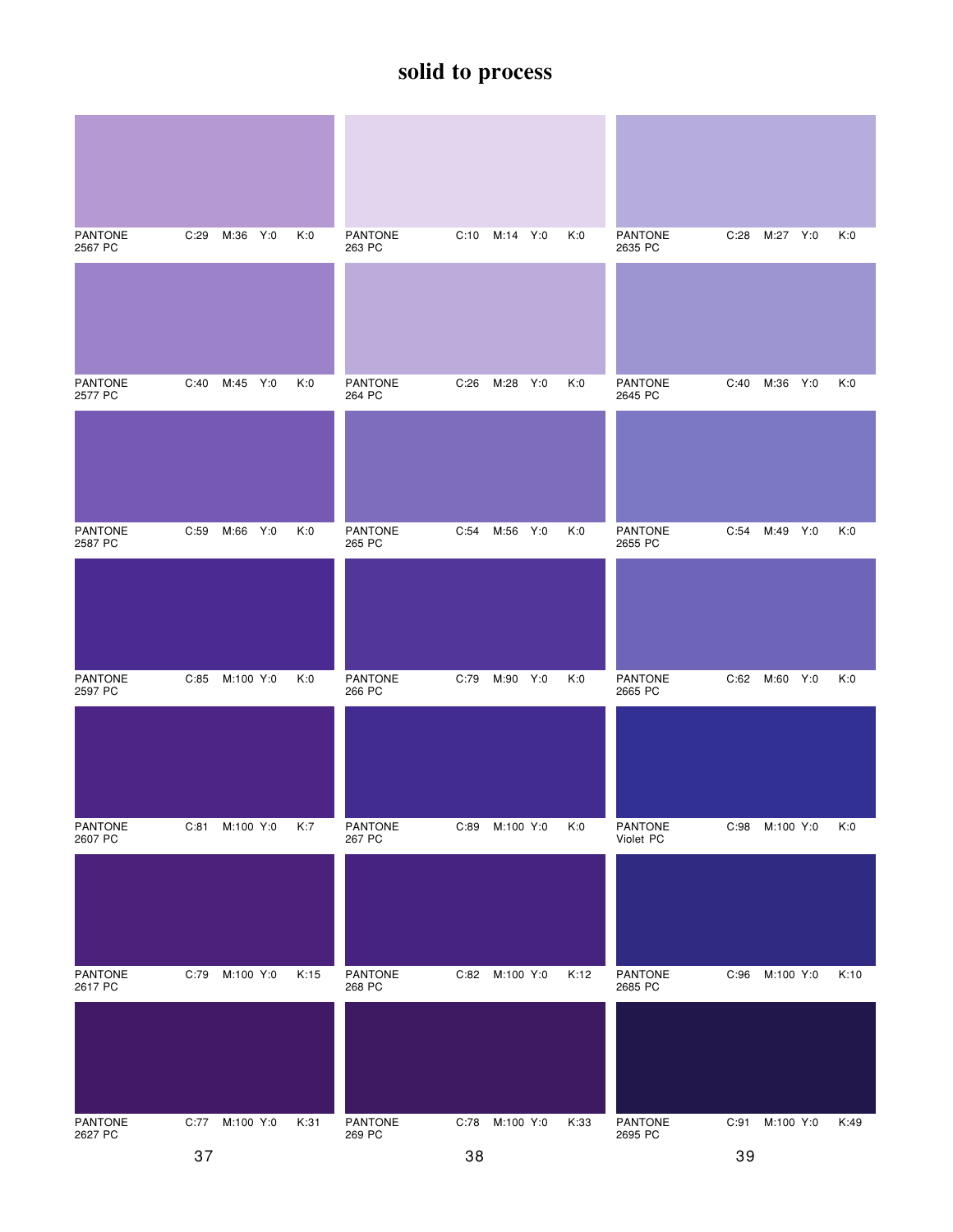| <b>PANTONE</b><br>270 PC | C:31<br>M:27 Y:0  | K:0  | <b>PANTONE</b><br>2705 PC | M:30<br>Y:0<br>C:40 | K:0  | <b>PANTONE</b><br>2706 PC | C:19<br>M:9<br>Y:0 | K:0  |
|--------------------------|-------------------|------|---------------------------|---------------------|------|---------------------------|--------------------|------|
|                          |                   |      |                           |                     |      |                           |                    |      |
| <b>PANTONE</b><br>271 PC | M:37 Y:0<br>C:43  | K:0  | <b>PANTONE</b><br>2715 PC | C:57<br>M:45 Y:0    | K:0  | <b>PANTONE</b><br>2716 PC | M:29 Y:0<br>C:45   | K:0  |
|                          |                   |      |                           |                     |      |                           |                    |      |
| PANTONE<br>272 PC        | C:58 M:48 Y:0     | K:0  | <b>PANTONE</b><br>2725 PC | C:77<br>M:68 Y:0    | K:0  | <b>PANTONE</b><br>2726 PC | M:66 Y:0<br>C:79   | K:0  |
|                          |                   |      |                           |                     |      |                           |                    |      |
| <b>PANTONE</b><br>273 PC | C:100 M:96 Y:0    | K:8  | <b>PANTONE</b><br>2735 PC | C:100 M:95 Y:0      | K:3  | <b>PANTONE</b><br>2736 PC | C:100 M:91 Y:0     | K:0  |
|                          |                   |      |                           |                     |      |                           |                    |      |
| <b>PANTONE</b><br>274 PC | C:100 M:100 Y:0   | K:28 | <b>PANTONE</b><br>2745 PC | C:100 M:95 Y:0      | K:15 | <b>PANTONE</b><br>2746 PC | C:100 M:92 Y:0     | K:10 |
|                          |                   |      |                           |                     |      |                           |                    |      |
| PANTONE<br>275 PC        | M:100 Y:0<br>C:98 | K:43 | <b>PANTONE</b><br>2755 PC | C:100 M:97 Y:0      | K:30 | PANTONE<br>2756 PC        | C:100 M:94 Y:0     | K:29 |
|                          |                   |      |                           |                     |      |                           |                    |      |
| PANTONE<br>276 PC        | C:100 M:100 Y:0   | K:58 | PANTONE<br>2765 PC        | C:100 M:97 Y:0      | K:45 | PANTONE<br>2766 PC        | C:100 M:94 Y:0     | K:47 |
|                          | 40                |      |                           | 41                  |      |                           | 42                 |      |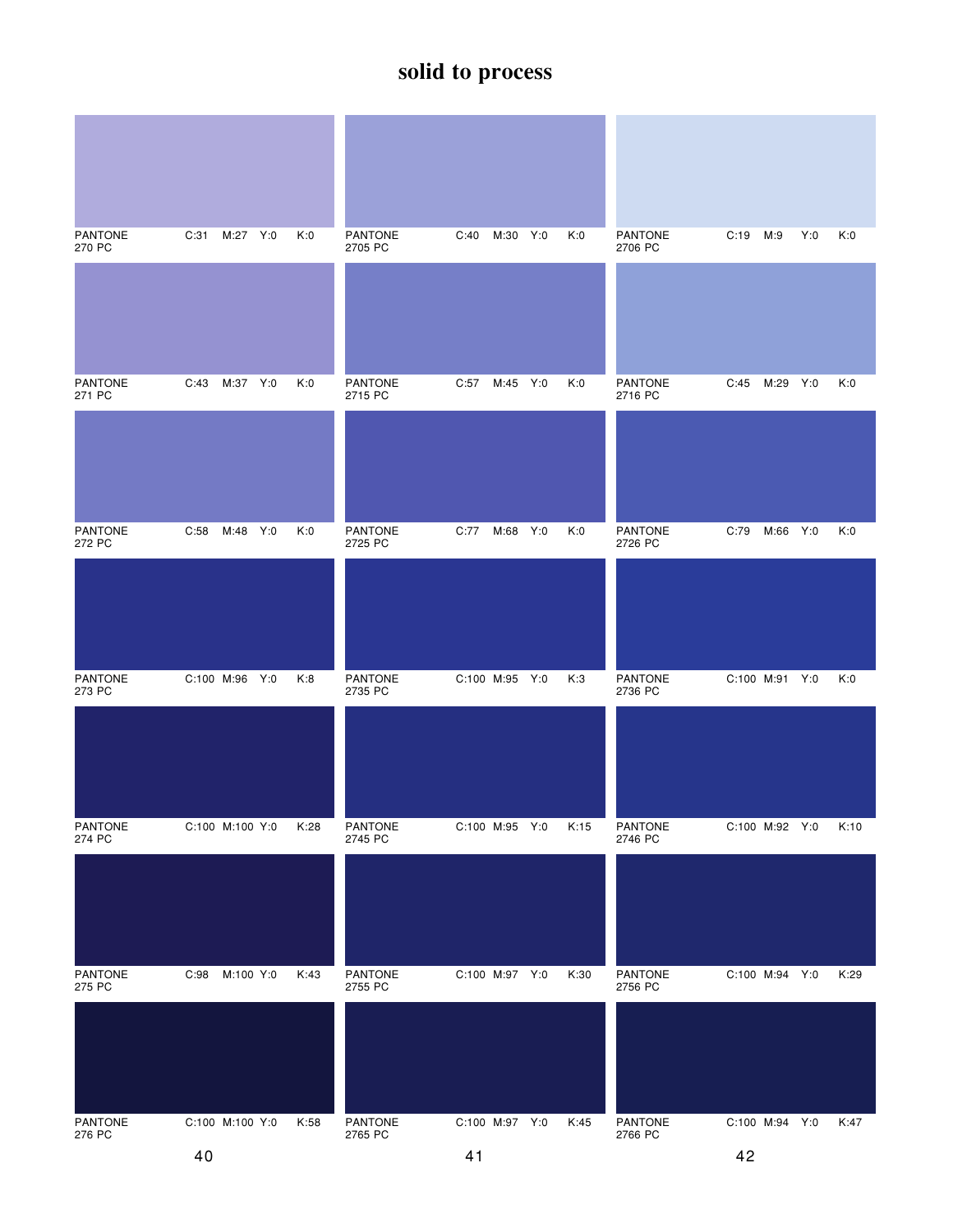| <b>PANTONE</b><br>2707 PC     | C:17 M:6         | Y:0 | K:0  | <b>PANTONE</b><br>2708 PC | C:26           | M:10 Y:0 | K:0  | <b>PANTONE</b><br>277 PC       | C:27           | M:7      | Y:0 | K:0  |
|-------------------------------|------------------|-----|------|---------------------------|----------------|----------|------|--------------------------------|----------------|----------|-----|------|
|                               |                  |     |      |                           |                |          |      |                                |                |          |     |      |
| <b>PANTONE</b><br>2717 PC     | M:12 Y:0<br>C:29 |     | K:0  | <b>PANTONE</b><br>2718 PC | C:67           | M:41 Y:0 | K:0  | <b>PANTONE</b><br>278 PC       | C:39           | M:14 Y:0 |     | K:0  |
|                               |                  |     |      |                           |                |          |      |                                |                |          |     |      |
| <b>PANTONE</b><br>2727 PC     | C:71<br>M:42 Y:0 |     | K:0  | <b>PANTONE</b><br>2728 PC | C:96           | M:69 Y:0 | K:0  | <b>PANTONE</b><br>279 PC       | C:68           | M:34 Y:0 |     | K:0  |
|                               |                  |     |      |                           |                |          |      |                                |                |          |     |      |
| <b>PANTONE</b><br>Blue 072 PC | C:100 M:88 Y:0   |     | K:5  | PANTONE<br>2738 PC        | C:100 M:87 Y:0 |          | K:2  | <b>PANTONE</b><br>Ref. Blue PC | C:100 M:73 Y:0 |          |     | K:2  |
|                               |                  |     |      |                           |                |          |      |                                |                |          |     |      |
| <b>PANTONE</b><br>2747 PC     | C:100 M:85 Y:0   |     | K:13 | <b>PANTONE</b><br>2748 PC | C:100 M:88 Y:0 |          | K:14 | PANTONE<br>280 PC              | C:100 M:72 Y:0 |          |     | K:18 |
|                               |                  |     |      |                           |                |          |      |                                |                |          |     |      |
| <b>PANTONE</b><br>2757 PC     | C:100 M:82 Y:0   |     | K:30 | <b>PANTONE</b><br>2758 PC | C:100 M:80 Y:0 |          | K:26 | <b>PANTONE</b><br>281 PC       | C:100 M:72 Y:0 |          |     | K:32 |
|                               |                  |     |      |                           |                |          |      |                                |                |          |     |      |
| PANTONE<br>2767 PC            | C:100 M:78 Y:0   |     | K:54 | PANTONE<br>2768 PC        | C:100 M:78 Y:0 |          | K:44 | PANTONE<br>282 PC              | C:100 M:68 Y:0 |          |     | K:54 |
|                               | 43               |     |      |                           | 44             |          |      |                                | 45             |          |     |      |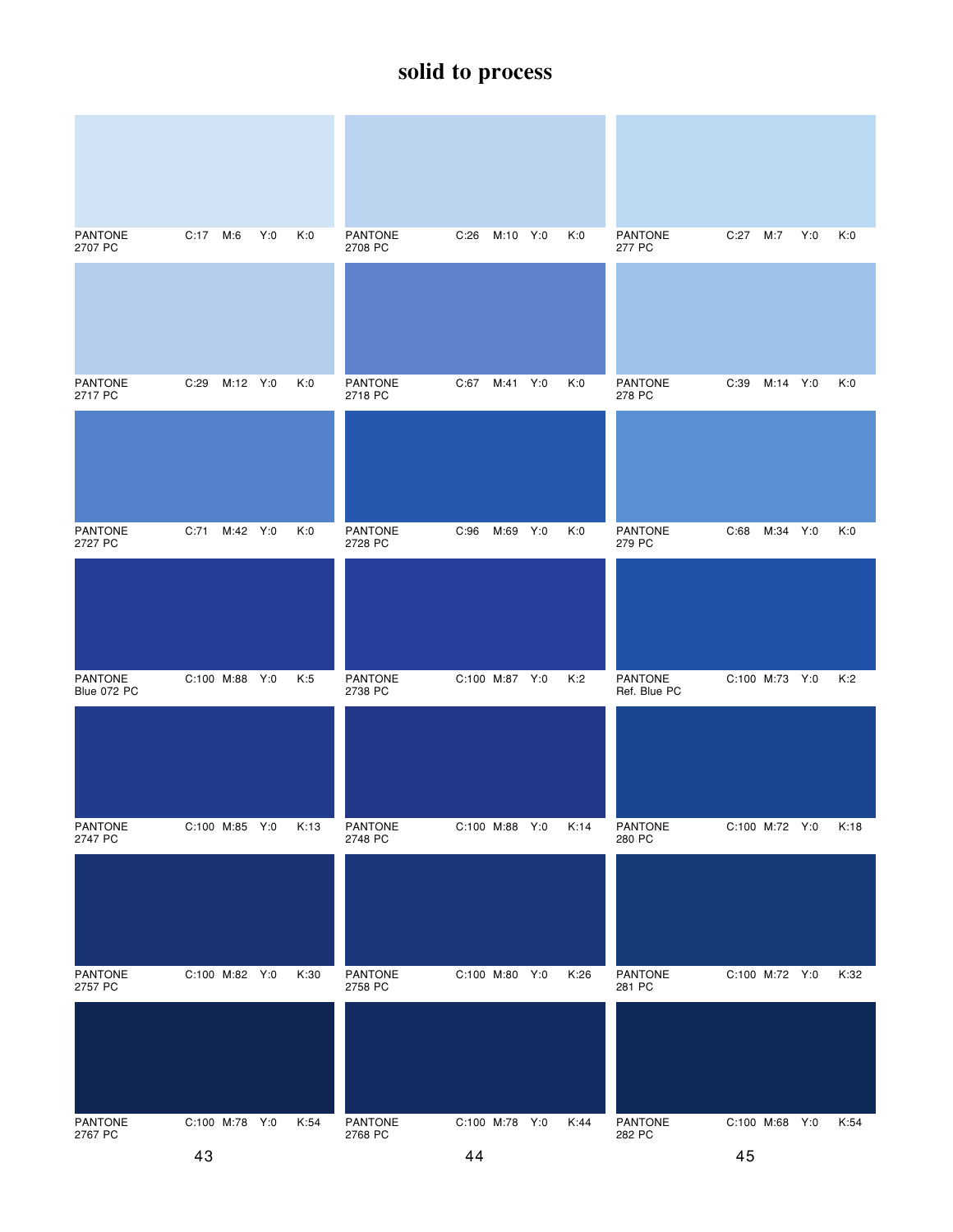| <b>PANTONE</b><br>283 PC | Y:0<br>C:35<br>M:9 | K:0  | <b>PANTONE</b><br>290 PC | C:25<br>M:2<br>Y:0 | K:0  | PANTONE<br>2905 PC        | Y:0<br>C:41<br>M:2 | K:0  |
|--------------------------|--------------------|------|--------------------------|--------------------|------|---------------------------|--------------------|------|
|                          |                    |      |                          |                    |      |                           |                    |      |
| PANTONE<br>284 PC        | C:55 M:19 Y:0      | K:0  | PANTONE<br>291 PC        | C:33<br>M:3<br>Y:0 | K:0  | <b>PANTONE</b><br>2915 PC | C:59<br>M:7<br>Y:0 | K:0  |
|                          |                    |      |                          |                    |      |                           |                    |      |
| <b>PANTONE</b><br>285 PC | M:43 Y:0<br>C:89   | K:0  | <b>PANTONE</b><br>292 PC | C:49<br>M:11 Y:0   | K:0  | <b>PANTONE</b><br>2925 PC | M:24 Y:0<br>C:85   | K:0  |
|                          |                    |      |                          |                    |      |                           |                    |      |
| <b>PANTONE</b><br>286 PC | C:100 M:66 Y:0     | K:2  | <b>PANTONE</b><br>293 PC | C:100 M:57 Y:0     | K:2  | <b>PANTONE</b><br>2935 PC | C:100 M:46 Y:0     | K:0  |
|                          |                    |      |                          |                    |      |                           |                    |      |
| PANTONE<br>287 PC        | C:100 M:68 Y:0     | K:12 | PANTONE<br>294 PC        | C:100 M:58 Y:0     | K:21 | PANTONE<br>2945 PC        | C:100 M:45 Y:0     | K:14 |
|                          |                    |      |                          |                    |      |                           |                    |      |
| <b>PANTONE</b><br>288 PC | C:100 M:67 Y:0     | K:23 | <b>PANTONE</b><br>295 PC | C:100 M:57 Y:0     | K:40 | <b>PANTONE</b><br>2955 PC | C:100 M:45 Y:0     | K:37 |
|                          |                    |      |                          |                    |      |                           |                    |      |
| PANTONE<br>289 PC        | C:100 M:64 Y:0     | K:60 | PANTONE<br>296 PC        | C:100 M:46 Y:0     | K:70 | PANTONE<br>2965 PC        | C:100 M:38 Y:0     | K:64 |
|                          | 46                 |      |                          | 47                 |      |                           | 48                 |      |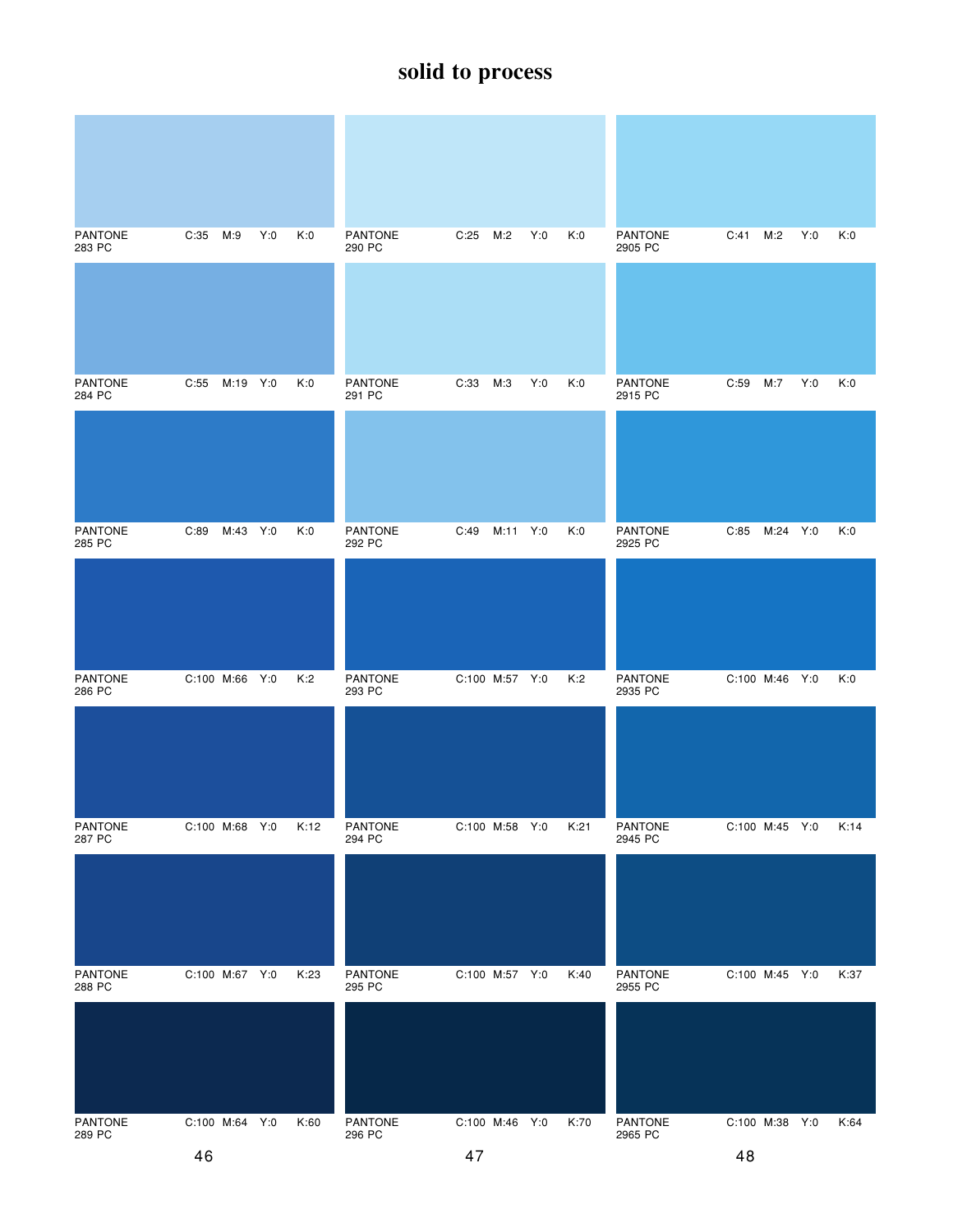| <b>PANTONE</b><br>297 PC | C:49<br>M:1      | Y:0<br>K:0 | PANTONE<br>2975 PC        | C:30<br>Y:5<br>M:0 | K:0  | <b>PANTONE</b><br>304 PC        | M:0<br>C:30    | Y:8<br>K:0  |
|--------------------------|------------------|------------|---------------------------|--------------------|------|---------------------------------|----------------|-------------|
|                          |                  |            |                           |                    |      |                                 |                |             |
| <b>PANTONE</b><br>298 PC | C:69<br>M:7      | Y:0<br>K:0 | PANTONE<br>2985 PC        | Y:6<br>C:59<br>M:0 | K:0  | <b>PANTONE</b><br>305 PC        | C:51<br>M:0    | Y:9<br>K:0  |
|                          |                  |            |                           |                    |      |                                 |                |             |
| <b>PANTONE</b><br>299 PC | C:85<br>M:19 Y:0 | K:0        | <b>PANTONE</b><br>2995 PC | C:90<br>M:11 Y:0   | K:0  | <b>PANTONE</b><br>306 PC        | C:75 M:0       | Y:7<br>K:0  |
|                          |                  |            |                           |                    |      |                                 |                |             |
| <b>PANTONE</b><br>300 PC | C:100 M:44 Y:0   | K:0        | <b>PANTONE</b><br>3005 PC | C:100 M:34 Y:0     | K:2  | <b>PANTONE</b><br>Proc. Blue PC | C:100 M:10 Y:0 | K:10        |
|                          |                  |            |                           |                    |      |                                 |                |             |
| PANTONE<br>301 PC        | C:100 M:45 Y:0   | K:18       | <b>PANTONE</b><br>3015 PC | C:100 M:30 Y:0     | K:20 | PANTONE<br>307 PC               | C:100 M:16 Y:0 | K:27        |
|                          |                  |            |                           |                    |      |                                 |                |             |
| <b>PANTONE</b><br>302 PC | C:100 M:25 Y:0   | K:50       | PANTONE<br>3025 PC        | C:100 M:17 Y:0     | K:51 | PANTONE<br>308 PC               | C:100 M:5      | Y:0<br>K:47 |
|                          |                  |            |                           |                    |      |                                 |                |             |
| PANTONE<br>303 PC        | C:100 M:11 Y:0   | K:74       | PANTONE<br>3035 PC        | C:100 M:0<br>Y:5   | K:72 | PANTONE<br>309 PC               | C:100 M:0      | Y:9<br>K:72 |
|                          | 49               |            |                           | 50                 |      |                                 | 51             |             |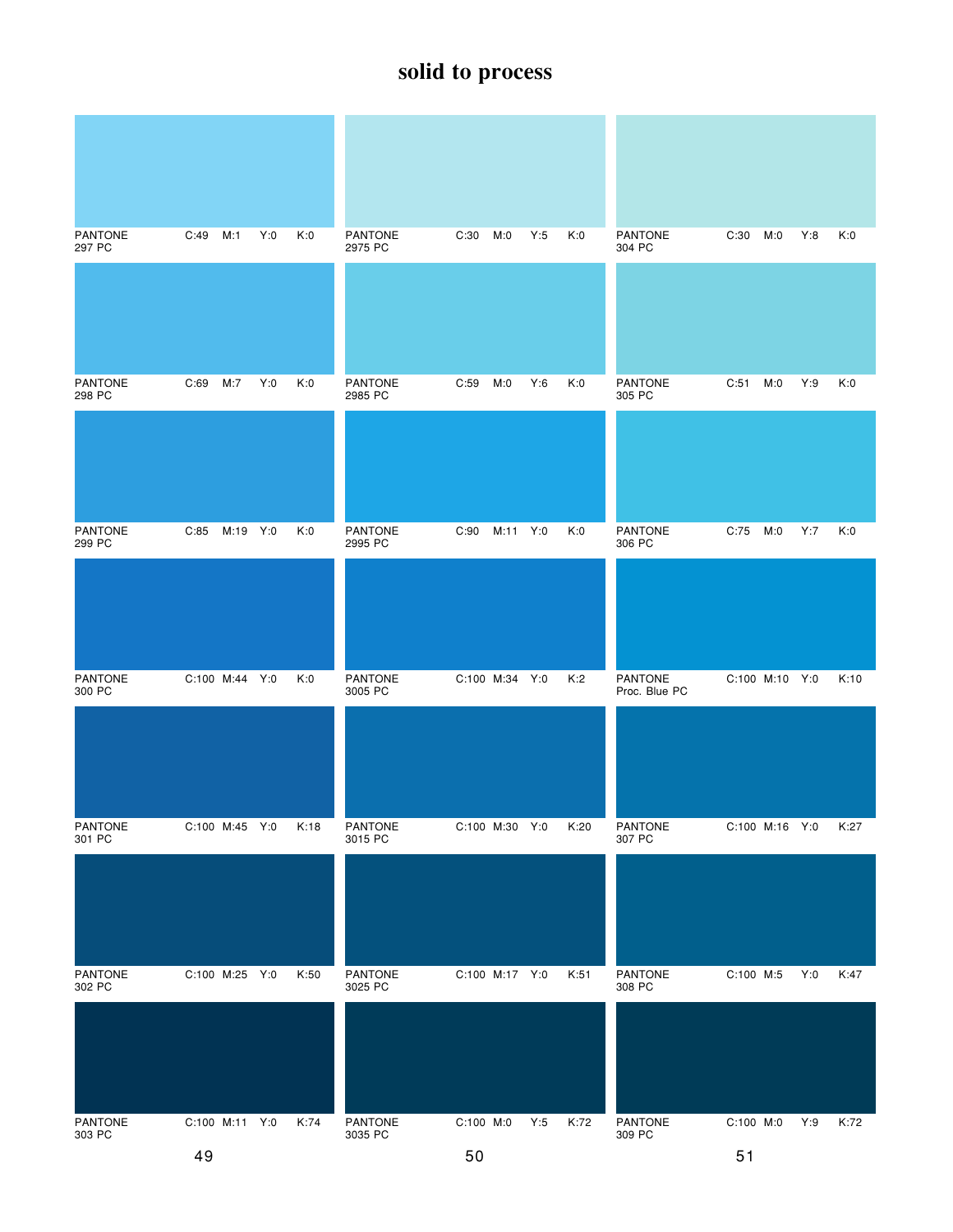| <b>PANTONE</b><br>310 PC | M:0<br>C:43 | Y:10<br>K:0  | <b>PANTONE</b><br>3105 PC | C:43<br>M:0 | Y:12 K:0     | <b>PANTONE</b><br>317 PC | C:18<br>M:0 | Y:8<br>K:0   |
|--------------------------|-------------|--------------|---------------------------|-------------|--------------|--------------------------|-------------|--------------|
|                          |             |              |                           |             |              |                          |             |              |
| <b>PANTONE</b><br>311 PC | C:63<br>M:0 | $Y:12$ $K:0$ | <b>PANTONE</b><br>3115 PC | C:63<br>M:0 | Y:18 K:0     | <b>PANTONE</b><br>318 PC | C:38<br>M:0 | Y:15<br>K:0  |
|                          |             |              |                           |             |              |                          |             |              |
| <b>PANTONE</b><br>312 PC | C:96<br>M:0 | Y:11<br>K:0  | PANTONE<br>3125 PC        | C:83<br>M:0 | Y:21<br>K:0  | <b>PANTONE</b><br>319 PC | C:52<br>M:0 | Y:19 K:0     |
|                          |             |              |                           |             |              |                          |             |              |
| <b>PANTONE</b><br>313 PC | C:100 M:0   | Y:8<br>K:13  | <b>PANTONE</b><br>3135 PC | C:100 M:0   | Y:16 K:9     | <b>PANTONE</b><br>320 PC | C:100 M:0   | Y:31 K:7     |
|                          |             |              |                           |             |              |                          |             |              |
| <b>PANTONE</b><br>314 PC | C:100 M:0   | Y:9<br>K:30  | PANTONE<br>3145 PC        | C:100 M:0   | Y:19 K:23    | PANTONE<br>321 PC        | C:100 M:0   | Y:31<br>K:23 |
|                          |             |              |                           |             |              |                          |             |              |
| <b>PANTONE</b><br>315 PC | C:100 M:0   | Y:12 K:43    | <b>PANTONE</b><br>3155 PC | C:100 M:0   | Y:24<br>K:38 | PANTONE<br>322 PC        | C:100 M:0   | Y:33<br>K:35 |
|                          |             |              |                           |             |              |                          |             |              |
| PANTONE<br>316 PC        | C:100 M:0   | Y:27<br>K:68 | PANTONE<br>3165 PC        | C:100 M:0   | Y:28 K:65    | PANTONE<br>323 PC        | C:100 M:0   | Y:38<br>K:47 |
|                          | 52          |              |                           | 53          |              |                          | 54          |              |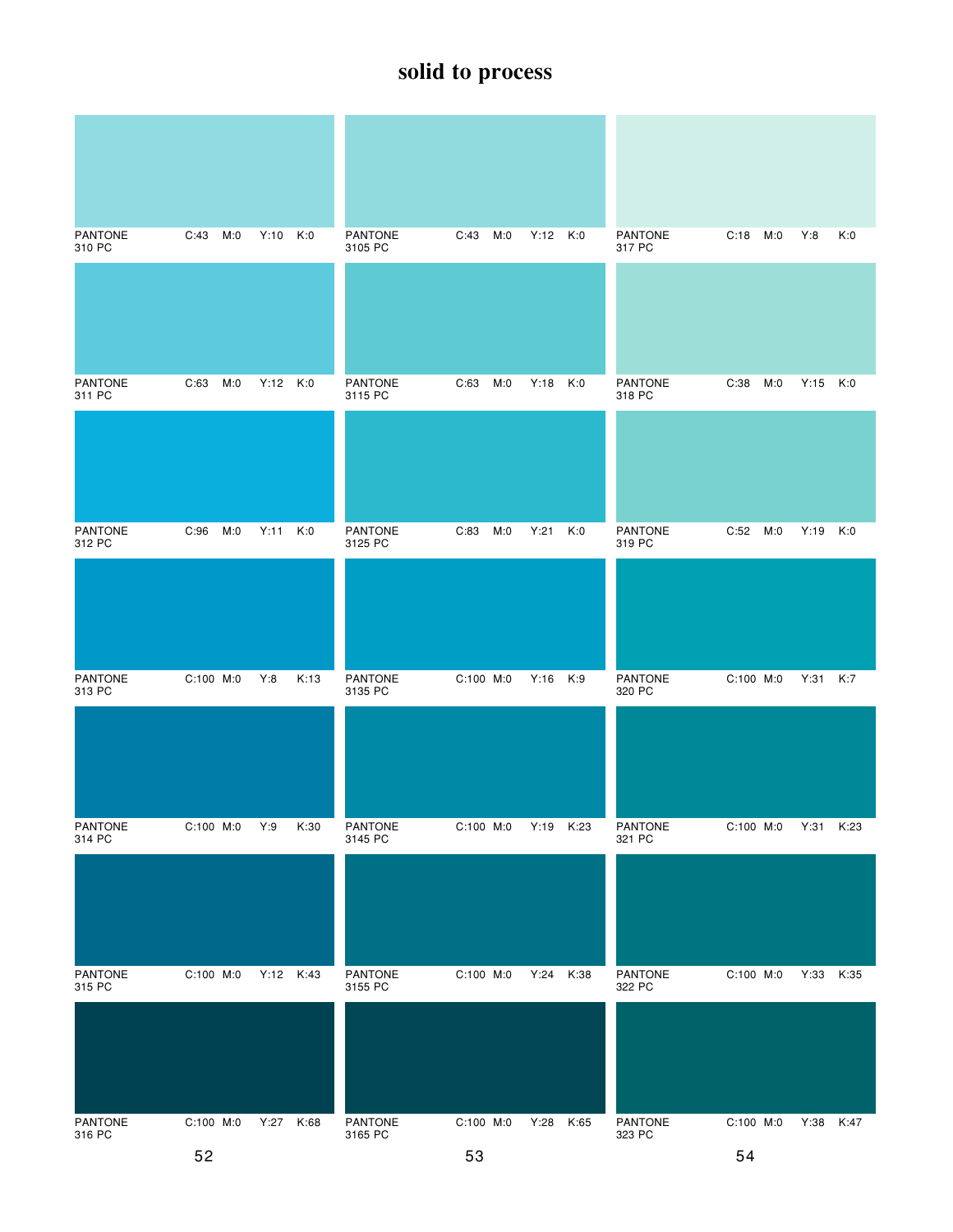| <b>PANTONE</b><br>324 PC | C:28<br>M:0 | Y:12 K:0     | <b>PANTONE</b><br>3242 PC | C:37<br>M:0 | Y:18<br>K:0  | <b>PANTONE</b><br>3245 PC | C:34<br>M:0 | Y:19<br>K:0  |
|--------------------------|-------------|--------------|---------------------------|-------------|--------------|---------------------------|-------------|--------------|
|                          |             |              |                           |             |              |                           |             |              |
|                          |             |              |                           |             |              |                           |             |              |
| <b>PANTONE</b><br>325 PC | C:56<br>M:0 | Y:26<br>K:0  | <b>PANTONE</b><br>3252 PC | C:47<br>M:0 | Y:24<br>K:0  | <b>PANTONE</b><br>3255 PC | M:0<br>C:49 | Y:28<br>K:0  |
|                          |             |              |                           |             |              |                           |             |              |
| <b>PANTONE</b><br>326 PC | C:87<br>M:0 | Y:38<br>K:0  | <b>PANTONE</b><br>3262 PC | C:71<br>M:0 | Y:33<br>K:0  | <b>PANTONE</b><br>3265 PC | C:69<br>M:0 | Y:37 K:0     |
|                          |             |              |                           |             |              |                           |             |              |
| <b>PANTONE</b><br>327 PC | $C:100$ M:0 | Y:44<br>K:17 | PANTONE<br>3272 PC        | C:100 M:0   | Y:44<br>K:0  | <b>PANTONE</b><br>3275 PC | M:0<br>C:95 | Y:47 K:0     |
|                          |             |              |                           |             |              |                           |             |              |
| <b>PANTONE</b><br>328 PC | C:100 M:0   | Y:45<br>K:32 | <b>PANTONE</b><br>3282 PC | C:100 M:0   | Y:46 K:15    | <b>PANTONE</b><br>3285 PC | C:100 M:0   | Y:50 K:7     |
|                          |             |              |                           |             |              |                           |             |              |
| <b>PANTONE</b><br>329 PC | C:100 M:0   | K:46<br>Y:46 | PANTONE<br>3292 PC        | C:100 M:0   | K:46<br>Y:49 | PANTONE<br>3295 PC        | C:100 M:0   | Y:53<br>K:21 |
|                          |             |              |                           |             |              |                           |             |              |
| PANTONE<br>330 PC        | C:100 M:0   | K:60<br>Y:48 | PANTONE<br>3302 PC        | C:100 M:0   | Y:54 K:69    | PANTONE<br>3305 PC        | C:100 M:0   | Y:61 K:61    |
|                          | 55          |              |                           | 56          |              |                           | 57          |              |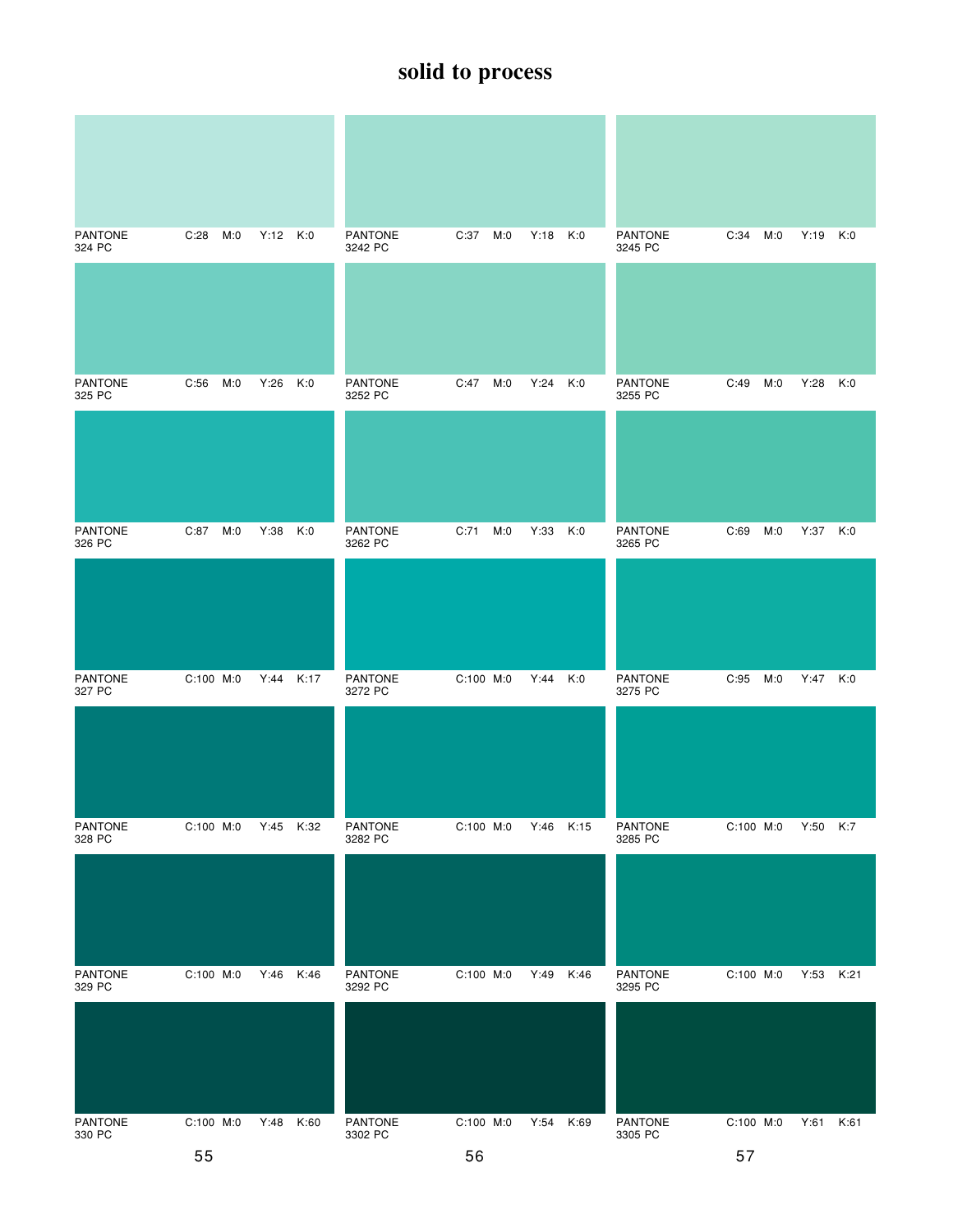| <b>PANTONE</b><br>3248 PC | C:43<br>M:0 | Y:24 | K:0  | <b>PANTONE</b><br>331 PC | C:24<br>M:0 | Y:16<br>K:0 | PANTONE<br>337 PC        | C:31<br>M:0 | Y:20<br>K:0 |
|---------------------------|-------------|------|------|--------------------------|-------------|-------------|--------------------------|-------------|-------------|
|                           |             |      |      |                          |             |             |                          |             |             |
| <b>PANTONE</b><br>3258 PC | C:59<br>M:0 | Y:33 | K:0  | PANTONE<br>332 PC        | C:30<br>M:0 | Y:20<br>K:0 | <b>PANTONE</b><br>338 PC | C:47<br>M:0 | Y:32 K:0    |
|                           |             |      |      |                          |             |             |                          |             |             |
| <b>PANTONE</b><br>3268 PC | C:90<br>M:0 | Y:49 | K:0  | <b>PANTONE</b><br>333 PC | C:43<br>M:0 | K:0<br>Y:27 | <b>PANTONE</b><br>339 PC | C:84<br>M:0 | Y:56 K:0    |
|                           |             |      |      |                          |             |             |                          |             |             |
| <b>PANTONE</b><br>3278 PC | C:100 M:0   | Y:55 | K:5  | PANTONE<br>Green PC      | C:100 M:0   | K:0<br>Y:59 | <b>PANTONE</b><br>340 PC | C:100 M:0   | Y:66 K:9    |
|                           |             |      |      |                          |             |             |                          |             |             |
| PANTONE<br>3288 PC        | C:100 M:0   | Y:54 | K:20 | PANTONE<br>334 PC        | C:100 M:0   | Y:60 K:3    | PANTONE<br>341 PC        | C:100 M:0   | Y:67 K:29   |
|                           |             |      |      |                          |             |             |                          |             |             |
| <b>PANTONE</b><br>3298 PC | $C:100$ M:0 | Y:57 | K:42 | <b>PANTONE</b><br>335 PC | C:100 M:0   | Y:65 K:30   | <b>PANTONE</b><br>342 PC | C:100 M:0   | Y:71 K:43   |
|                           |             |      |      |                          |             |             |                          |             |             |
| PANTONE<br>3308 PC        | C:100 M:0   | Y:60 | K:72 | PANTONE<br>336 PC        | C:100 M:0   | Y:67 K:47   | PANTONE<br>343 PC        | C:98<br>M:0 | Y:72 K:61   |
|                           |             |      |      |                          |             |             |                          |             |             |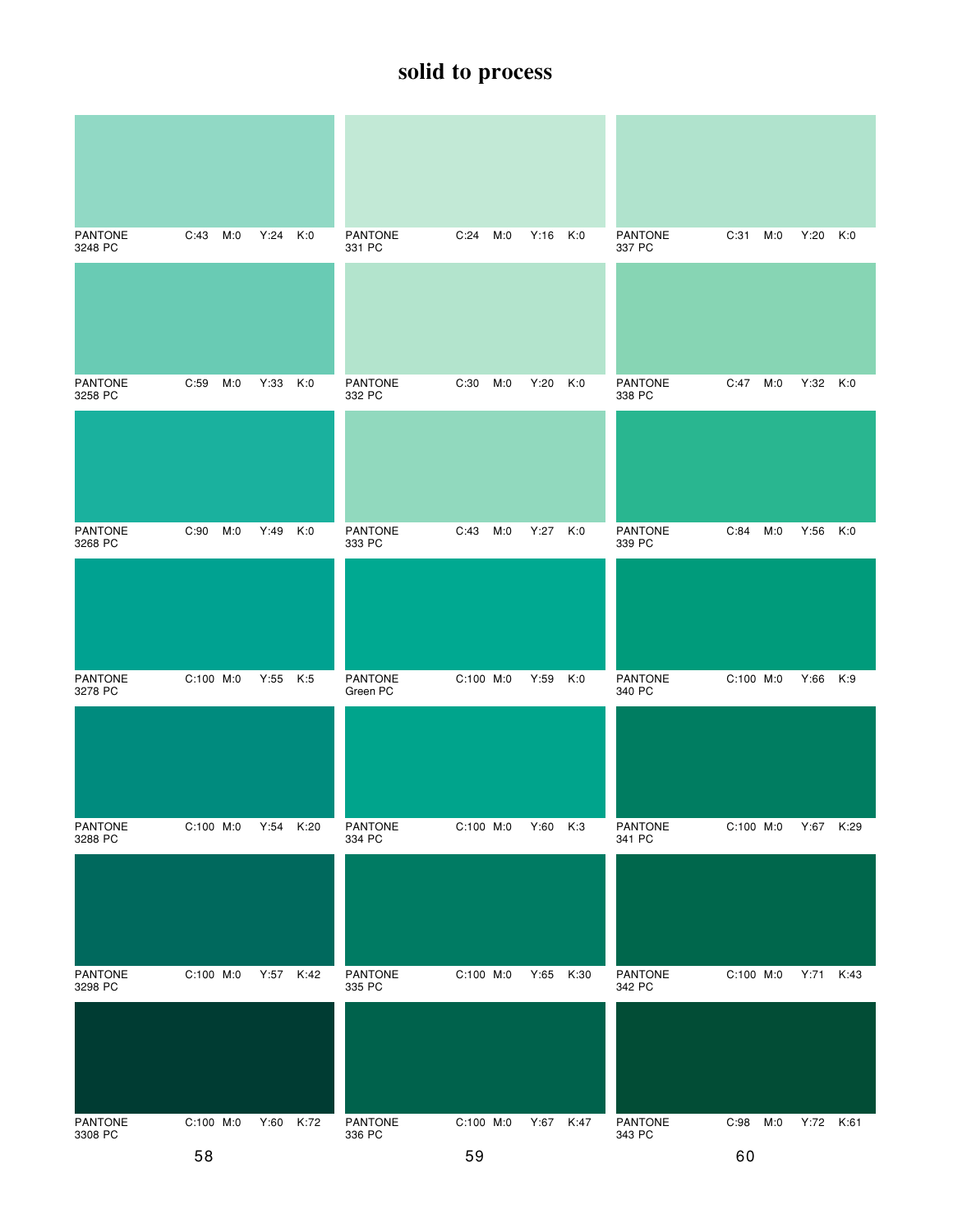| <b>PANTONE</b><br>3375 PC | C:35<br>M:0 | Y:25<br>K:0  | <b>PANTONE</b><br>344 PC | C:27<br>M:0 | Y:23<br>K:0  | PANTONE<br>351 PC        | C:17 M:0    | $Y:16$ $K:0$ |
|---------------------------|-------------|--------------|--------------------------|-------------|--------------|--------------------------|-------------|--------------|
|                           |             |              |                          |             |              |                          |             |              |
|                           |             |              |                          |             |              |                          |             |              |
| <b>PANTONE</b><br>3385 PC | C:45<br>M:0 | Y:33<br>K:0  | <b>PANTONE</b><br>345 PC | C:38<br>M:0 | Y:32<br>K:0  | <b>PANTONE</b><br>352 PC | M:0<br>C:27 | Y:25<br>K:0  |
|                           |             |              |                          |             |              |                          |             |              |
| <b>PANTONE</b><br>3395 PC | C:61<br>M:0 | Y:45<br>K:0  | <b>PANTONE</b><br>346 PC | C:55<br>M:0 | Y:47 K:0     | <b>PANTONE</b><br>353 PC | C:38<br>M:0 | Y:36<br>K:0  |
|                           |             |              |                          |             |              |                          |             |              |
| <b>PANTONE</b><br>3405 PC | C:85<br>M:0 | Y:65<br>K:0  | <b>PANTONE</b><br>347 PC | C:100 M:0   | Y:86<br>K:3  | <b>PANTONE</b><br>354 PC | C:80<br>M:0 | Y:90<br>K:0  |
|                           |             |              |                          |             |              |                          |             |              |
| <b>PANTONE</b><br>3415 PC | C:100 M:0   | Y:77<br>K:22 | <b>PANTONE</b><br>348 PC | C:100 M:0   | Y:85<br>K:24 | <b>PANTONE</b><br>355 PC | C:94<br>M:0 | Y:100 K:0    |
|                           |             |              |                          |             |              |                          |             |              |
| <b>PANTONE</b><br>3425 PC | C:100 M:0   | Y:78<br>K:42 | PANTONE<br>349 PC        | C:100 M:0   | Y:91<br>K:42 | PANTONE<br>356 PC        | C:95<br>M:0 | Y:100 K:27   |
|                           |             |              |                          |             |              |                          |             |              |
| PANTONE<br>3435 PC        | C:100 M:0   | Y:81<br>K:66 | PANTONE<br>350 PC        | C:79<br>M:0 | Y:100 K:75   | PANTONE<br>357 PC        | C:80<br>M:0 | Y:100 K:56   |
|                           | 61          |              |                          | 62          |              |                          | 63          |              |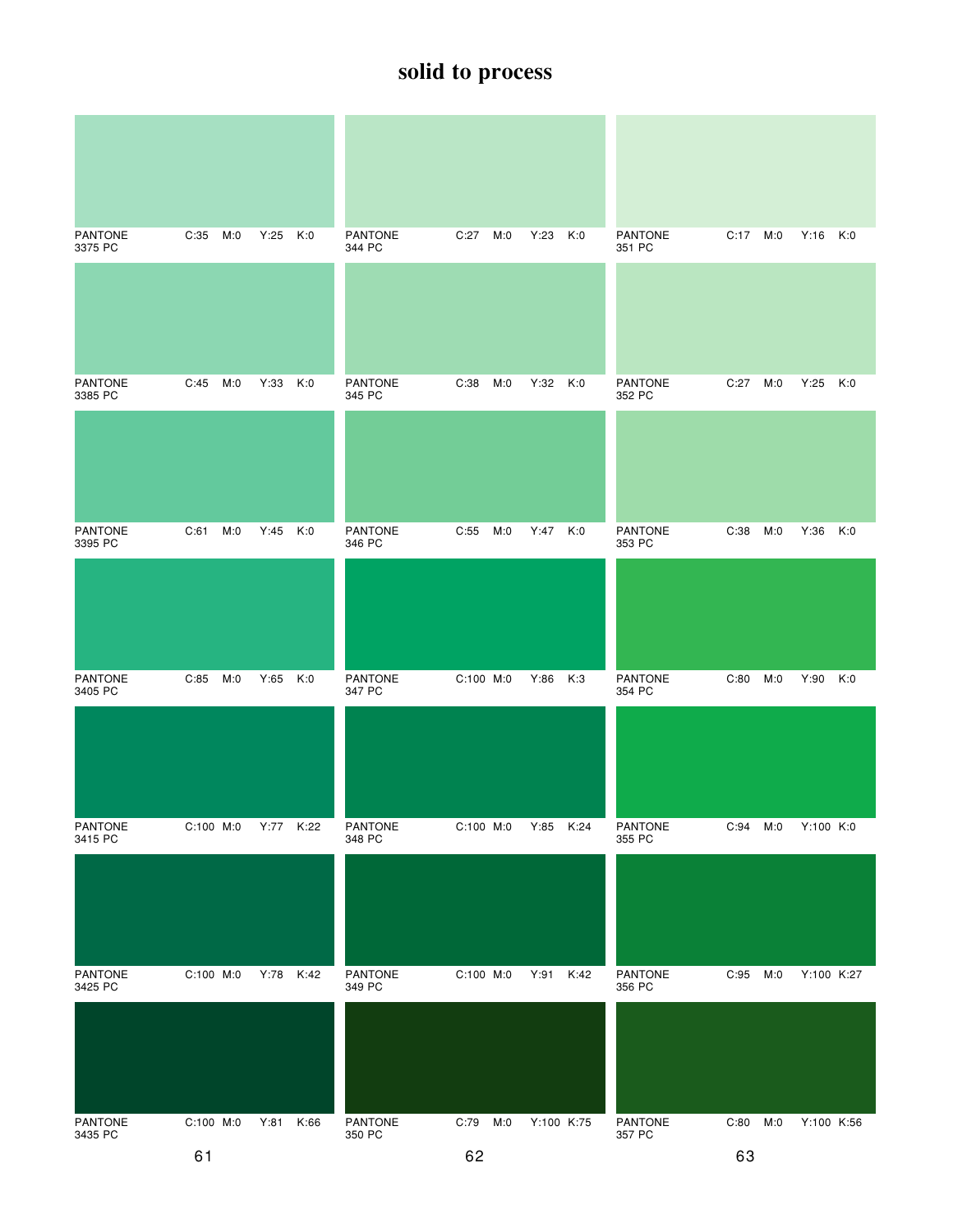| <b>PANTONE</b><br>358 PC | C:27     | M:0 | Y:38       | K:0 | <b>PANTONE</b><br>365 PC | C:12 M:0 |     | Y:29       | K:0 | <b>PANTONE</b><br>372 PC | C:10 | M:0 | Y:33 K:0   |     |
|--------------------------|----------|-----|------------|-----|--------------------------|----------|-----|------------|-----|--------------------------|------|-----|------------|-----|
|                          |          |     |            |     |                          |          |     |            |     |                          |      |     |            |     |
|                          |          |     |            |     |                          |          |     |            |     |                          |      |     |            |     |
| <b>PANTONE</b><br>359 PC | C:36     | M:0 | Y:49       | K:0 | <b>PANTONE</b><br>366 PC | C:20     | M:0 | Y:44       | K:0 | <b>PANTONE</b><br>373 PC | C:16 | M:0 | Y:46       | K:0 |
|                          |          |     |            |     |                          |          |     |            |     |                          |      |     |            |     |
|                          |          |     |            |     |                          |          |     |            |     |                          |      |     |            |     |
|                          |          |     |            |     |                          |          |     |            |     |                          |      |     |            |     |
| <b>PANTONE</b><br>360 PC | C:58     | M:0 | Y:80       | K:0 | <b>PANTONE</b><br>367 PC | C:32     | M:0 | Y:59       | K:0 | <b>PANTONE</b><br>374 PC | C:24 | M:0 | Y:57 K:0   |     |
|                          |          |     |            |     |                          |          |     |            |     |                          |      |     |            |     |
|                          |          |     |            |     |                          |          |     |            |     |                          |      |     |            |     |
|                          |          |     |            |     |                          |          |     |            |     |                          |      |     |            |     |
| <b>PANTONE</b><br>361 PC | C:69     | M:0 | Y:100 K:0  |     | PANTONE<br>368 PC        | C:57     | M:0 | Y:100 K:0  |     | PANTONE<br>375 PC        | C:41 | M:0 | Y:78       | K:0 |
|                          |          |     |            |     |                          |          |     |            |     |                          |      |     |            |     |
|                          |          |     |            |     |                          |          |     |            |     |                          |      |     |            |     |
|                          |          |     |            |     |                          |          |     |            |     |                          |      |     |            |     |
| PANTONE<br>362 PC        | C:70 M:0 |     | Y:100 K:9  |     | <b>PANTONE</b><br>369 PC | C:59     | M:0 | Y:100 K:7  |     | PANTONE<br>376 PC        | C:50 | M:0 | Y:100 K:0  |     |
|                          |          |     |            |     |                          |          |     |            |     |                          |      |     |            |     |
|                          |          |     |            |     |                          |          |     |            |     |                          |      |     |            |     |
| <b>PANTONE</b>           | C:68     | M:0 | Y:100 K:24 |     | PANTONE                  | C:56     | M:0 | Y:100 K:27 |     | PANTONE                  | C:45 | M:0 | Y:100 K:24 |     |
| 363 PC                   |          |     |            |     | 370 PC                   |          |     |            |     | 377 PC                   |      |     |            |     |
|                          |          |     |            |     |                          |          |     |            |     |                          |      |     |            |     |
|                          |          |     |            |     |                          |          |     |            |     |                          |      |     |            |     |
| PANTONE<br>364 PC        | C:65 M:0 |     | Y:100 K:42 |     | PANTONE<br>371 PC        | C:43     | M:0 | Y:100 K:56 |     | PANTONE<br>378 PC        | C:34 | M:0 | Y:100 K:60 |     |
|                          | 64       |     |            |     |                          | 65       |     |            |     |                          | 66   |     |            |     |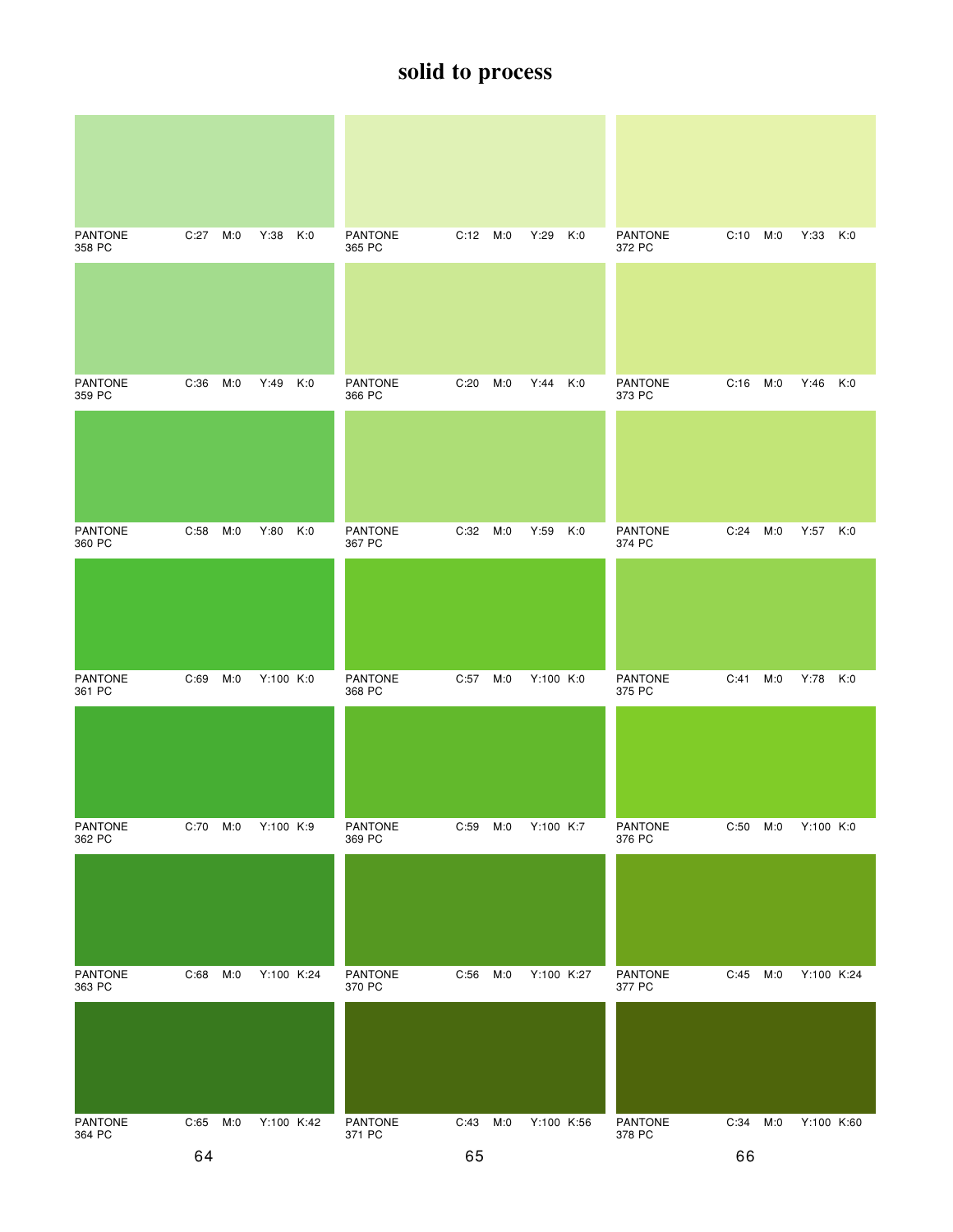| <b>PANTONE</b><br>379 PC | C:9          | M:0 | Y:58       | K:0 | <b>PANTONE</b><br>386 PC | C:6      | M:0 | $Y:56$ $K:0$ |     | <b>PANTONE</b><br>393 PC | C:3      | M:0 | Y:55 K:0   |  |
|--------------------------|--------------|-----|------------|-----|--------------------------|----------|-----|--------------|-----|--------------------------|----------|-----|------------|--|
|                          |              |     |            |     |                          |          |     |              |     |                          |          |     |            |  |
| <b>PANTONE</b><br>380 PC | $C:13$ $M:0$ |     | Y:72 K:0   |     | <b>PANTONE</b><br>387 PC | C:10 M:0 |     | Y:74 K:0     |     | <b>PANTONE</b><br>394 PC | C:6      | M:0 | Y:76 K:0   |  |
|                          |              |     |            |     |                          |          |     |              |     |                          |          |     |            |  |
| <b>PANTONE</b><br>381 PC | C:20         | M:0 | Y:91       | K:0 | <b>PANTONE</b><br>388 PC | C:14     | M:0 | Y:79 K:0     |     | <b>PANTONE</b><br>395 PC | C:8      | M:0 | Y:85 K:0   |  |
|                          |              |     |            |     |                          |          |     |              |     |                          |          |     |            |  |
| <b>PANTONE</b><br>382 PC | C:29         | M:0 | Y:100 K:0  |     | <b>PANTONE</b><br>389 PC | C:20     | M:0 | Y:85         | K:0 | <b>PANTONE</b><br>396 PC | C:11     | M:0 | Y:94 K:0   |  |
|                          |              |     |            |     |                          |          |     |              |     |                          |          |     |            |  |
| PANTONE<br>383 PC        | C:20         | M:0 | Y:100 K:19 |     | PANTONE<br>390 PC        | C:22     | M:0 | Y:100 K:8    |     | PANTONE<br>397 PC        | C:10 M:0 |     | Y:100 K:11 |  |
|                          |              |     |            |     |                          |          |     |              |     |                          |          |     |            |  |
| <b>PANTONE</b><br>384 PC | C:18 M:0     |     | Y:100 K:31 |     | PANTONE<br>391 PC        | C:13 M:0 |     | Y:100 K:33   |     | PANTONE<br>398 PC        | C:7      | M:0 | Y:100 K:28 |  |
|                          |              |     |            |     |                          |          |     |              |     |                          |          |     |            |  |
| PANTONE<br>385 PC        | C:3          | M:0 | Y:100 K:58 |     | PANTONE<br>392 PC        | C:7      | M:0 | Y:100 K:49   |     | PANTONE<br>399 PC        | C:0      | M:0 | Y:100 K:43 |  |
|                          | 67           |     |            |     |                          | 68       |     |              |     |                          | 69       |     |            |  |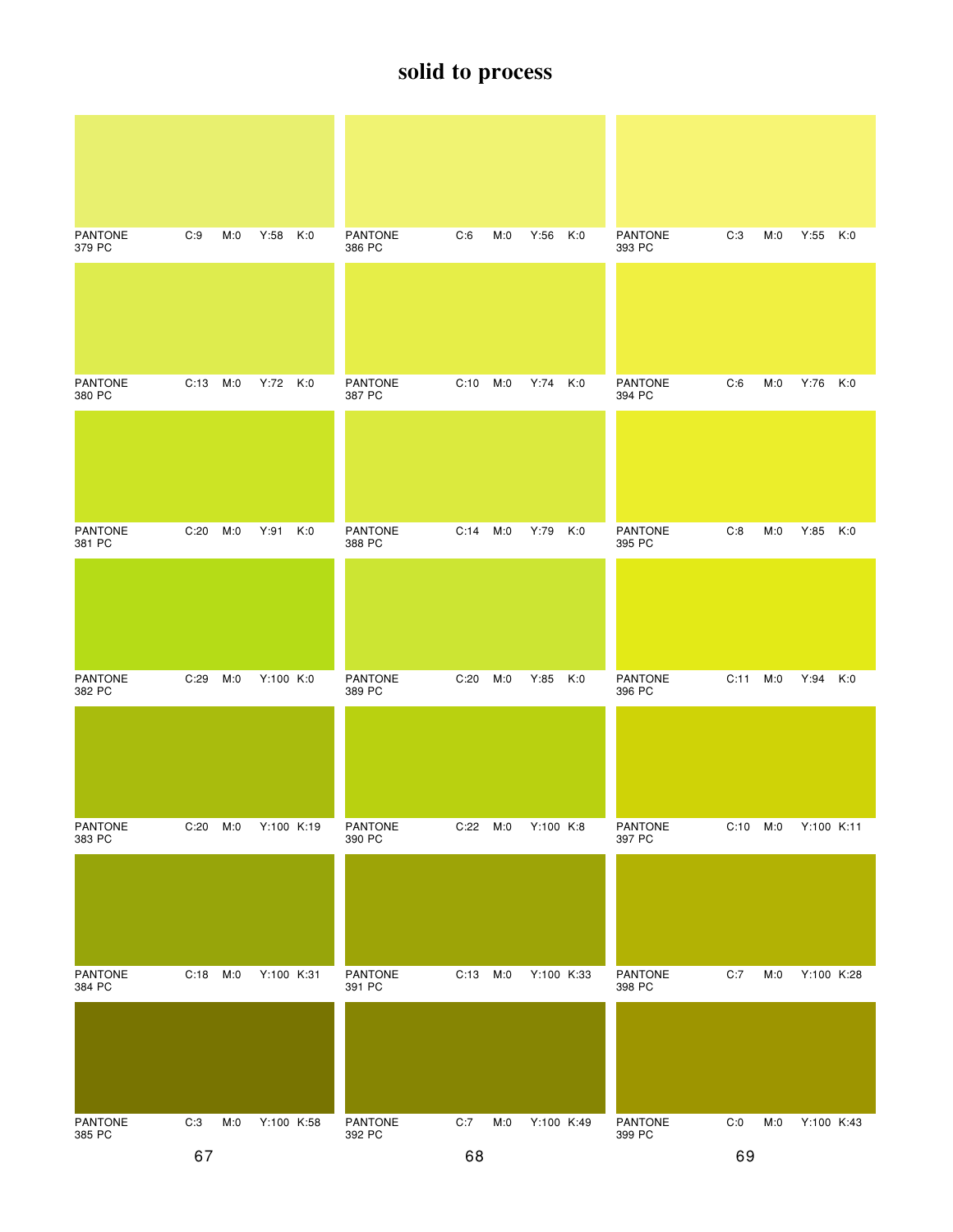| <b>PANTONE</b><br>3935 PC | C:1 | M:0 | Y:68 K:0   | <b>PANTONE</b><br>400 PC | C:0 | M:3 | Y:6            | K:16 | <b>PANTONE</b><br>406 PC | C:0 | M:5       | Y:6            | K:16 |
|---------------------------|-----|-----|------------|--------------------------|-----|-----|----------------|------|--------------------------|-----|-----------|----------------|------|
|                           |     |     |            |                          |     |     |                |      |                          |     |           |                |      |
| <b>PANTONE</b><br>3945 PC | C:3 | M:0 | Y:85 K:0   | <b>PANTONE</b><br>401 PC | C:0 | M:5 | Y:11           | K:23 | <b>PANTONE</b><br>407 PC | C:0 | M:8       | Y:9            | K:26 |
|                           |     |     |            |                          |     |     |                |      |                          |     |           |                |      |
| <b>PANTONE</b><br>3955 PC | C:6 | M:0 | Y:100 K:0  | <b>PANTONE</b><br>402 PC | C:0 | M:6 | Y:14 K:31      |      | <b>PANTONE</b><br>408 PC | C:0 |           | M:10 Y:11 K:34 |      |
|                           |     |     |            |                          |     |     |                |      |                          |     |           |                |      |
| <b>PANTONE</b><br>3965 PC | C:8 | M:0 | Y:100 K:0  | <b>PANTONE</b><br>403 PC | C:0 | M:7 | Y:17 K:43      |      | <b>PANTONE</b><br>409 PC | C:0 |           | M:13 Y:15 K:45 |      |
|                           |     |     |            |                          |     |     |                |      |                          |     |           |                |      |
| PANTONE<br>3975 PC        | C:0 | M:0 | Y:100 K:29 | <b>PANTONE</b><br>404 PC | C:0 | M:8 | Y:22 K:56      |      | <b>PANTONE</b><br>410 PC | C:0 | M:18 Y:21 |                | K:56 |
|                           |     |     |            |                          |     |     |                |      |                          |     |           |                |      |
| <b>PANTONE</b><br>3985 PC | C:0 | M:3 | Y:100 K:41 | PANTONE<br>405 PC        | C:0 |     | M:10 Y:33      | K:72 | PANTONE<br>411 PC        | C:0 |           | M:27 Y:36      | K:72 |
|                           |     |     |            |                          |     |     |                |      |                          |     |           |                |      |
| PANTONE<br>3995 PC        | C:0 | M:3 | Y:100 K:64 | PANTONE<br>Black PC      | C:0 |     | M:13 Y:49 K:98 |      | PANTONE<br>412 PC        | C:0 |           | M:30 Y:66 K:98 |      |
|                           | 70  |     |            |                          | 71  |     |                |      |                          | 72  |           |                |      |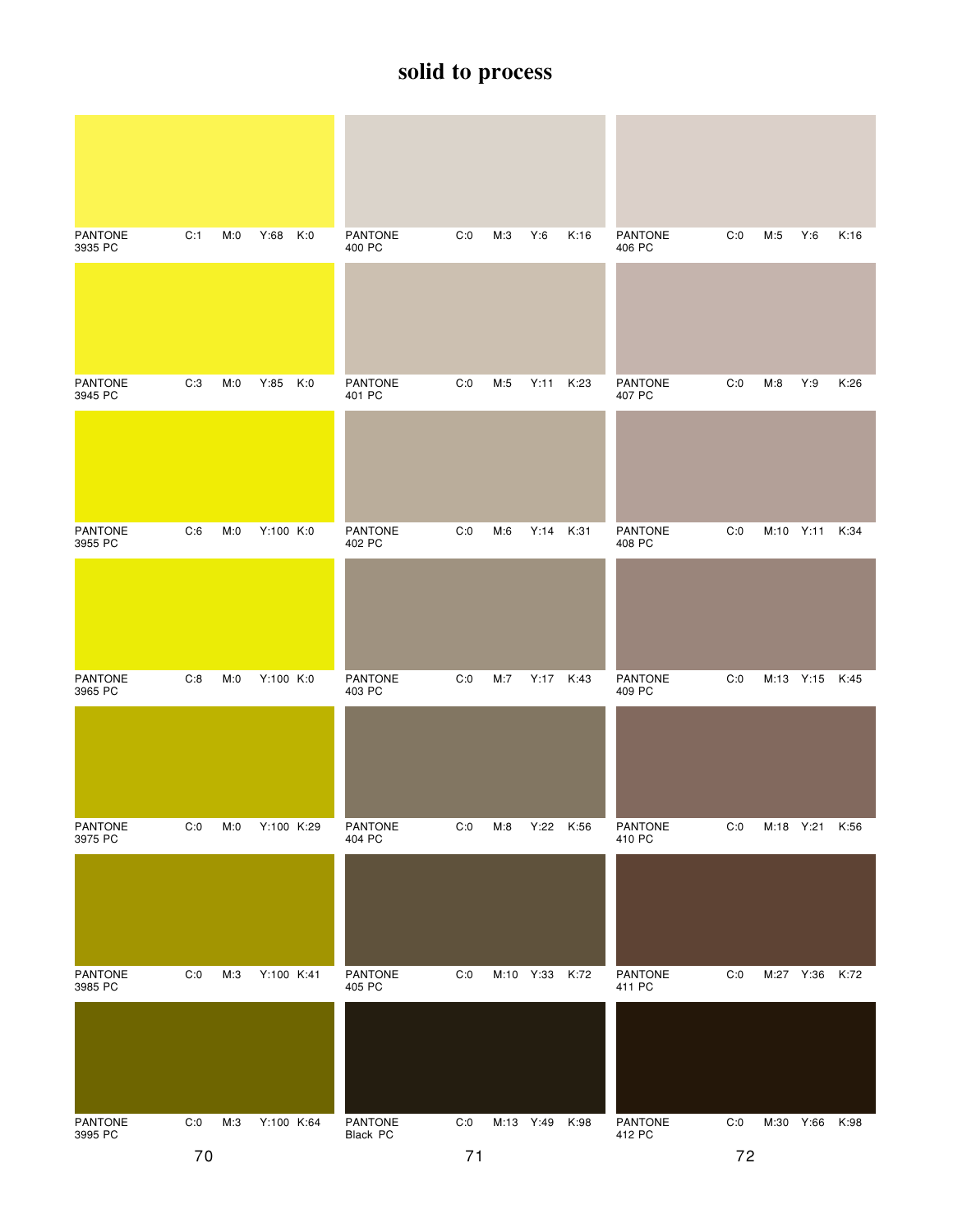| <b>PANTONE</b><br>413 PC | C:0  | M:0 | Y:9       | K:20  | <b>PANTONE</b><br>420 PC | C:0 | M:0 | Y:0 | K:15 | <b>PANTONE</b><br>427 PC | C:0      | M:0 | Y:0 | K:11 |
|--------------------------|------|-----|-----------|-------|--------------------------|-----|-----|-----|------|--------------------------|----------|-----|-----|------|
| <b>PANTONE</b><br>414 PC | C:0  | M:0 | Y:10      | K:30  | PANTONE<br>421 PC        | C:0 | M:0 | Y:0 | K:26 | <b>PANTONE</b><br>428 PC | C:2      | M:0 | Y:0 | K:18 |
|                          |      |     |           |       |                          |     |     |     |      |                          |          |     |     |      |
| <b>PANTONE</b><br>415 PC | C:0  | M:0 | Y:12 K:41 |       | <b>PANTONE</b><br>422 PC | C:0 | M:0 | Y:0 | K:33 | <b>PANTONE</b><br>429 PC | C:3      | M:0 | Y:0 | K:32 |
|                          |      |     |           |       |                          |     |     |     |      |                          |          |     |     |      |
| <b>PANTONE</b><br>416 PC | C:0  | M:0 | Y:16      | K:50  | PANTONE<br>423 PC        | C:0 | M:0 | Y:0 | K:44 | <b>PANTONE</b><br>430 PC | C:5      | M:0 | Y:0 | K:45 |
|                          |      |     |           |       |                          |     |     |     |      |                          |          |     |     |      |
| PANTONE<br>417 PC        | C:1  | M:0 | Y:25      | K:65  | PANTONE<br>424 PC        | C:0 | M:0 | Y:0 | K:61 | <b>PANTONE</b><br>431 PC | C:11     | M:1 | Y:0 | K:64 |
|                          |      |     |           |       |                          |     |     |     |      |                          |          |     |     |      |
| <b>PANTONE</b><br>418 PC | C:3  | M:0 | Y:31      | K:75  | PANTONE<br>425 PC        | C:0 | M:0 | Y:0 | K:77 | PANTONE<br>432 PC        | C:23     | M:2 | Y:0 | K:77 |
|                          |      |     |           |       |                          |     |     |     |      |                          |          |     |     |      |
| PANTONE<br>419 PC        | C:29 | M:0 | Y:36      | K:100 | PANTONE<br>426 PC        | C:0 | M:0 | Y:0 | K:99 | PANTONE<br>433 PC        | C:33 M:3 |     | Y:0 | K:95 |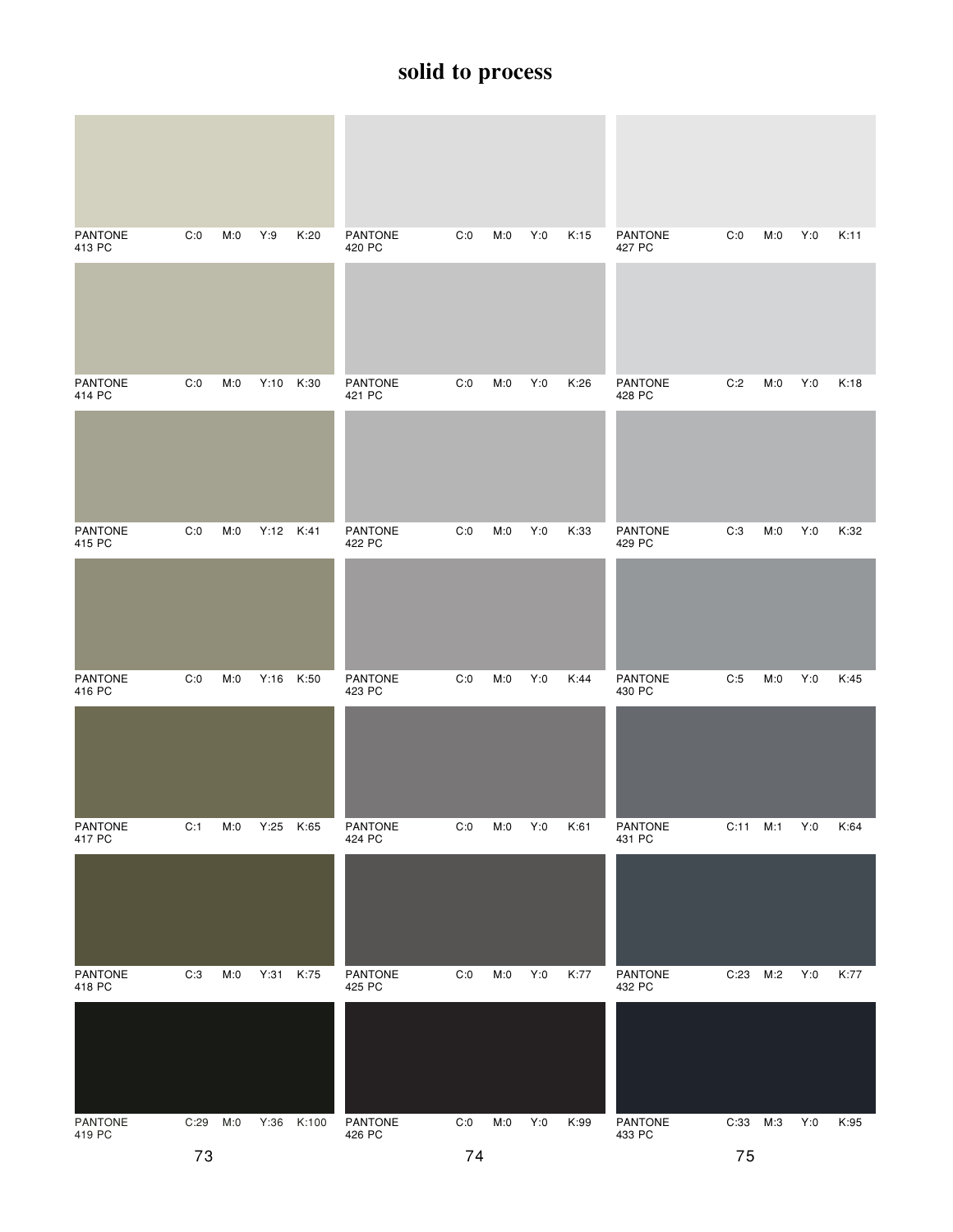| PANTONE<br>434 PC | C:7  | M:9                  | Y:10 K:0        |     | PANTONE<br>441 PC        | C:6      | M:0 | Y:7       | K:9  | PANTONE<br>Warm Gray 1 PC        | C:0 | M:2 | Y:3       | K:6  |
|-------------------|------|----------------------|-----------------|-----|--------------------------|----------|-----|-----------|------|----------------------------------|-----|-----|-----------|------|
|                   |      |                      |                 |     |                          |          |     |           |      |                                  |     |     |           |      |
| PANTONE<br>435 PC |      | C:13 M:15 Y:15 K:0   |                 |     | <b>PANTONE</b><br>442 PC | C:8      | M:0 | Y:9       | K:19 | PANTONE<br>Warm Gray 2 PC        | C:0 | M:2 | Y:5       | K:9  |
|                   |      |                      |                 |     |                          |          |     |           |      |                                  |     |     |           |      |
| PANTONE<br>436 PC | C:24 | M:25                 | Y:26            | K:0 | PANTONE<br>443 PC        | C:12     | M:0 | Y:12 K:30 |      | <b>PANTONE</b><br>Warm Gray 3 PC | C:0 | M:4 | Y:8       | K:17 |
|                   |      |                      |                 |     |                          |          |     |           |      |                                  |     |     |           |      |
| PANTONE<br>437 PC | C:46 | M:45 Y:49            |                 | K:0 | <b>PANTONE</b><br>444 PC | C:15 M:0 |     | Y:15 K:42 |      | PANTONE<br>Warm Gray 4 PC        | C:0 | M:4 | Y:9       | K:24 |
|                   |      |                      |                 |     |                          |          |     |           |      |                                  |     |     |           |      |
| PANTONE<br>438 PC | C:75 | M:68 Y:100 K:10      |                 |     | PANTONE<br>445 PC        | C:20     | M:0 | Y:20      | K:65 | PANTONE<br>Warm Gray 5 PC        | C:0 | M:5 | Y:10 K:29 |      |
|                   |      |                      |                 |     |                          |          |     |           |      |                                  |     |     |           |      |
| PANTONE<br>439 PC | C:80 |                      | M:73 Y:100 K:20 |     | PANTONE<br>446 PC        | C:21     | M:0 | Y:23      | K:75 |                                  |     |     |           |      |
|                   |      |                      |                 |     |                          |          |     |           |      |                                  |     |     |           |      |
| PANTONE<br>440 PC |      | C:82 M:76 Y:100 K:30 |                 |     | PANTONE<br>447 PC        | C:16     | M:0 | Y:31 K:82 |      |                                  |     |     |           |      |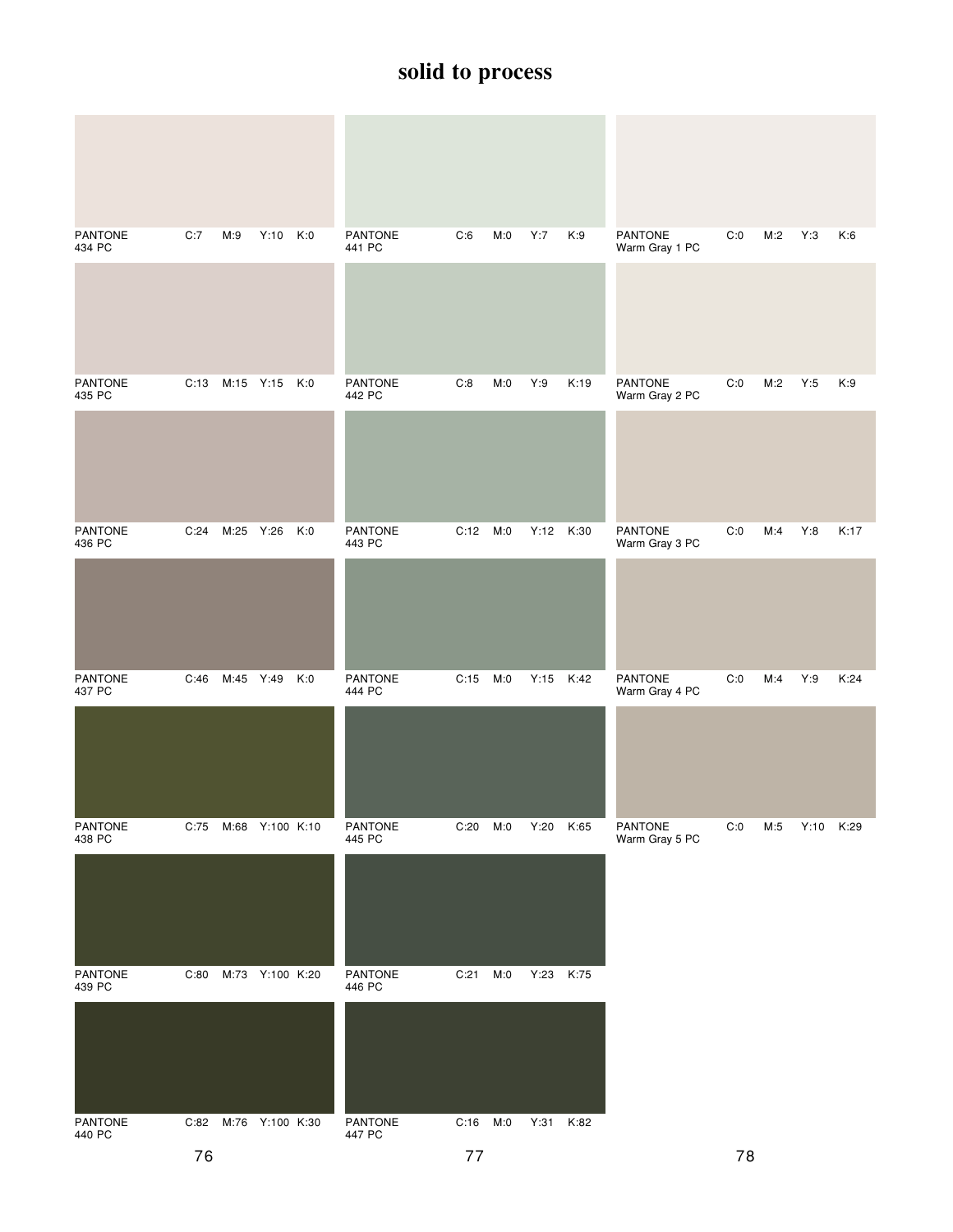| <b>PANTONE</b><br>Warm Gray 6 PC | C:0 | M:6  |           | Y:12 K:31 | <b>PANTONE</b><br>Cool Gray 1 PC | C:0 | M:0 | Y:0 | K:6  | <b>PANTONE</b><br>Cool Gray 6 PC | C:0 | M:0 | Y:0 | K:31 |
|----------------------------------|-----|------|-----------|-----------|----------------------------------|-----|-----|-----|------|----------------------------------|-----|-----|-----|------|
|                                  |     |      |           |           |                                  |     |     |     |      |                                  |     |     |     |      |
| <b>PANTONE</b><br>Warm Gray 7 PC | C:0 | M:8  | Y:14      | K:38      | PANTONE<br>Cool Gray 2 PC        | C:0 | M:0 | Y:0 | K:10 | <b>PANTONE</b><br>Cool Gray 7 PC | C:0 | M:0 | Y:0 | K:37 |
|                                  |     |      |           |           |                                  |     |     |     |      |                                  |     |     |     |      |
| PANTONE<br>Warm Gray 8 PC        | C:0 | M:9  | Y:16      | K:43      | PANTONE<br>Cool Gray 3 PC        | C:0 | M:0 | Y:0 | K:17 | PANTONE<br>Cool Gray 8 PC        | C:0 | M:1 | Y:0 | K:43 |
|                                  |     |      |           |           |                                  |     |     |     |      |                                  |     |     |     |      |
| <b>PANTONE</b><br>Warm Gray 9 PC | C:0 | M:11 | Y:20      | K:47      | <b>PANTONE</b><br>Cool Gray 4 PC | C:0 | M:0 | Y:0 | K:24 | <b>PANTONE</b><br>Cool Gray 9 PC | C:0 | M:1 | Y:0 | K:51 |
|                                  |     |      |           |           |                                  |     |     |     |      |                                  |     |     |     |      |
| PANTONE<br>Warm Gray 10 PC       | C:0 |      | M:14 Y:28 | K:55      | PANTONE<br>Cool Gray 5 PC        | C:0 | M:0 | Y:0 | K:29 | PANTONE<br>Cool Gray 10 PC       | C:0 | M:2 | Y:0 | K:60 |
|                                  |     |      |           |           |                                  |     |     |     |      |                                  |     |     |     |      |
| PANTONE<br>Warm Gray 11 PC       | C:0 |      | M:17 Y:34 | K:62      |                                  |     |     |     |      | PANTONE<br>Cool Gray 11 PC       | C:0 | M:2 | Y:0 | K:68 |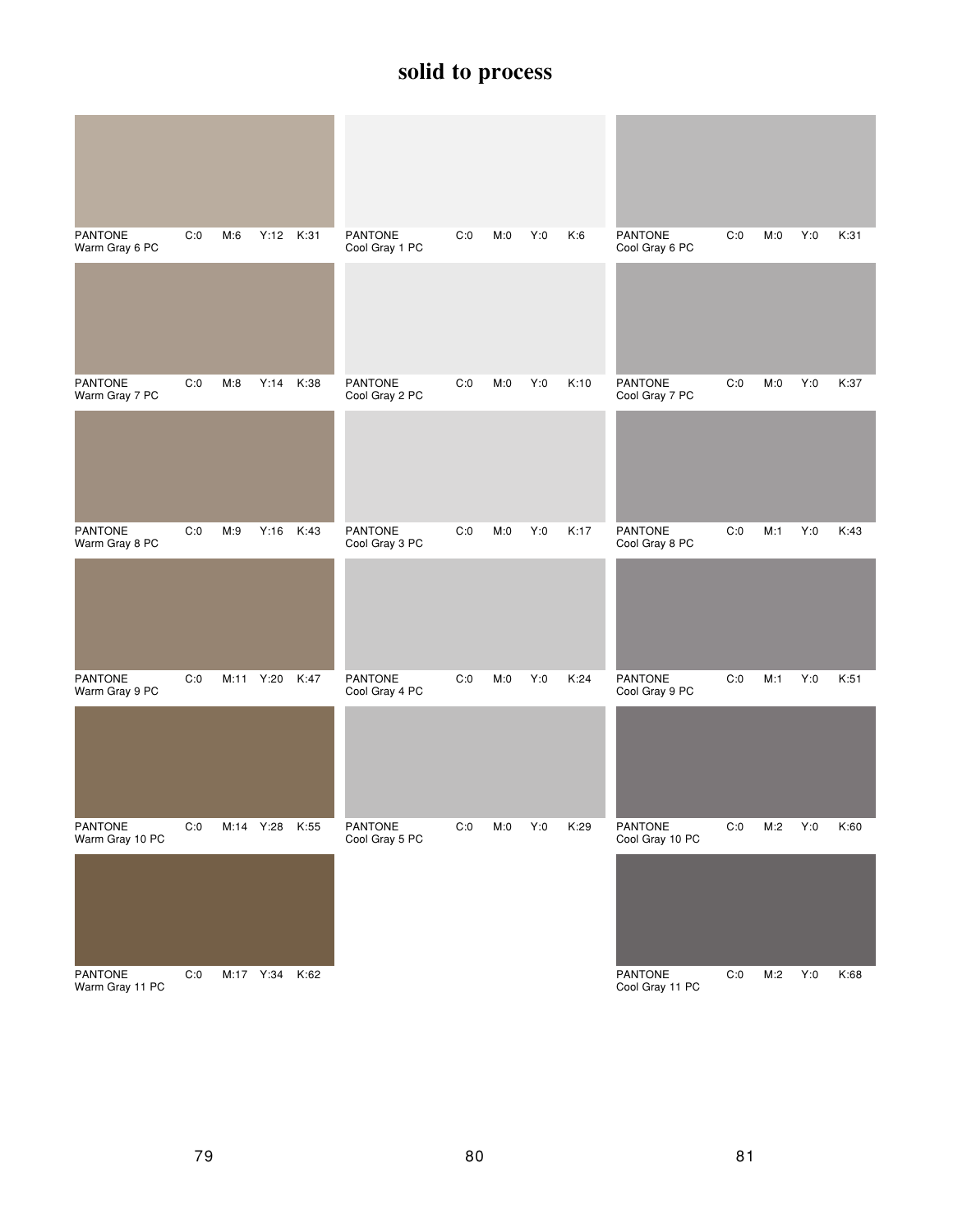| <b>PANTONE</b><br>Black 2 PC | C:0  | M:3            | Y:55            | K:87  | <b>PANTONE</b><br>448 PC | C:65 | M:58      | Y:100 K:35      |     | <b>PANTONE</b><br>4485 PC | C:0 |           | M:26 Y:100 K:69 |      |
|------------------------------|------|----------------|-----------------|-------|--------------------------|------|-----------|-----------------|-----|---------------------------|-----|-----------|-----------------|------|
|                              |      |                |                 |       |                          |      |           |                 |     |                           |     |           |                 |      |
| <b>PANTONE</b><br>Black 3 PC | C:60 | M:0            | Y:60 K:91       |       | <b>PANTONE</b><br>449 PC | C:65 |           | M:55 Y:100 K:28 |     | <b>PANTONE</b><br>4495 PC | C:0 |           | M:20 Y:95 K:46  |      |
|                              |      |                |                 |       |                          |      |           |                 |     |                           |     |           |                 |      |
| <b>PANTONE</b><br>Black 4 PC | C:0  |                | M:22 Y:100 K:89 |       | PANTONE<br>450 PC        | C:60 | M:50      | Y:100 K:22      |     | <b>PANTONE</b><br>4505 PC | C:0 | M:15 Y:78 |                 | K:36 |
|                              |      |                |                 |       |                          |      |           |                 |     |                           |     |           |                 |      |
| PANTONE<br>Black 5 PC        | C:0  | M:40 Y:22      |                 | K:87  | <b>PANTONE</b><br>451 PC | C:33 | M:28 Y:58 |                 | K:0 | <b>PANTONE</b><br>4515 PC | C:0 | M:9       | Y:50            | K:24 |
|                              |      |                |                 |       |                          |      |           |                 |     |                           |     |           |                 |      |
| PANTONE<br>Black 6 PC        |      | C:100 M:35 Y:0 |                 | K:100 | <b>PANTONE</b><br>452 PC | C:24 |           | M:18 Y:42 K:0   |     | PANTONE<br>4525 PC        | C:0 | M:7       | Y:39            | K:17 |
|                              |      |                |                 |       |                          |      |           |                 |     |                           |     |           |                 |      |
| <b>PANTONE</b><br>Black 7 PC | C:0  | M:0            | Y:15            | K:82  | PANTONE<br>453 PC        | C:14 |           | M:10 Y:27       | K:0 | PANTONE<br>4535 PC        | C:0 | M:4       | Y:30            | K:11 |
|                              |      |                |                 |       |                          |      |           |                 |     |                           |     |           |                 |      |
|                              |      |                |                 |       | PANTONE<br>454 PC        | C:9  | M:6       | Y:17 K:0        |     | PANTONE<br>4545 PC        | C:0 | M:3       | Y:19 K:6        |      |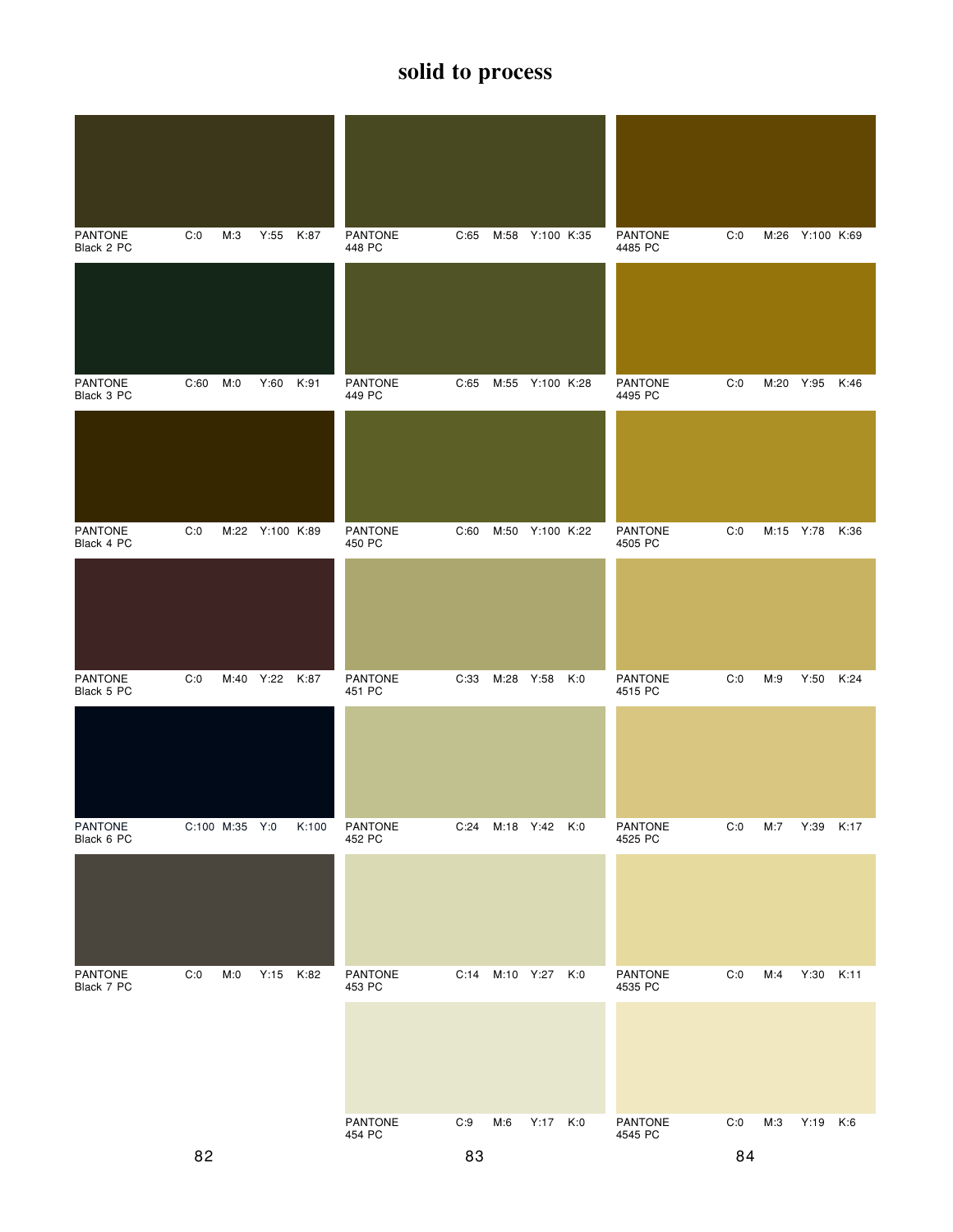| <b>PANTONE</b><br>455 PC | C:0  |           | M:17 Y:100 K:65 |     | PANTONE<br>462 PC        | C:50 |      | M:58 Y:100 K:45    | <b>PANTONE</b><br>4625 PC | C:0 |           | M:60 Y:100 K:79 |      |
|--------------------------|------|-----------|-----------------|-----|--------------------------|------|------|--------------------|---------------------------|-----|-----------|-----------------|------|
|                          |      |           |                 |     |                          |      |      |                    |                           |     |           |                 |      |
| <b>PANTONE</b><br>456 PC | C:0  |           | M:15 Y:100 K:43 |     | <b>PANTONE</b><br>463 PC | C:30 | M:56 | Y:100 K:37         | <b>PANTONE</b><br>4635 PC | C:0 |           | M:48 Y:96       | K:44 |
|                          |      |           |                 |     |                          |      |      |                    |                           |     |           |                 |      |
| <b>PANTONE</b><br>457 PC | C:0  |           | M:15 Y:100 K:28 |     | <b>PANTONE</b><br>464 PC | C:10 | M:49 | Y:100 K:35         | <b>PANTONE</b><br>4645 PC | C:0 | M:37 Y:68 |                 | K:28 |
|                          |      |           |                 |     |                          |      |      |                    |                           |     |           |                 |      |
| <b>PANTONE</b><br>458 PC | C:10 | M:10 Y:73 |                 | K:0 | PANTONE<br>465 PC        | C:20 |      | M:32 Y:58 K:0      | <b>PANTONE</b><br>4655 PC | C:0 |           | M:26 Y:45 K:18  |      |
|                          |      |           |                 |     |                          |      |      |                    |                           |     |           |                 |      |
| PANTONE<br>459 PC        | C:6  | M:7       | $Y:55$ $K:0$    |     | <b>PANTONE</b><br>466 PC |      |      | C:12 M:22 Y:43 K:0 | <b>PANTONE</b><br>4665 PC | C:0 |           | M:18 Y:32 K:10  |      |
|                          |      |           |                 |     |                          |      |      |                    |                           |     |           |                 |      |
| <b>PANTONE</b><br>460 PC | C:4  | M:5       | Y:44 K:0        |     | <b>PANTONE</b><br>467 PC | C:9  |      | M:15 Y:34 K:0      | <b>PANTONE</b><br>4675 PC | C:0 | M:11 Y:21 |                 | K:6  |
|                          |      |           |                 |     |                          |      |      |                    |                           |     |           |                 |      |
| PANTONE<br>461 PC        | C:3  | M:3       | Y:35 K:0        |     | PANTONE<br>468 PC        | C:6  | M:9  | Y:23 K:0           | <b>PANTONE</b><br>4685 PC | C:0 | M:7       | Y:14 K:4        |      |
|                          | 85   |           |                 |     |                          | 86   |      |                    |                           | 87  |           |                 |      |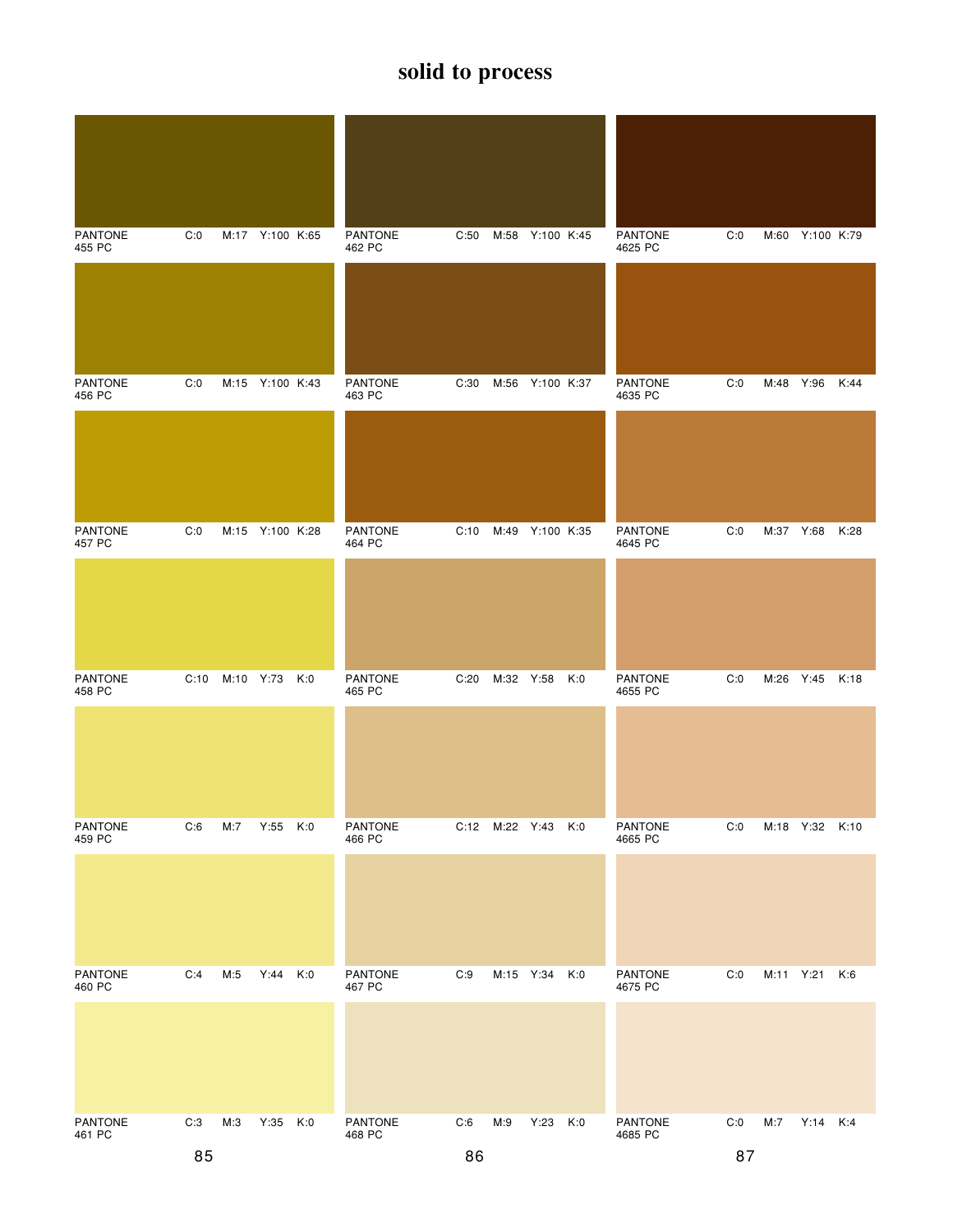| <b>PANTONE</b><br>469 PC | C:0 |           | M:52 Y:100 K:62 |     | <b>PANTONE</b><br>4695 PC | C:0 |           | M:81 Y:100 K:77 |      | <b>PANTONE</b><br>476 PC | C:57 | M:80 Y:100 K:45    |  |
|--------------------------|-----|-----------|-----------------|-----|---------------------------|-----|-----------|-----------------|------|--------------------------|------|--------------------|--|
|                          |     |           |                 |     |                           |     |           |                 |      |                          |      |                    |  |
| <b>PANTONE</b><br>470 PC | C:0 |           | M:58 Y:100 K:33 |     | <b>PANTONE</b><br>4705 PC | C:0 | M:62 Y:71 |                 | K:49 | <b>PANTONE</b><br>477 PC | C:50 | M:85 Y:100 K:35    |  |
|                          |     |           |                 |     |                           |     |           |                 |      |                          |      |                    |  |
| <b>PANTONE</b><br>471 PC | C:0 |           | M:59 Y:100 K:18 |     | <b>PANTONE</b><br>4715 PC | C:0 |           | M:42 Y:45 K:34  |      | <b>PANTONE</b><br>478 PC | C:40 | M:86 Y:100 K:30    |  |
|                          |     |           |                 |     |                           |     |           |                 |      |                          |      |                    |  |
| <b>PANTONE</b><br>472 PC | C:0 |           | M:34 Y:52 K:0   |     | PANTONE<br>4725 PC        | C:0 |           | M:32 Y:35 K:25  |      | <b>PANTONE</b><br>479 PC | C:30 | M:48 Y:57 K:0      |  |
|                          |     |           |                 |     |                           |     |           |                 |      |                          |      |                    |  |
| PANTONE<br>473 PC        | C:0 | M:23 Y:36 |                 | K:0 | <b>PANTONE</b><br>4735 PC | C:0 |           | M:22 Y:23 K:15  |      | <b>PANTONE</b><br>480 PC |      | C:15 M:29 Y:33 K:0 |  |
|                          |     |           |                 |     |                           |     |           |                 |      |                          |      |                    |  |
| <b>PANTONE</b><br>474 PC | C:0 | M:15 Y:26 |                 | K:0 | <b>PANTONE</b><br>4745 PC | C:0 |           | M:17 Y:18 K:10  |      | <b>PANTONE</b><br>481 PC | C:9  | M:19 Y:23 K:0      |  |
|                          |     |           |                 |     |                           |     |           |                 |      |                          |      |                    |  |
| PANTONE<br>475 PC        | C:0 |           | M:11 Y:20 K:0   |     | PANTONE<br>4755 PC        | C:0 |           | M:10 Y:12 K:6   |      | PANTONE<br>482 PC        | C:5  | M:11 Y:15 K:0      |  |
|                          | 88  |           |                 |     |                           | 89  |           |                 |      |                          | 90   |                    |  |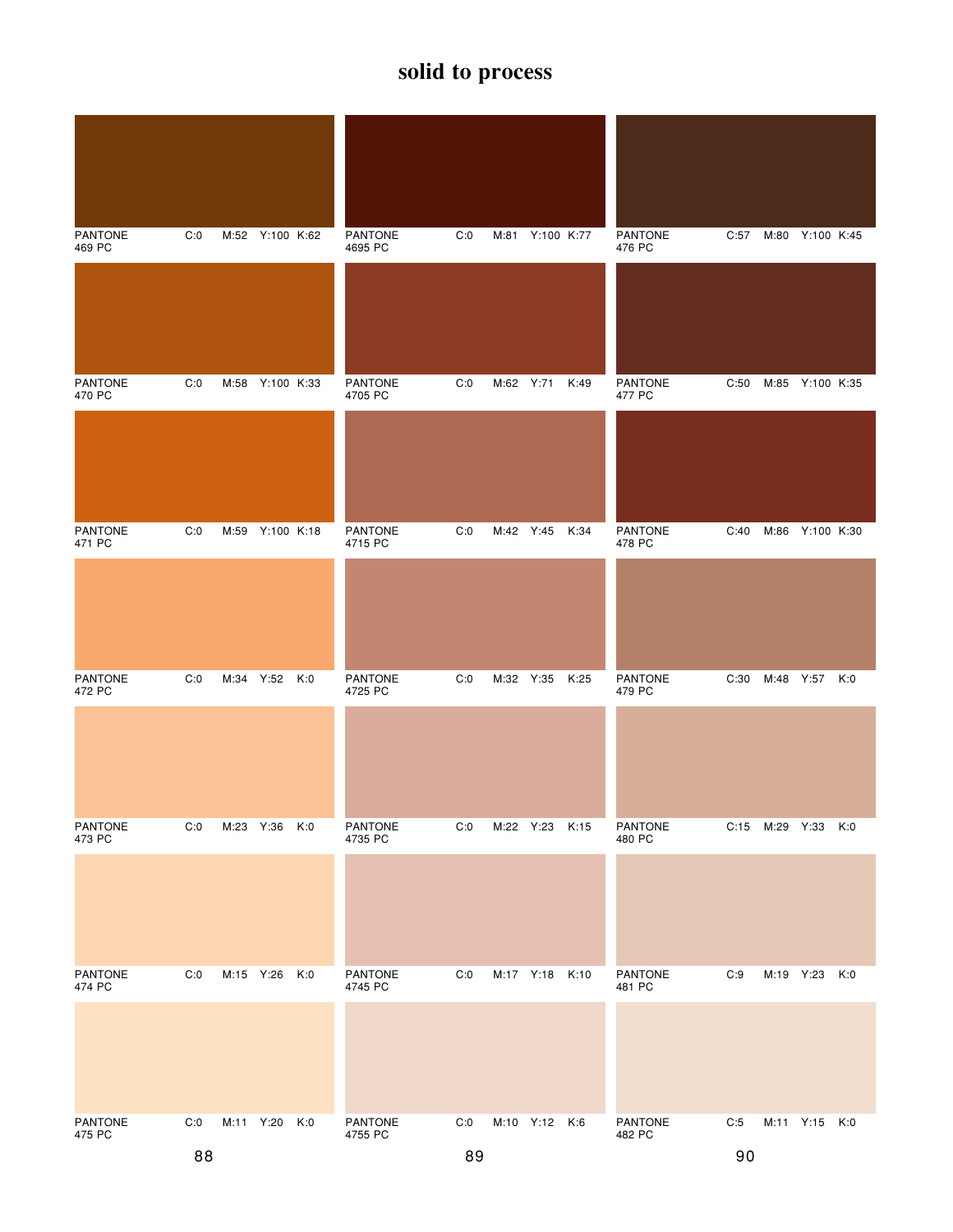| <b>PANTONE</b><br>483 PC | C:0 |           | M:91 Y:100 K:60 |     | <b>PANTONE</b><br>490 PC | C:0 |           | M:74 Y:100 K:72 |      | <b>PANTONE</b><br>497 PC | C:0 |          | M:70 Y:100 K:78 |     |
|--------------------------|-----|-----------|-----------------|-----|--------------------------|-----|-----------|-----------------|------|--------------------------|-----|----------|-----------------|-----|
|                          |     |           |                 |     |                          |     |           |                 |      |                          |     |          |                 |     |
| <b>PANTONE</b><br>484 PC | C:0 |           | M:95 Y:100 K:29 |     | <b>PANTONE</b><br>491 PC | C:0 |           | M:79 Y:100 K:52 |      | <b>PANTONE</b><br>498 PC | C:0 |          | M:64 Y:100 K:60 |     |
|                          |     |           |                 |     |                          |     |           |                 |      |                          |     |          |                 |     |
| <b>PANTONE</b><br>485 PC | C:0 |           | M:95 Y:100 K:0  |     | <b>PANTONE</b><br>492 PC | C:0 | M:70 Y:66 |                 | K:30 | <b>PANTONE</b><br>499 PC | C:0 |          | M:58 Y:100 K:49 |     |
|                          |     |           |                 |     |                          |     |           |                 |      |                          |     |          |                 |     |
| <b>PANTONE</b><br>486 PC | C:0 | M:47 Y:41 |                 | K:0 | <b>PANTONE</b><br>493 PC | C:0 |           | M:46 Y:23 K:5   |      | <b>PANTONE</b><br>500 PC | C:0 |          | M:38 Y:21 K:11  |     |
|                          |     |           |                 |     |                          |     |           |                 |      |                          |     |          |                 |     |
| <b>PANTONE</b><br>487 PC | C:0 | M:35 Y:28 |                 | K:0 | <b>PANTONE</b><br>494 PC | C:0 |           | M:33 Y:13 K:0   |      | <b>PANTONE</b><br>501 PC | C:0 |          | M:27 Y:13 K:3   |     |
|                          |     |           |                 |     |                          |     |           |                 |      |                          |     |          |                 |     |
| <b>PANTONE</b><br>488 PC | C:0 | M:26 Y:19 |                 | K:0 | <b>PANTONE</b><br>495 PC | C:0 | M:24 Y:11 |                 | K:0  | <b>PANTONE</b><br>502 PC | C:0 |          | M:18 Y:10 K:1   |     |
|                          |     |           |                 |     |                          |     |           |                 |      |                          |     |          |                 |     |
| PANTONE<br>489 PC        | C:0 |           | M:15 Y:11 K:0   |     | PANTONE<br>496 PC        | C:0 | M:16 Y:9  |                 | K:0  | <b>PANTONE</b><br>503 PC | C:0 | M:11 Y:8 |                 | K:0 |
|                          | 91  |           |                 |     |                          | 92  |           |                 |      |                          | 93  |          |                 |     |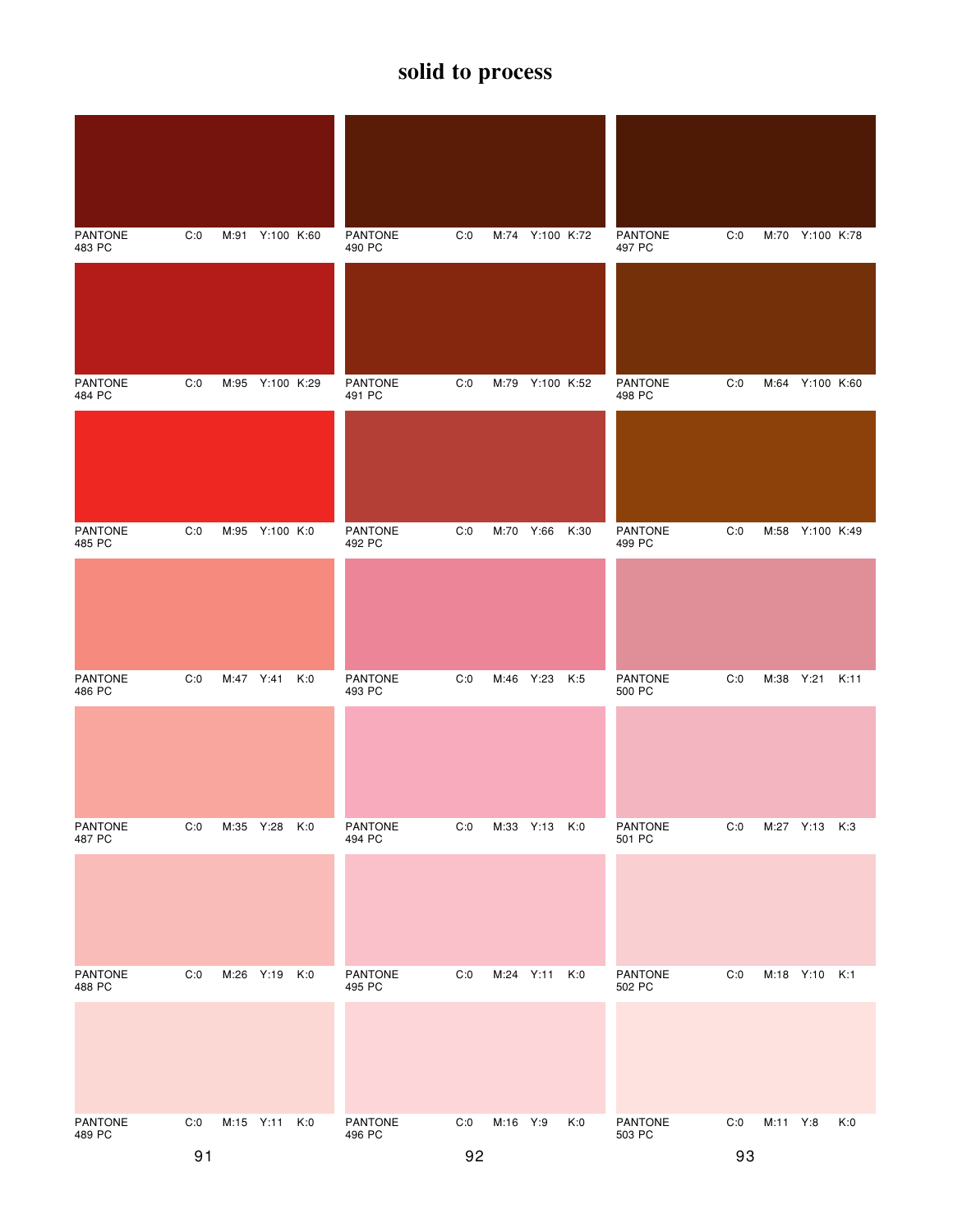| <b>PANTONE</b><br>4975 PC | C:0 |          | M:73 Y:100 K:80 |      | <b>PANTONE</b><br>504 PC | C:65 |                  | M:100 Y:100 K:35 |     | <b>PANTONE</b><br>511 PC | C:60 | M:100 Y:45 K:30 |     |
|---------------------------|-----|----------|-----------------|------|--------------------------|------|------------------|------------------|-----|--------------------------|------|-----------------|-----|
|                           |     |          |                 |      |                          |      |                  |                  |     |                          |      |                 |     |
| <b>PANTONE</b><br>4985 PC | C:0 |          | M:59 Y:48 K:48  |      | <b>PANTONE</b><br>505 PC | C:50 | M:100 Y:100 K:25 |                  |     | <b>PANTONE</b><br>512 PC | C:50 | M:100 Y:15 K:10 |     |
|                           |     |          |                 |      |                          |      |                  |                  |     |                          |      |                 |     |
| <b>PANTONE</b><br>4995 PC | C:0 | M:48     | Y:38            | K:34 | <b>PANTONE</b><br>506 PC | C:45 |                  | M:100 Y:100 K:15 |     | <b>PANTONE</b><br>513 PC | C:44 | M:83 Y:0        | K:0 |
|                           |     |          |                 |      |                          |      |                  |                  |     |                          |      |                 |     |
| <b>PANTONE</b><br>5005 PC | C:0 |          | M:38 Y:27       | K:23 | PANTONE<br>507 PC        | C:11 |                  | M:45 Y:22 K:0    |     | <b>PANTONE</b><br>514 PC | C:15 | M:50 Y:0        | K:0 |
|                           |     |          |                 |      |                          |      |                  |                  |     |                          |      |                 |     |
| <b>PANTONE</b><br>5015 PC | C:0 |          | M:25 Y:15 K:11  |      | <b>PANTONE</b><br>508 PC | C:4  |                  | M:34 Y:11 K:0    |     | <b>PANTONE</b><br>515 PC | C:7  | M:38 Y:0        | K:0 |
|                           |     |          |                 |      |                          |      |                  |                  |     |                          |      |                 |     |
| <b>PANTONE</b><br>5025 PC | C:0 |          | M:18 Y:12 K:7   |      | <b>PANTONE</b><br>509 PC | C:0  | M:24 Y:7         |                  | K:0 | <b>PANTONE</b><br>516 PC | C:3  | M:27 Y:0        | K:0 |
|                           |     |          |                 |      |                          |      |                  |                  |     |                          |      |                 |     |
| <b>PANTONE</b><br>5035 PC | C:0 | M:10 Y:9 |                 | K:3  | PANTONE<br>510 PC        | C:0  | M:17 Y:6         |                  | K:0 | <b>PANTONE</b><br>517 PC | C:0  | M:18 Y:0        | K:0 |
|                           | 94  |          |                 |      |                          | 95   |                  |                  |     |                          | 96   |                 |     |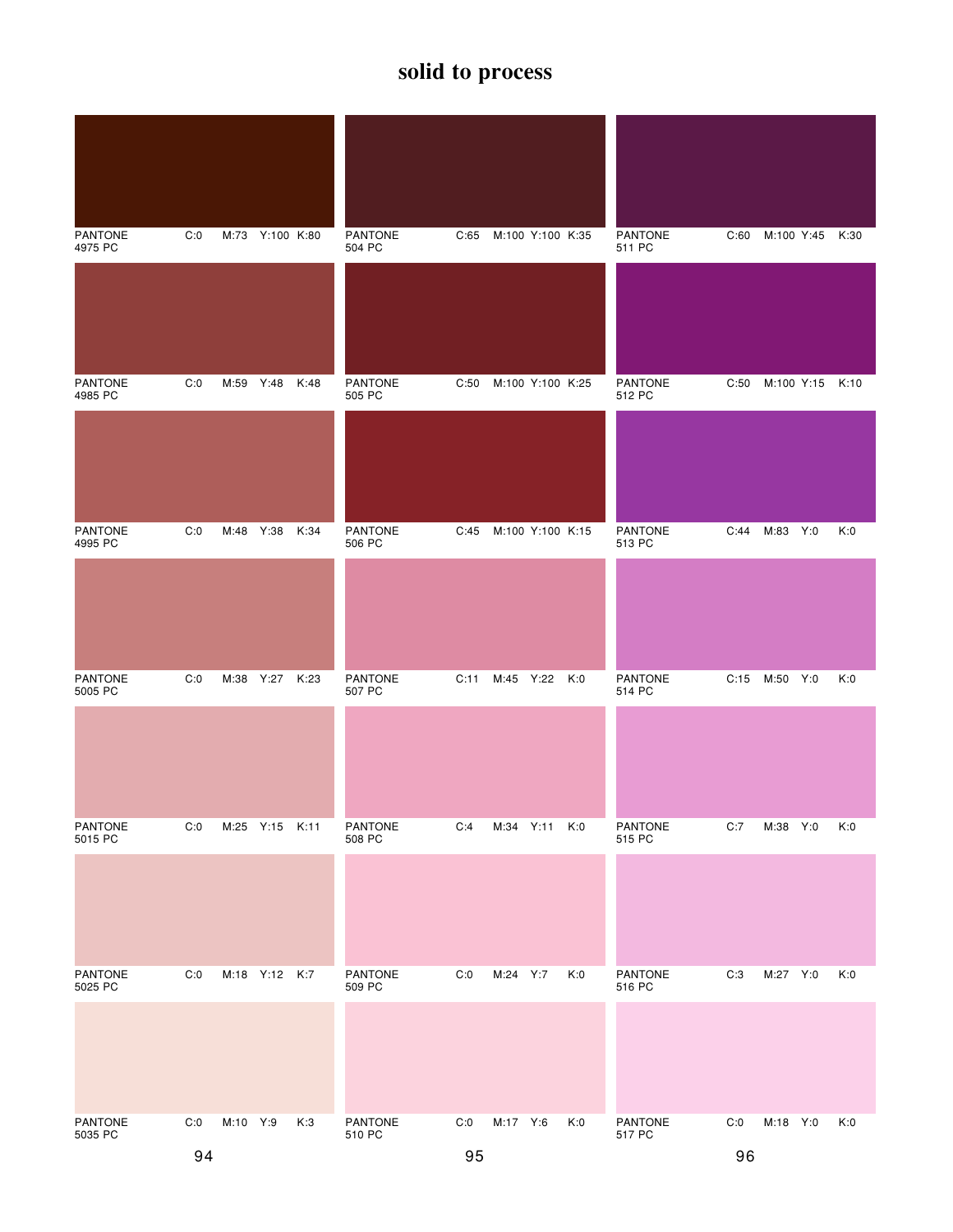| <b>PANTONE</b><br>5115 PC | C:75 |               | M:100 Y:70 K:15 |     | <b>PANTONE</b><br>518 PC | C:70 | M:100 Y:55      | K:25 | <b>PANTONE</b><br>5185 PC | C:80 | M:100 Y:85 K:25     |     |     |
|---------------------------|------|---------------|-----------------|-----|--------------------------|------|-----------------|------|---------------------------|------|---------------------|-----|-----|
|                           |      |               |                 |     |                          |      |                 |      |                           |      |                     |     |     |
| <b>PANTONE</b><br>5125 PC | C:65 | M:86 Y:49 K:0 |                 |     | <b>PANTONE</b><br>519 PC |      | C:67 M:100 Y:30 | K:10 | <b>PANTONE</b><br>5195 PC |      | C:72 M:90 Y:75 K:15 |     |     |
|                           |      |               |                 |     |                          |      |                 |      |                           |      |                     |     |     |
| <b>PANTONE</b><br>5135 PC | C:47 | M:64 Y:28     |                 | K:0 | <b>PANTONE</b><br>520 PC | C:64 | M:100 Y:12 K:0  |      | <b>PANTONE</b><br>5205 PC | C:50 | M:58 Y:50           |     | K:0 |
|                           |      |               |                 |     |                          |      |                 |      |                           |      |                     |     |     |
| <b>PANTONE</b><br>5145 PC | C:30 | M:44 Y:13 K:0 |                 |     | <b>PANTONE</b><br>521 PC | C:27 | M:47 Y:0        | K:0  | <b>PANTONE</b><br>5215 PC | C:28 | M:35 Y:24 K:0       |     |     |
|                           |      |               |                 |     |                          |      |                 |      |                           |      |                     |     |     |
| <b>PANTONE</b><br>5155 PC |      | C:17 M:29 Y:8 |                 | K:0 | <b>PANTONE</b><br>522 PC |      | C:17 M:37 Y:0   | K:0  | <b>PANTONE</b><br>5225 PC |      | C:17 M:25 Y:15 K:0  |     |     |
|                           |      |               |                 |     |                          |      |                 |      |                           |      |                     |     |     |
| <b>PANTONE</b><br>5165 PC | C:8  | M:17 Y:5      |                 | K:0 | <b>PANTONE</b><br>523 PC | C:10 | M:26 Y:0        | K:0  | <b>PANTONE</b><br>5235 PC |      | C:10 M:15 Y:10 K:0  |     |     |
|                           |      |               |                 |     |                          |      |                 |      |                           |      |                     |     |     |
| <b>PANTONE</b><br>5175 PC | C:5  | M:10 Y:3      |                 | K:0 | PANTONE<br>524 PC        | C:6  | M:15 Y:0        | K:0  | <b>PANTONE</b><br>5245 PC | C:6  | M:8                 | Y:7 | K:0 |
|                           | 97   |               |                 |     |                          | 98   |                 |      |                           | 99   |                     |     |     |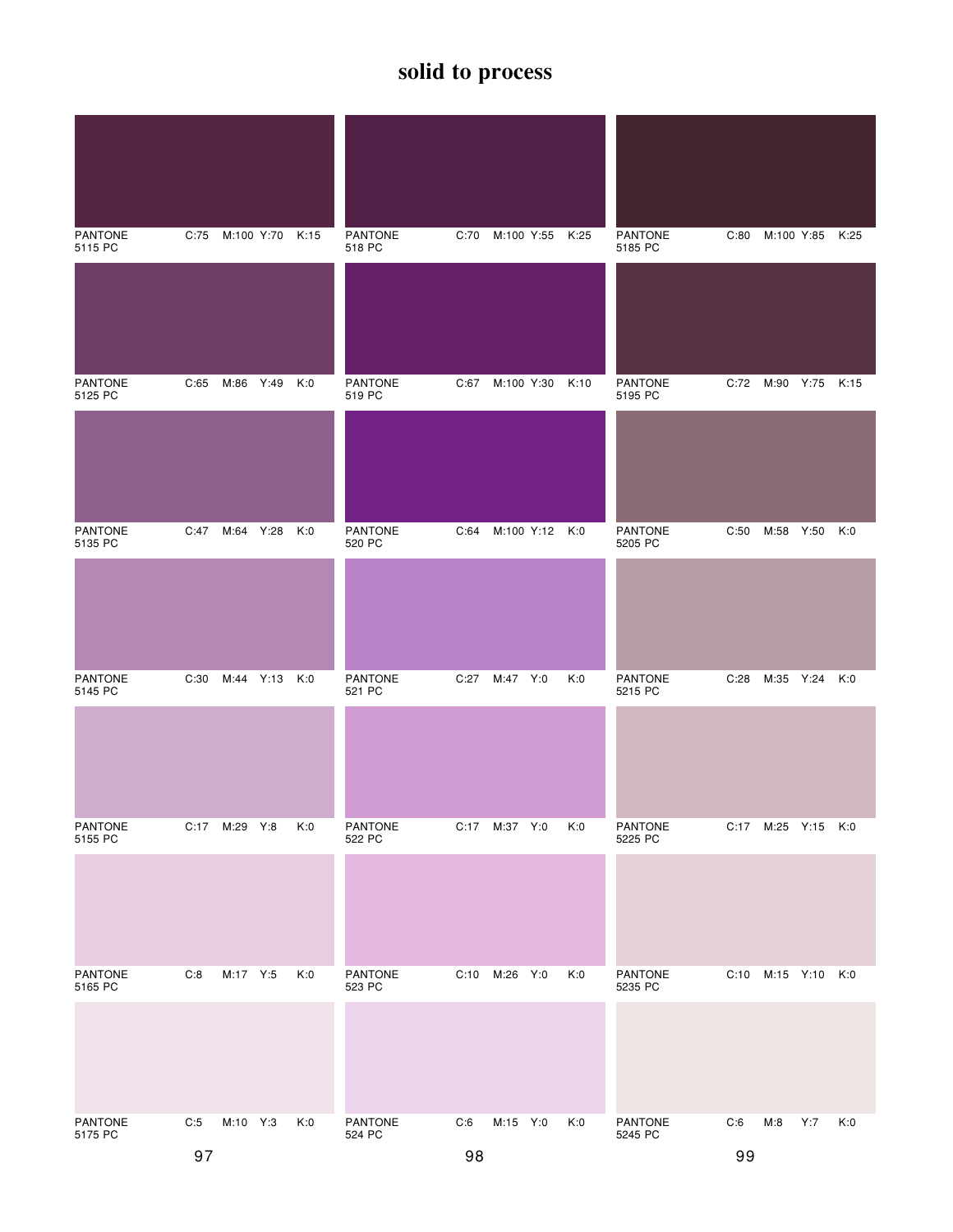| <b>PANTONE</b><br>525 PC | C:84 | M:100 Y:45 K:5 |     | <b>PANTONE</b><br>5255 PC |      | C:100 M:80 Y:0 |     | K:55 | <b>PANTONE</b><br>532 PC |                      |               | C:100 M:80 Y:70 K:25 |     |
|--------------------------|------|----------------|-----|---------------------------|------|----------------|-----|------|--------------------------|----------------------|---------------|----------------------|-----|
|                          |      |                |     |                           |      |                |     |      |                          |                      |               |                      |     |
| <b>PANTONE</b><br>526 PC |      | C:76 M:100 Y:7 | K:0 | <b>PANTONE</b><br>5265 PC | C:77 | M:70 Y:0       |     | K:40 | <b>PANTONE</b><br>533 PC | C:100 M:83 Y:46 K:13 |               |                      |     |
|                          |      |                |     |                           |      |                |     |      |                          |                      |               |                      |     |
| <b>PANTONE</b><br>527 PC | C:73 | M:100 Y:0      | K:0 | PANTONE<br>5275 PC        | C:60 | M:47 Y:0       |     | K:30 | <b>PANTONE</b><br>534 PC | C:100 M:80 Y:30      |               |                      | K:5 |
|                          |      |                |     |                           |      |                |     |      |                          |                      |               |                      |     |
| <b>PANTONE</b><br>528 PC |      | C:41 M:55 Y:0  | K:0 | PANTONE<br>5285 PC        | C:31 | M:27 Y:0       |     | K:20 | <b>PANTONE</b><br>535 PC |                      | C:42 M:27 Y:7 |                      | K:0 |
|                          |      |                |     |                           |      |                |     |      |                          |                      |               |                      |     |
| PANTONE<br>529 PC        | C:26 | M:40 Y:0       | K:0 | <b>PANTONE</b><br>5295 PC | C:20 | M:15 Y:0       |     | K:10 | <b>PANTONE</b><br>536 PC | C:31                 | M:20 Y:5      |                      | K:0 |
|                          |      |                |     |                           |      |                |     |      |                          |                      |               |                      |     |
| <b>PANTONE</b><br>530 PC | C:18 | M:31 Y:0       | K:0 | <b>PANTONE</b><br>5305 PC | C:14 | M:10 Y:0       |     | K:6  | <b>PANTONE</b><br>537 PC |                      | C:22 M:12 Y:3 |                      | K:0 |
|                          |      |                |     |                           |      |                |     |      |                          |                      |               |                      |     |
| PANTONE<br>531 PC        |      | C:10 M:20 Y:0  | K:0 | PANTONE<br>5315 PC        | C:6  | M:6            | Y:0 | K:5  | PANTONE<br>538 PC        | C:12 M:7             |               | Y:2                  | K:0 |
|                          | 100  |                |     |                           | 101  |                |     |      |                          | 102                  |               |                      |     |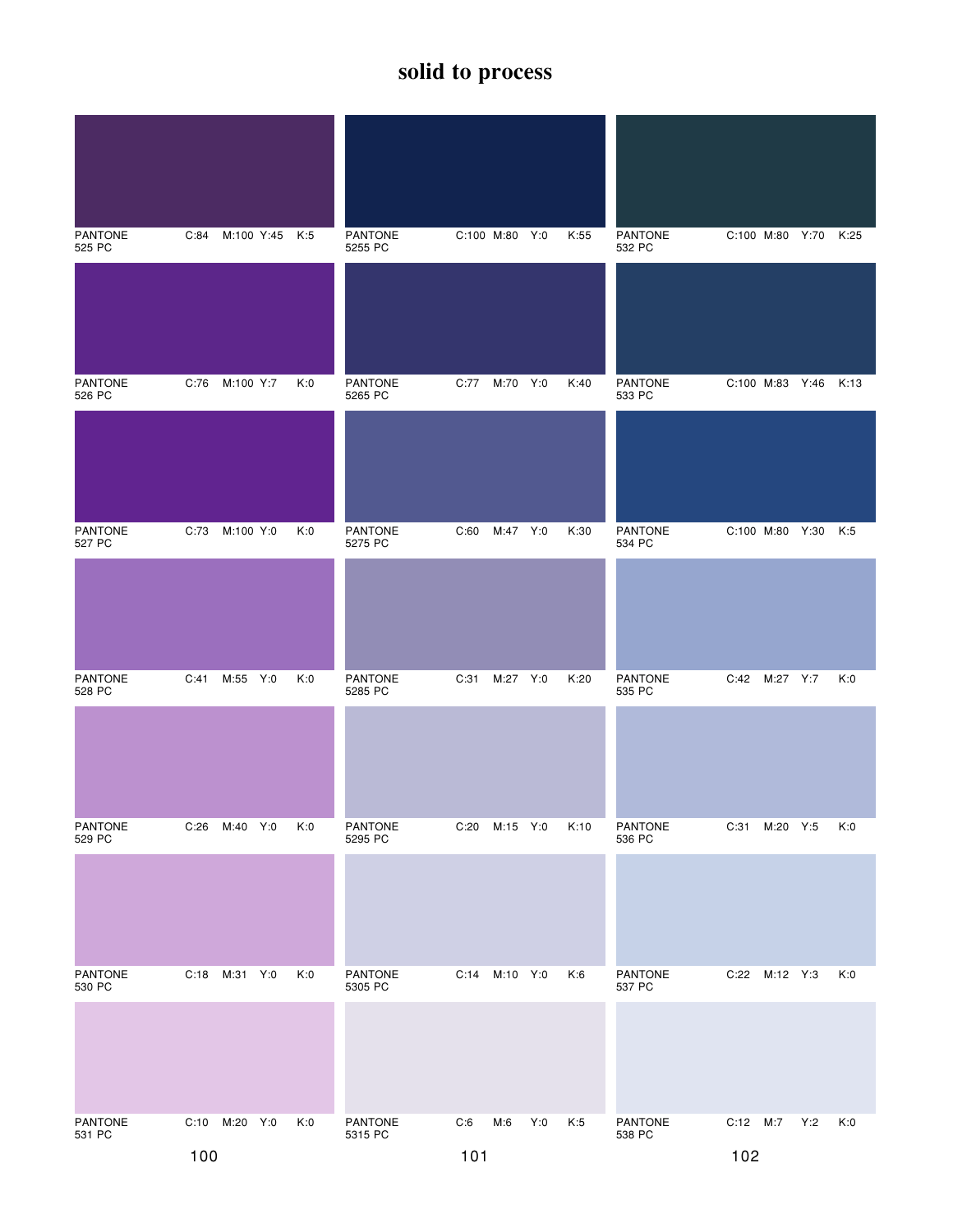| <b>PANTONE</b><br>539 PC | C:100 M:49 Y:0 |          |     | K:70 | PANTONE<br>5395 PC        |      | C:100 M:44 Y:0 |     | K:76 | <b>PANTONE</b><br>546 PC | C:95           | M:9 | Y:0 | K:83 |
|--------------------------|----------------|----------|-----|------|---------------------------|------|----------------|-----|------|--------------------------|----------------|-----|-----|------|
|                          |                |          |     |      |                           |      |                |     |      |                          |                |     |     |      |
| <b>PANTONE</b><br>540 PC | C:100 M:55 Y:0 |          |     | K:55 | <b>PANTONE</b><br>5405 PC | C:58 | M:17 Y:0       |     | K:46 | <b>PANTONE</b><br>547 PC | C:100 M:19 Y:0 |     |     | K:75 |
|                          |                |          |     |      |                           |      |                |     |      |                          |                |     |     |      |
| <b>PANTONE</b><br>541 PC | C:100 M:57 Y:0 |          |     | K:38 | PANTONE<br>5415 PC        | C:42 | M:8            | Y:0 | K:40 | <b>PANTONE</b><br>548 PC | C:100 M:24 Y:0 |     |     | K:64 |
|                          |                |          |     |      |                           |      |                |     |      |                          |                |     |     |      |
| <b>PANTONE</b><br>542 PC | C:62 M:22 Y:0  |          |     | K:3  | PANTONE<br>5425 PC        | C:30 | M:4            | Y:0 | K:31 | PANTONE<br>549 PC        | C:52 M:6       |     | Y:0 | K:25 |
|                          |                |          |     |      |                           |      |                |     |      |                          |                |     |     |      |
| PANTONE<br>543 PC        | C:41           | M:11 Y:0 |     | K:0  | <b>PANTONE</b><br>5435 PC | C:13 | М:3            | Y:0 | K:17 | <b>PANTONE</b><br>550 PC | C:38           | M:4 | Y:0 | K:19 |
|                          |                |          |     |      |                           |      |                |     |      |                          |                |     |     |      |
| <b>PANTONE</b><br>544 PC | C:30           | M:6      | Y:0 | K:0  | <b>PANTONE</b><br>5445 PC | C:8  | M:1            | Y:0 | K:13 | PANTONE<br>551 PC        | C:27           | M:3 | Y:0 | K:13 |
|                          |                |          |     |      |                           |      |                |     |      |                          |                |     |     |      |
| PANTONE<br>545 PC        | C:22 M:3       |          | Y:0 | K:0  | PANTONE<br>5455 PC        | C:6  | M:0            | Y:0 | K:9  | PANTONE<br>552 PC        | C:15 M:0       |     | Y:0 | K:9  |
|                          | 103            |          |     |      |                           | 104  |                |     |      |                          | 105            |     |     |      |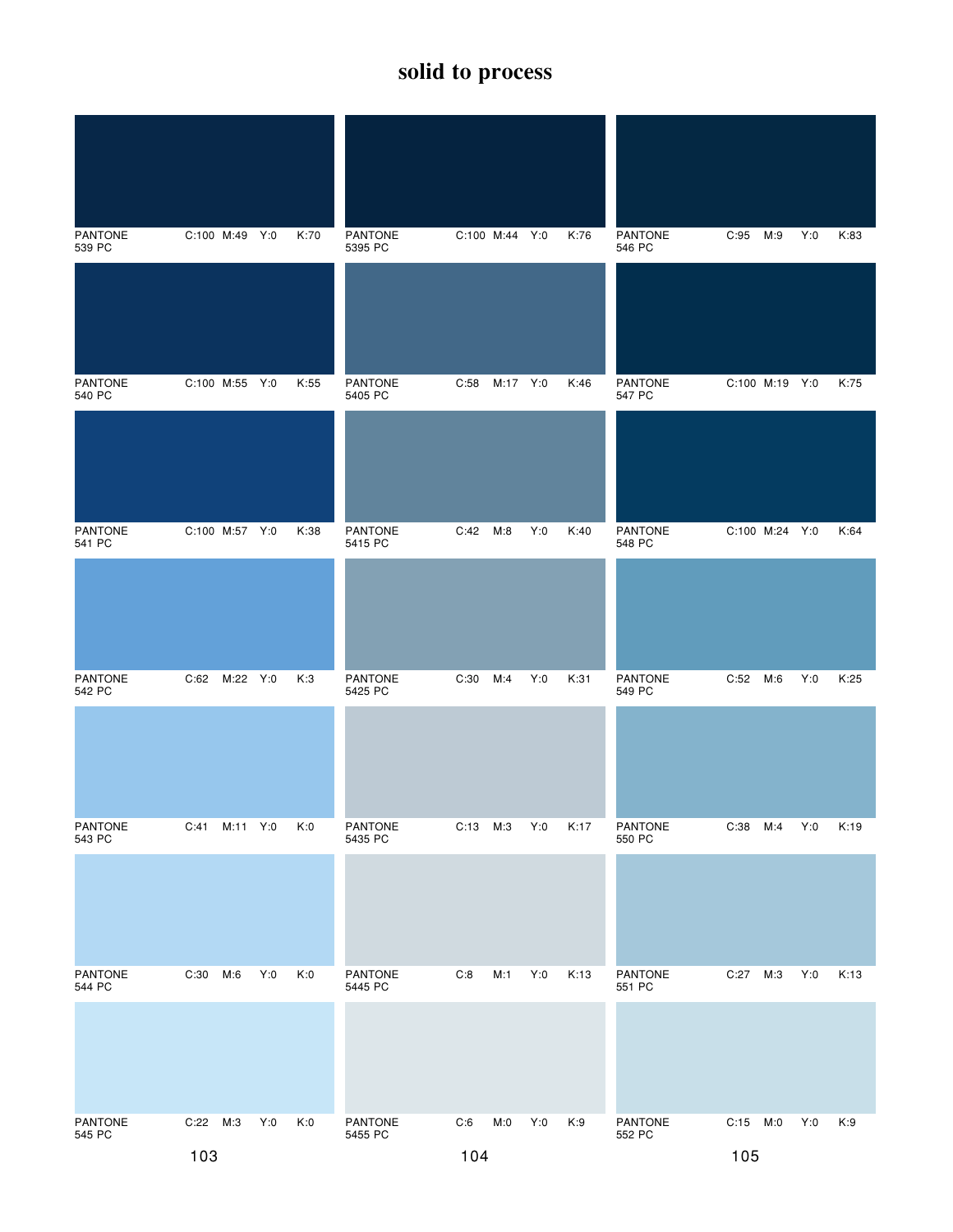| <b>PANTONE</b><br>5463 PC | $C:100$ M:0 | Y:18 K:83 |           | <b>PANTONE</b><br>5467 PC | $C:100$ M:0 |     | Y:33 K:94 |      | <b>PANTONE</b><br>553 PC | C:59       | M:0 | Y:53 K:80 |      |
|---------------------------|-------------|-----------|-----------|---------------------------|-------------|-----|-----------|------|--------------------------|------------|-----|-----------|------|
|                           |             |           |           |                           |             |     |           |      |                          |            |     |           |      |
| <b>PANTONE</b><br>5473 PC | $C:82$ M:0  |           | Y:28 K:52 | <b>PANTONE</b><br>5477 PC | C:55        | M:0 | Y:27 K:73 |      | <b>PANTONE</b><br>554 PC | $C:78$ M:0 |     | Y:63 K:67 |      |
|                           |             |           |           |                           |             |     |           |      |                          |            |     |           |      |
| <b>PANTONE</b><br>5483 PC | M:0<br>C:62 | Y:21      | K:31      | <b>PANTONE</b><br>5487 PC | C:35        | M:0 | Y:16 K:54 |      | PANTONE<br>555 PC        | C:75       | M:0 | Y:60      | K:55 |
|                           |             |           |           |                           |             |     |           |      |                          |            |     |           |      |
| <b>PANTONE</b><br>5493 PC | M:0<br>C:43 |           | Y:14 K:21 | PANTONE<br>5497 PC        | C:17 M:0    |     | Y:9       | K:63 | PANTONE<br>556 PC        | C:42 M:0   |     | Y:33 K:27 |      |
|                           |             |           |           |                           |             |     |           |      |                          |            |     |           |      |
| <b>PANTONE</b><br>5503 PC | C:29<br>M:0 |           | Y:10 K:14 | <b>PANTONE</b><br>5507 PC | $C:10$ M:0  |     | Y:6       | K:27 | <b>PANTONE</b><br>557 PC | C:30       | M:0 | Y:20      | K:15 |
|                           |             |           |           |                           |             |     |           |      |                          |            |     |           |      |
| <b>PANTONE</b><br>5513 PC | C:18<br>M:0 | Y:7       | K:5       | <b>PANTONE</b><br>5517 PC | C:8         | M:0 | Y:5       | K:17 | <b>PANTONE</b><br>558 PC | C:19       | M:0 | Y:14 K:9  |      |
|                           |             |           |           |                           |             |     |           |      |                          |            |     |           |      |
| PANTONE<br>5523 PC        | C:11 M:0    | Y:5       | K:3       | PANTONE<br>5527 PC        | C:6         | M:0 | Y:4       | K:11 | PANTONE<br>559 PC        | C:14 M:0   |     | Y:10 K:6  |      |
|                           | 106         |           |           |                           | 107         |     |           |      |                          | 108        |     |           |      |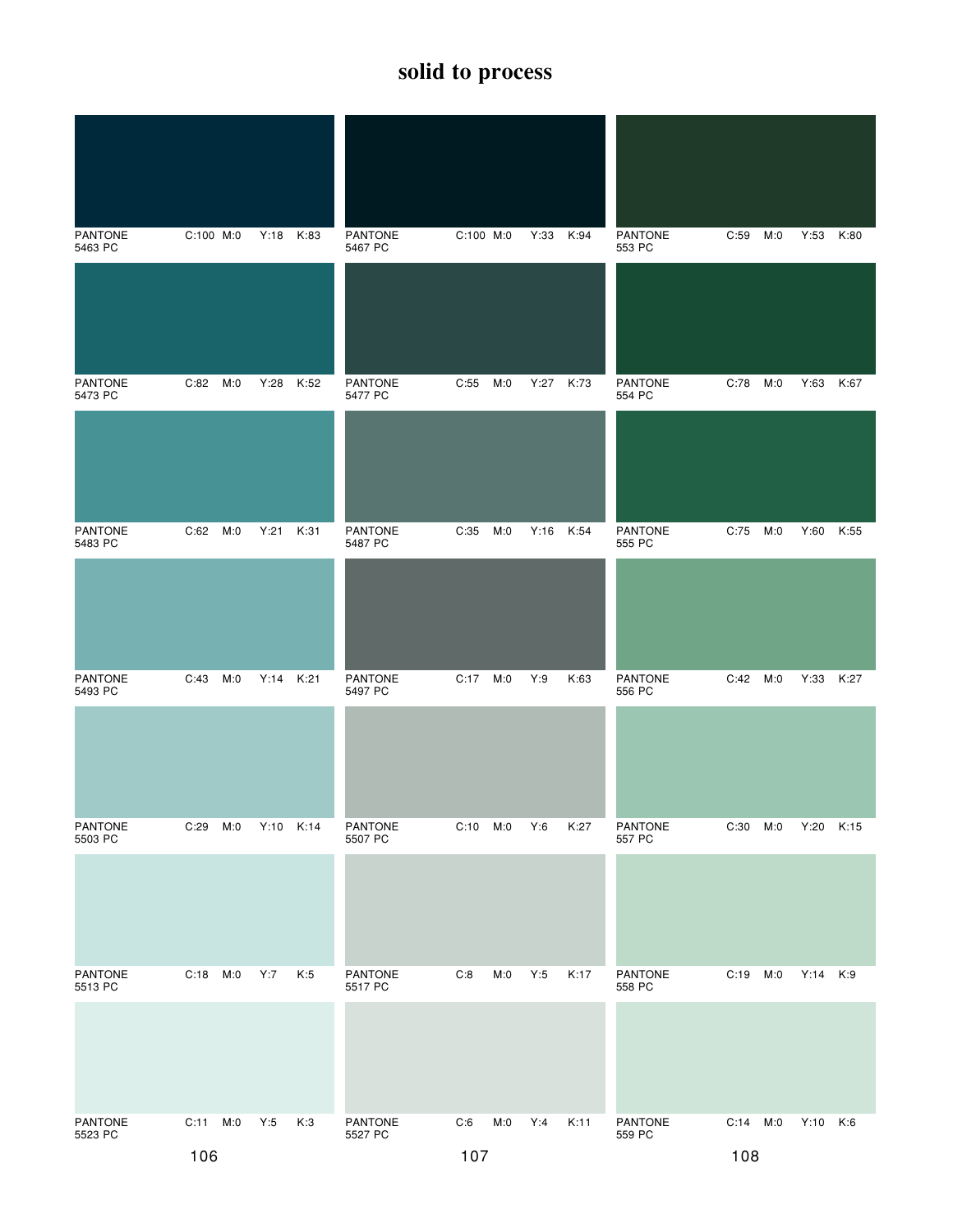| <b>PANTONE</b><br>5535 PC | C:66     | M:0 | Y:57      | K:82 | <b>PANTONE</b><br>560 PC | C:80     | M:0 | Y:63     | K:75 | PANTONE<br>5605 PC        | C:65 | M:0 | Y:56 K:94 |      |
|---------------------------|----------|-----|-----------|------|--------------------------|----------|-----|----------|------|---------------------------|------|-----|-----------|------|
|                           |          |     |           |      |                          |          |     |          |      |                           |      |     |           |      |
| <b>PANTONE</b><br>5545 PC | C:59     | M:0 | Y:50      | K:52 | <b>PANTONE</b><br>561 PC | C:85     | M:0 | Y:54     | K:52 | <b>PANTONE</b><br>5615 PC | C:49 | M:0 | Y:44      | K:64 |
|                           |          |     |           |      |                          |          |     |          |      |                           |      |     |           |      |
| <b>PANTONE</b><br>5555 PC | C:43     | M:0 | Y:34      | K:38 | <b>PANTONE</b><br>562 PC | C:85     | M:0 | Y:50     | K:31 | <b>PANTONE</b><br>5625 PC | C:28 | M:0 | Y:29      | K:48 |
|                           |          |     |           |      |                          |          |     |          |      |                           |      |     |           |      |
| <b>PANTONE</b><br>5565 PC | C:30     | M:0 | Y:24 K:26 |      | PANTONE<br>563 PC        | C:52     | M:0 | Y:32 K:1 |      | PANTONE<br>5635 PC        | C:13 | M:0 | Y:18      | K:33 |
|                           |          |     |           |      |                          |          |     |          |      |                           |      |     |           |      |
| PANTONE<br>5575 PC        | C:20     | M:0 | Y:16 K:17 |      | <b>PANTONE</b><br>564 PC | C:37     | M:0 | Y:20     | K:0  | <b>PANTONE</b><br>5645 PC | C:7  | M:0 | Y:11      | K:23 |
|                           |          |     |           |      |                          |          |     |          |      |                           |      |     |           |      |
| <b>PANTONE</b><br>5585 PC | C:12 M:0 |     | Y:11      | K:10 | <b>PANTONE</b><br>565 PC | C:23     | M:0 | Y:13     | K:0  | <b>PANTONE</b><br>5655 PC | C:6  | M:0 | Y:9       | K:16 |
|                           |          |     |           |      |                          |          |     |          |      |                           |      |     |           |      |
| PANTONE<br>5595 PC        | C:7      | M:0 | Y:8       | K:7  | PANTONE<br>566 PC        | C:14 M:0 |     | Y:10 K:0 |      | <b>PANTONE</b><br>5665 PC | C:5  | M:0 | Y:7       | K:10 |
|                           | 109      |     |           |      |                          | 110      |     |          |      |                           | 111  |     |           |      |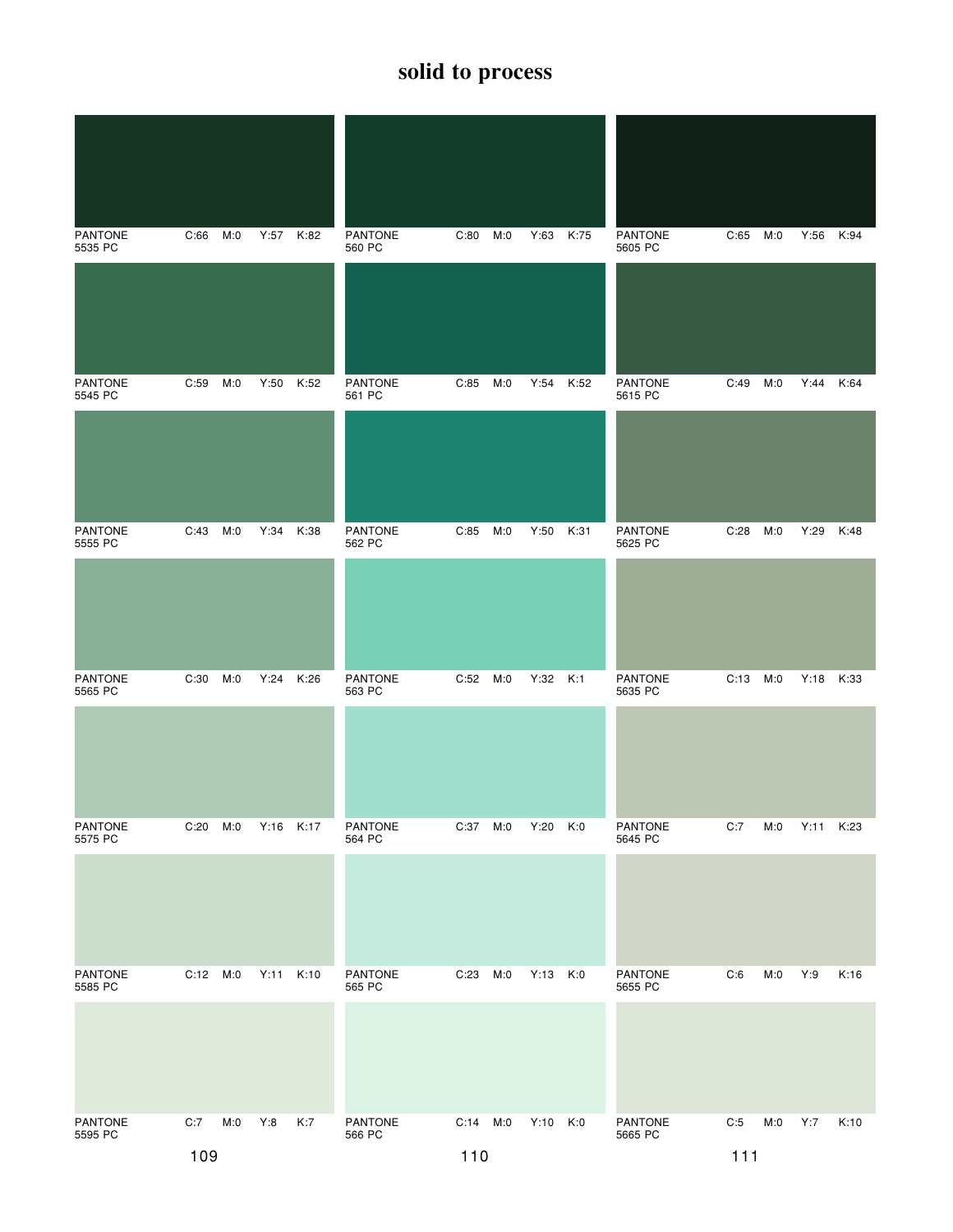| <b>PANTONE</b><br>567 PC | C:82 M:0 |     | Y:64      | K:70 | <b>PANTONE</b><br>574 PC | C:34     | M:0 | Y:81       | K:71 | PANTONE<br>5743 PC        | C:33 | M:0 | Y:85 K:82 |      |
|--------------------------|----------|-----|-----------|------|--------------------------|----------|-----|------------|------|---------------------------|------|-----|-----------|------|
|                          |          |     |           |      |                          |          |     |            |      |                           |      |     |           |      |
| <b>PANTONE</b><br>568 PC | C:88 M:0 |     | Y:57 K:36 |      | PANTONE<br>575 PC        | C:48     | M:0 | Y:100 K:53 |      | PANTONE<br>5753 PC        | C:25 | M:0 | Y:81      | K:67 |
|                          |          |     |           |      |                          |          |     |            |      |                           |      |     |           |      |
| <b>PANTONE</b><br>569 PC | C:98     | M:0 | Y:57 K:17 |      | PANTONE<br>576 PC        | C:49     | M:0 | Y:100 K:39 |      | <b>PANTONE</b><br>5763 PC | C:16 | M:0 | Y:74 K:57 |      |
|                          |          |     |           |      |                          |          |     |            |      |                           |      |     |           |      |
| <b>PANTONE</b><br>570 PC | C:48     | M:0 | Y:29      | K:0  | <b>PANTONE</b><br>577 PC | C:24     | M:0 | Y:46       | K:10 | <b>PANTONE</b><br>5773 PC | C:9  | M:0 | Y:43      | K:38 |
|                          |          |     |           |      |                          |          |     |            |      |                           |      |     |           |      |
| PANTONE<br>571 PC        | C:32 M:0 |     | Y:19      | K:0  | <b>PANTONE</b><br>578 PC | C:20     | M:0 | Y:40       | K:6  | <b>PANTONE</b><br>5783 PC | C:6  | M:0 | Y:28      | K:27 |
|                          |          |     |           |      |                          |          |     |            |      |                           |      |     |           |      |
| <b>PANTONE</b><br>572 PC | C:23     | M:0 | Y:14      | K:0  | <b>PANTONE</b><br>579 PC | C:17     | M:0 | Y:34       | K:3  | <b>PANTONE</b><br>5793 PC | C:4  | M:0 | Y:21      | K:18 |
|                          |          |     |           |      |                          |          |     |            |      |                           |      |     |           |      |
| PANTONE<br>573 PC        | C:14 M:0 |     | Y:9       | K:0  | PANTONE<br>580 PC        | C:12 M:0 |     | Y:26 K:2   |      | PANTONE<br>5803 PC        | C:2  | M:0 | Y:12 K:11 |      |
|                          | 112      |     |           |      |                          | 113      |     |            |      |                           | 114  |     |           |      |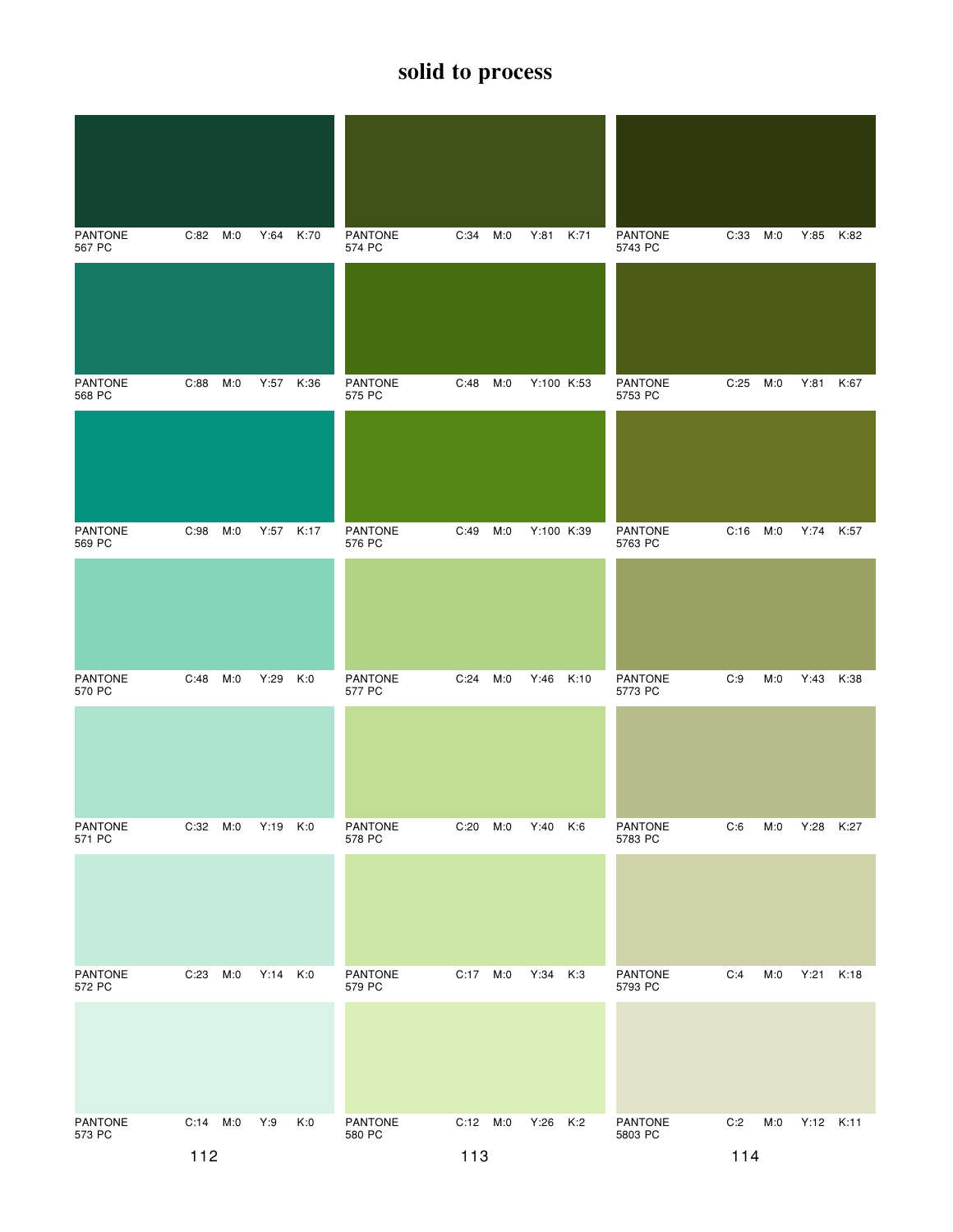| <b>PANTONE</b><br>5747 PC | C:32 M:0   |     | Y:100 K:79 |      | PANTONE<br>581 PC        | C:2      | M:0 | Y:100 K:72 |     | <b>PANTONE</b><br>5815 PC | C:0 | M:0 | Y:91 K:79 |      |
|---------------------------|------------|-----|------------|------|--------------------------|----------|-----|------------|-----|---------------------------|-----|-----|-----------|------|
|                           |            |     |            |      |                          |          |     |            |     |                           |     |     |           |      |
| <b>PANTONE</b><br>5757 PC | C:27       | M:0 | Y:95       | K:55 | PANTONE<br>582 PC        | C:13 M:0 |     | Y:100 K:46 |     | <b>PANTONE</b><br>5825 PC | C:0 | M:2 | Y:87 K:59 |      |
|                           |            |     |            |      |                          |          |     |            |     |                           |     |     |           |      |
| <b>PANTONE</b><br>5767 PC | C:15       | M:0 | Y:68       | K:39 | <b>PANTONE</b><br>583 PC | C:23     | M:0 | Y:100 K:17 |     | <b>PANTONE</b><br>5835 PC | C:0 | M:2 | Y:67 K:40 |      |
|                           |            |     |            |      |                          |          |     |            |     |                           |     |     |           |      |
| <b>PANTONE</b><br>5777 PC | $C:10$ M:0 |     | Y:49       | K:28 | PANTONE<br>584 PC        | C:12 M:0 |     | Y:79       | K:6 | <b>PANTONE</b><br>5845 PC | C:0 | M:1 | Y:47 K:30 |      |
|                           |            |     |            |      |                          |          |     |            |     |                           |     |     |           |      |
| PANTONE<br>5787 PC        | C:7        | M:0 | Y:31       | K:13 | PANTONE<br>585 PC        | C:11     | M:0 | Y:66 K:2   |     | <b>PANTONE</b><br>5855 PC | C:0 | M:0 | Y:31      | K:18 |
|                           |            |     |            |      |                          |          |     |            |     |                           |     |     |           |      |
| <b>PANTONE</b><br>5797 PC | C:5        | M:0 | Y:24       | K:9  | <b>PANTONE</b><br>586 PC | C:9      | M:0 | Y:53 K:0   |     | PANTONE<br>5865 PC        | C:0 | M:0 | Y:25      | K:13 |
|                           |            |     |            |      |                          |          |     |            |     |                           |     |     |           |      |
| PANTONE<br>5807 PC        | C:2        | M:0 | Y:14 K:3   |      | PANTONE<br>587 PC        | C:5      | M:0 | Y:40 K:0   |     | PANTONE<br>5875 PC        | C:0 | M:0 | Y:26 K:11 |      |
|                           | 115        |     |            |      |                          | 116      |     |            |     |                           | 117 |     |           |      |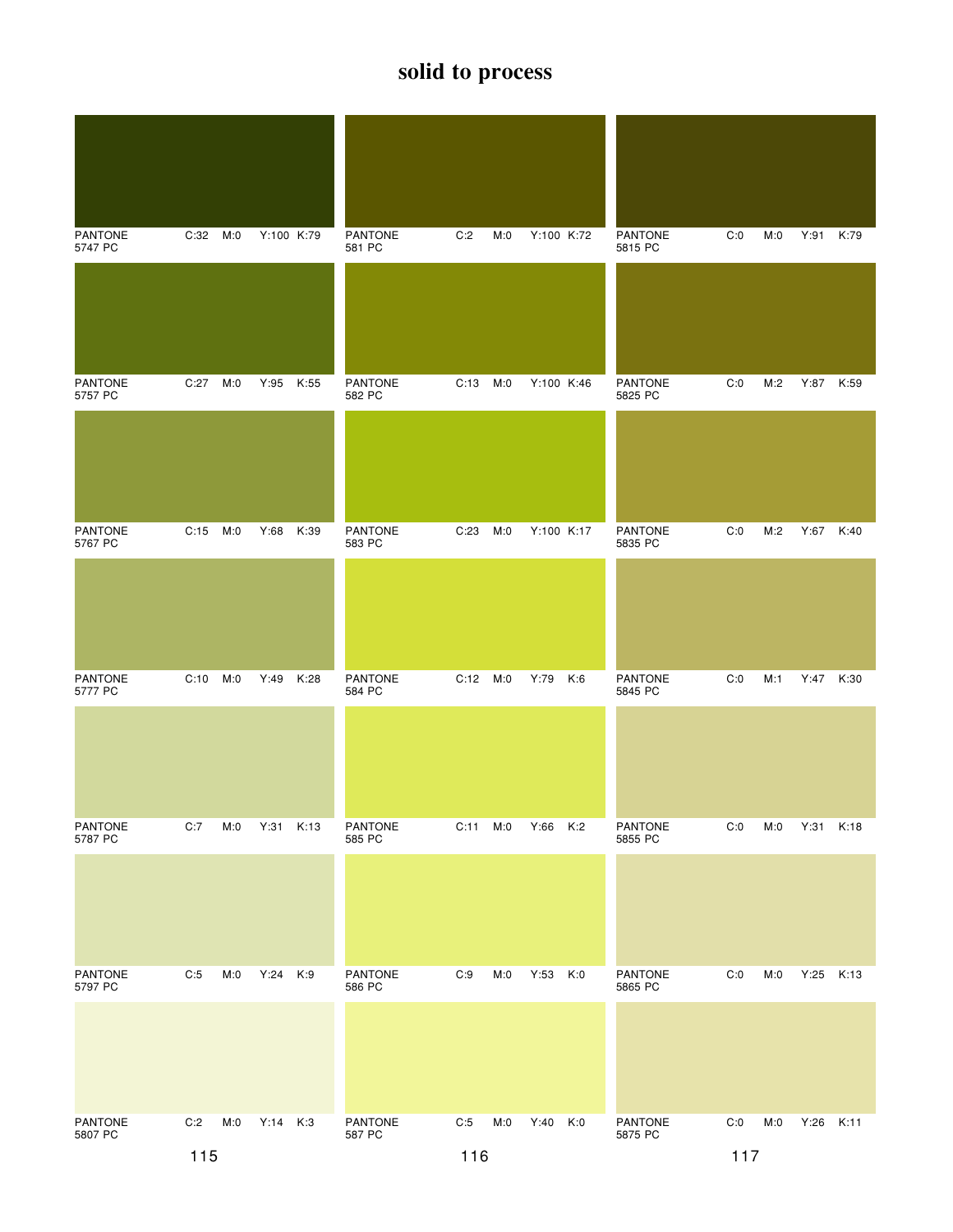| <b>PANTONE</b><br>600 PC | C:0 | M:0 | Y:29       | K:0 | <b>PANTONE</b><br>607 PC | C:0 | M:0 | Y:18 K:1   |     | <b>PANTONE</b><br>614 PC | C:0                   | M:0 | Y:20 K:4   |      |
|--------------------------|-----|-----|------------|-----|--------------------------|-----|-----|------------|-----|--------------------------|-----------------------|-----|------------|------|
|                          |     |     |            |     |                          |     |     |            |     |                          |                       |     |            |      |
| <b>PANTONE</b><br>601 PC | C:0 | M:0 | $Y:40$ K:0 |     | PANTONE<br>608 PC        | C:0 | M:0 | Y:32 K:2   |     | PANTONE<br>615 PC        | C:0                   | M:1 | Y:27 K:6   |      |
|                          |     |     |            |     |                          |     |     |            |     |                          |                       |     |            |      |
| <b>PANTONE</b><br>602 PC | C:0 | M:0 | Y:50       | K:0 | <b>PANTONE</b><br>609 PC | C:0 | M:0 | Y:46       | K:4 | <b>PANTONE</b><br>616 PC | C:0                   | M:2 | Y:35 K:9   |      |
|                          |     |     |            |     |                          |     |     |            |     |                          |                       |     |            |      |
| <b>PANTONE</b><br>603 PC | C:0 | M:0 | Y:69       | K:1 | <b>PANTONE</b><br>610 PC | C:0 | M:0 | Y:58       | K:6 | <b>PANTONE</b><br>617 PC | C:0                   | M:2 | Y:48       | K:17 |
|                          |     |     |            |     |                          |     |     |            |     |                          |                       |     |            |      |
| PANTONE<br>604 PC        | C:0 | M:0 | Y:88       | K:3 | PANTONE<br>611 PC        | C:0 | M:1 | Y:92 K:11  |     | PANTONE<br>618 PC        | C:0                   | M:3 | Y:87 K:30  |      |
|                          |     |     |            |     |                          |     |     |            |     |                          |                       |     |            |      |
| PANTONE<br>605 PC        | C:0 | M:2 | Y:100 K:7  |     | PANTONE<br>612 PC        | C:0 | M:2 | Y:100 K:20 |     | PANTONE<br>619 PC        | C:0                   | M:4 | Y:100 K:43 |      |
|                          |     |     |            |     |                          |     |     |            |     |                          |                       |     |            |      |
| PANTONE<br>606 PC        | C:0 | M:4 | Y:100 K:12 |     | PANTONE<br>613 PC        | C:0 | M:4 | Y:100 K:30 |     | PANTONE<br>620 PC        | $\mathsf{C}\text{:}0$ | M:5 | Y:100 K:53 |      |
|                          | 118 |     |            |     |                          | 119 |     |            |     |                          | 120                   |     |            |      |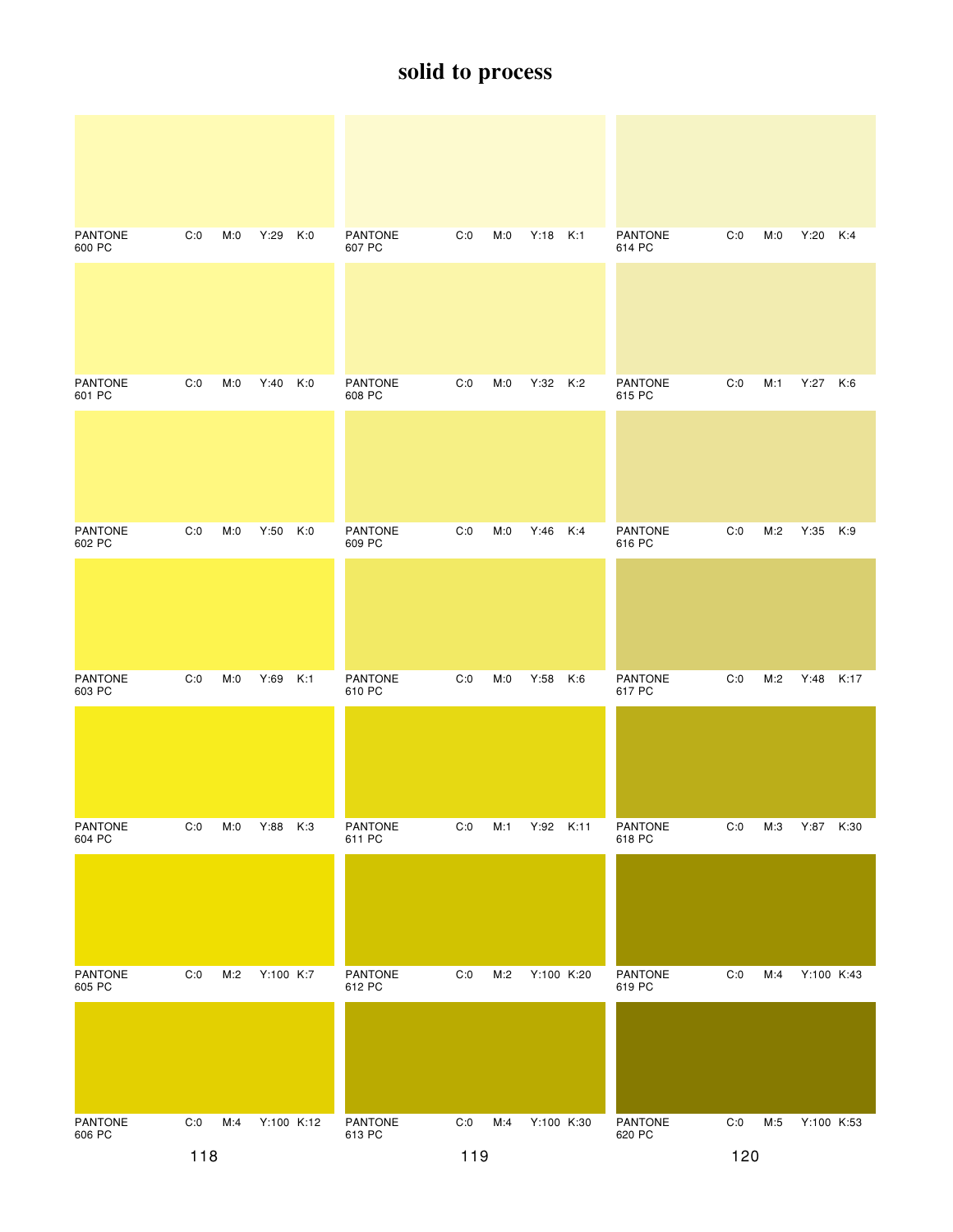| <b>PANTONE</b><br>621 PC | C:13 M:0   |             | Y:10 K:2 | <b>PANTONE</b><br>628 PC | C:19<br>M:0 | Y:6        | K:0  | <b>PANTONE</b><br>635 PC | C:32<br>M:0 | Y:8      | K:0  |
|--------------------------|------------|-------------|----------|--------------------------|-------------|------------|------|--------------------------|-------------|----------|------|
|                          |            |             |          |                          |             |            |      |                          |             |          |      |
| <b>PANTONE</b><br>622 PC | C:24       | M:0<br>Y:19 | K:4      | PANTONE<br>629 PC        | C:34<br>M:0 | Y:9        | K:0  | PANTONE<br>636 PC        | C:45<br>M:0 | Y:9      | K:0  |
|                          |            |             |          |                          |             |            |      |                          |             |          |      |
| <b>PANTONE</b><br>623 PC | C:32       | M:0<br>Y:24 | K:10     | <b>PANTONE</b><br>630 PC | C:47<br>M:0 | Y:11       | K:0  | <b>PANTONE</b><br>637 PC | C:55<br>M:0 | Y:9      | K:0  |
|                          |            |             |          |                          |             |            |      |                          |             |          |      |
| <b>PANTONE</b><br>624 PC | C:44       | Y:35<br>M:0 | K:20     | <b>PANTONE</b><br>631 PC | C:67<br>M:0 | Y:12 K:2   |      | <b>PANTONE</b><br>638 PC | M:0<br>C:83 | Y:10 K:0 |      |
|                          |            |             |          |                          |             |            |      |                          |             |          |      |
| PANTONE<br>625 PC        | C:56       | M:0<br>Y:44 | K:33     | PANTONE<br>632 PC        | C:92<br>M:0 | $Y:15$ K:5 |      | PANTONE<br>639 PC        | C:100 M:0   | Y:5      | K:5  |
|                          |            |             |          |                          |             |            |      |                          |             |          |      |
| <b>PANTONE</b><br>626 PC | $C:76$ M:0 | Y:64        | K:62     | <b>PANTONE</b><br>633 PC | C:100 M:0   | Y:10 K:25  |      | <b>PANTONE</b><br>640 PC | C:100 M:0   | Y:0      | K:22 |
|                          |            |             |          |                          |             |            |      |                          |             |          |      |
| PANTONE<br>627 PC        | C:90       | M:0<br>Y:75 | K:83     | PANTONE<br>634 PC        | C:100 M:0   | Y:9        | K:40 | PANTONE<br>641 PC        | C:100 M:4   | Y:0      | K:30 |
|                          | $121$      |             |          |                          | 122         |            |      |                          | 123         |          |      |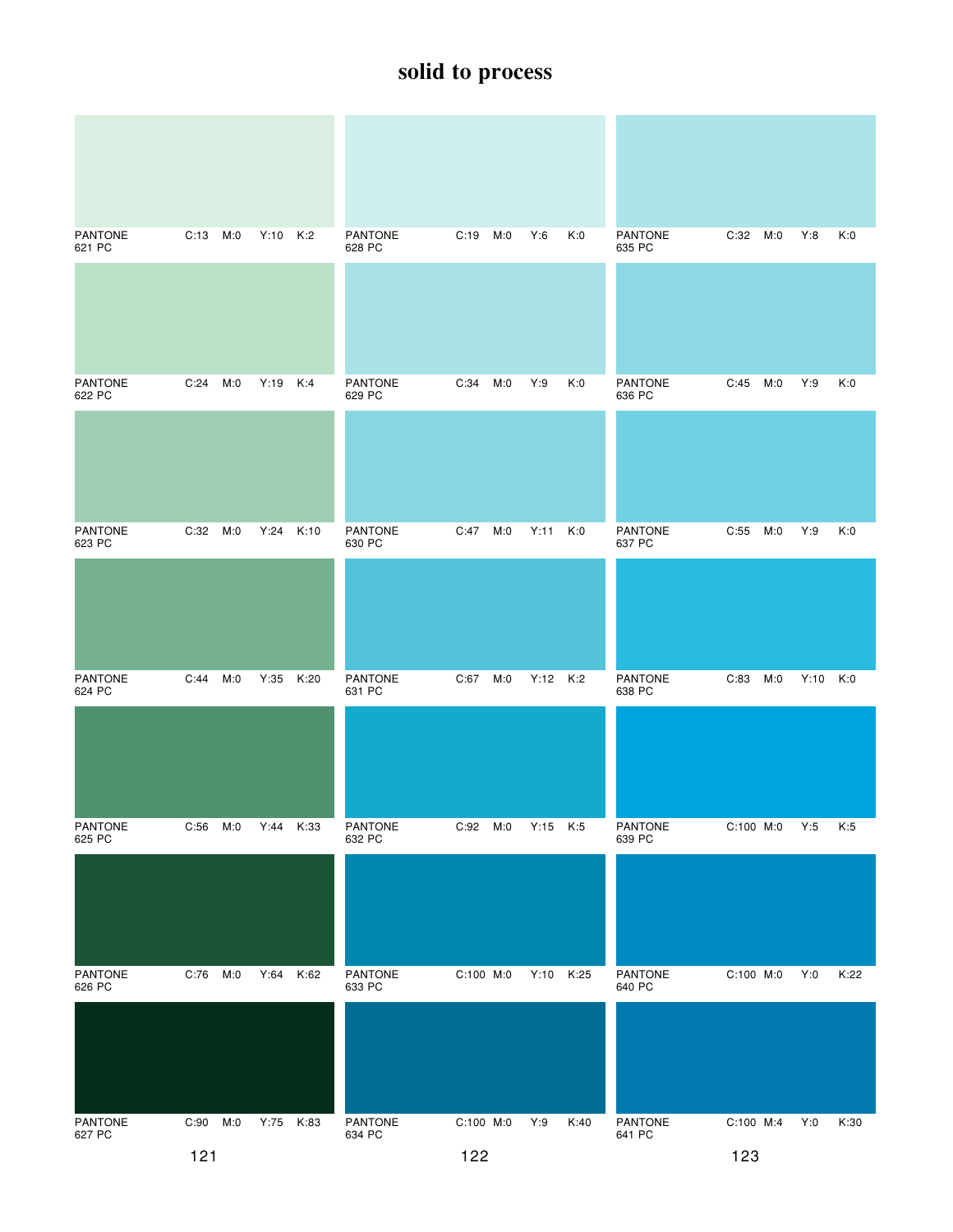| <b>PANTONE</b><br><b>PANTONE</b><br><b>PANTONE</b><br>$C:16$ M:4<br>Y:0<br>K:2<br>C:10<br>M:4<br>Y:0<br>K:1<br>$C:14$ M:3<br>Y:0<br>K:0<br>642 PC<br>649 PC<br>656 PC<br><b>PANTONE</b><br>C:25<br>M:7<br>Y:0<br>K:4<br>PANTONE<br>C:24<br>Y:0<br>K:2<br>PANTONE<br>C:24<br>M:7<br>Y:0<br>K:0<br>M:9<br>643 PC<br>650 PC<br>657 PC<br><b>PANTONE</b><br>PANTONE<br><b>PANTONE</b><br>C:42 M:15 Y:0<br>K:6<br>C:38<br>M:18 Y:0<br>K:6<br>C:30<br>M:15 Y:0<br>K:0<br>651 PC<br>658 PC<br>644 PC<br><b>PANTONE</b><br><b>PANTONE</b><br><b>PANTONE</b><br>C:55<br>M:24 Y:0<br>K:9<br>C:50<br>M:25 Y:0<br>K:10<br>C:55<br>M:30 Y:0<br>K:0<br>652 PC<br>659 PC<br>645 PC<br>PANTONE<br>PANTONE<br>C:65<br>M:30 Y:0<br>K:11<br><b>PANTONE</b><br>C:100 M:62 Y:0<br>K:20<br>C:90 M:57 Y:0<br>K:0<br>646 PC<br>653 PC<br>660 PC<br>PANTONE<br>PANTONE<br>PANTONE<br>C:100 M:56 Y:0<br>K:23<br>C:100 M:67 Y:0<br>K:38<br>C:100 M:69 Y:0<br>K:9<br>654 PC<br>661 PC<br>647 PC<br>PANTONE<br>C:100 M:62 Y:0<br>K:52<br>PANTONE<br>C:100 M:68 Y:0<br>K:52<br><b>PANTONE</b><br>C:100 M:71 Y:0<br>K:18<br>648 PC<br>655 PC<br>662 PC |  |  |  |  |  |  |  |
|-------------------------------------------------------------------------------------------------------------------------------------------------------------------------------------------------------------------------------------------------------------------------------------------------------------------------------------------------------------------------------------------------------------------------------------------------------------------------------------------------------------------------------------------------------------------------------------------------------------------------------------------------------------------------------------------------------------------------------------------------------------------------------------------------------------------------------------------------------------------------------------------------------------------------------------------------------------------------------------------------------------------------------------------------------------------------------------------------------------------------|--|--|--|--|--|--|--|
|                                                                                                                                                                                                                                                                                                                                                                                                                                                                                                                                                                                                                                                                                                                                                                                                                                                                                                                                                                                                                                                                                                                         |  |  |  |  |  |  |  |
|                                                                                                                                                                                                                                                                                                                                                                                                                                                                                                                                                                                                                                                                                                                                                                                                                                                                                                                                                                                                                                                                                                                         |  |  |  |  |  |  |  |
|                                                                                                                                                                                                                                                                                                                                                                                                                                                                                                                                                                                                                                                                                                                                                                                                                                                                                                                                                                                                                                                                                                                         |  |  |  |  |  |  |  |
|                                                                                                                                                                                                                                                                                                                                                                                                                                                                                                                                                                                                                                                                                                                                                                                                                                                                                                                                                                                                                                                                                                                         |  |  |  |  |  |  |  |
|                                                                                                                                                                                                                                                                                                                                                                                                                                                                                                                                                                                                                                                                                                                                                                                                                                                                                                                                                                                                                                                                                                                         |  |  |  |  |  |  |  |
|                                                                                                                                                                                                                                                                                                                                                                                                                                                                                                                                                                                                                                                                                                                                                                                                                                                                                                                                                                                                                                                                                                                         |  |  |  |  |  |  |  |
|                                                                                                                                                                                                                                                                                                                                                                                                                                                                                                                                                                                                                                                                                                                                                                                                                                                                                                                                                                                                                                                                                                                         |  |  |  |  |  |  |  |
|                                                                                                                                                                                                                                                                                                                                                                                                                                                                                                                                                                                                                                                                                                                                                                                                                                                                                                                                                                                                                                                                                                                         |  |  |  |  |  |  |  |
|                                                                                                                                                                                                                                                                                                                                                                                                                                                                                                                                                                                                                                                                                                                                                                                                                                                                                                                                                                                                                                                                                                                         |  |  |  |  |  |  |  |
|                                                                                                                                                                                                                                                                                                                                                                                                                                                                                                                                                                                                                                                                                                                                                                                                                                                                                                                                                                                                                                                                                                                         |  |  |  |  |  |  |  |
|                                                                                                                                                                                                                                                                                                                                                                                                                                                                                                                                                                                                                                                                                                                                                                                                                                                                                                                                                                                                                                                                                                                         |  |  |  |  |  |  |  |
|                                                                                                                                                                                                                                                                                                                                                                                                                                                                                                                                                                                                                                                                                                                                                                                                                                                                                                                                                                                                                                                                                                                         |  |  |  |  |  |  |  |
|                                                                                                                                                                                                                                                                                                                                                                                                                                                                                                                                                                                                                                                                                                                                                                                                                                                                                                                                                                                                                                                                                                                         |  |  |  |  |  |  |  |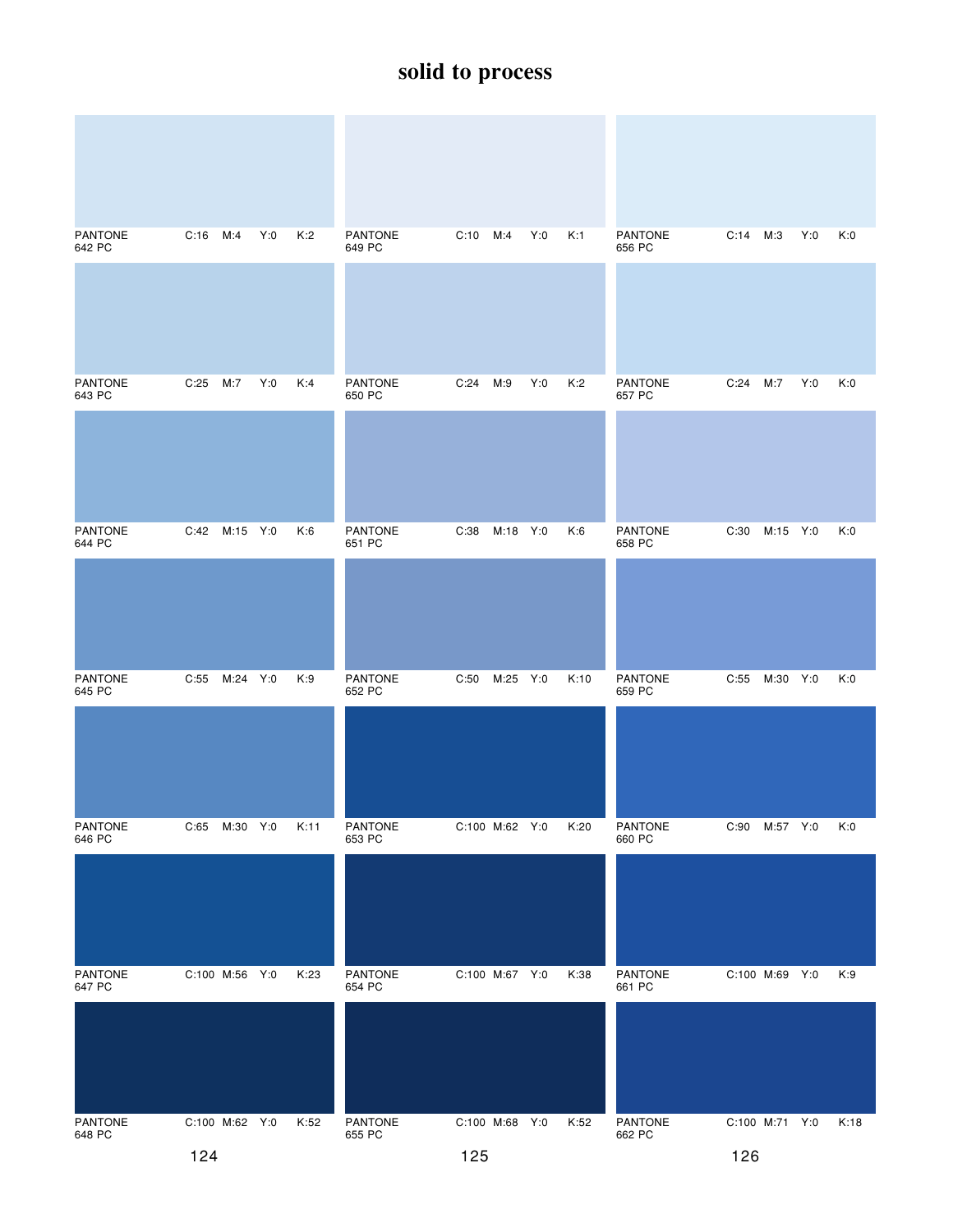| <b>PANTONE</b><br>663 PC | C:7      | M:6           | Y:0 | K:0  | <b>PANTONE</b><br>670 PC | C:0 | M:13 Y:0       | K:0  | <b>PANTONE</b><br>677 PC | C:2  | M:13 Y:0       | K:0  |
|--------------------------|----------|---------------|-----|------|--------------------------|-----|----------------|------|--------------------------|------|----------------|------|
|                          |          |               |     |      |                          |     |                |      |                          |      |                |      |
| <b>PANTONE</b><br>664 PC | C:11 M:9 |               | Y:0 | K:0  | PANTONE<br>671 PC        | C:1 | M:20 Y:0       | K:0  | <b>PANTONE</b><br>678 PC | C:3  | M:21 Y:0       | K:0  |
|                          |          |               |     |      |                          |     |                |      |                          |      |                |      |
| <b>PANTONE</b><br>665 PC | C:20     | M:17 Y:0      |     | K:2  | <b>PANTONE</b><br>672 PC | C:3 | M:34 Y:0       | K:0  | <b>PANTONE</b><br>679 PC | C:5  | M:27 Y:0       | K:0  |
|                          |          |               |     |      |                          |     |                |      |                          |      |                |      |
| <b>PANTONE</b><br>666 PC | C:31     | M:30 Y:0      |     | K:7  | PANTONE<br>673 PC        | C:6 | M:49 Y:0       | K:0  | <b>PANTONE</b><br>680 PC | C:10 | M:43 Y:0       | K:2  |
|                          |          |               |     |      |                          |     |                |      |                          |      |                |      |
| PANTONE<br>667 PC        |          | C:52 M:49 Y:0 |     | K:14 | PANTONE<br>674 PC        | C:9 | M:67 Y:0       | K:0  | PANTONE<br>681 PC        | C:21 | M:61 Y:0       | K:4  |
|                          |          |               |     |      |                          |     |                |      |                          |      |                |      |
| PANTONE<br>668 PC        |          | C:65 M:64 Y:0 |     | K:30 | PANTONE<br>675 PC        |     | C:17 M:100 Y:0 | K:3  | PANTONE<br>682 PC        | C:25 | M:79 Y:0       | K:12 |
|                          |          |               |     |      |                          |     |                |      |                          |      |                |      |
| PANTONE<br>669 PC        |          | C:76 M:78 Y:0 |     | K:47 | PANTONE<br>676 PC        | C:6 | M:100 Y:0      | K:22 | PANTONE<br>683 PC        |      | C:11 M:100 Y:0 | K:43 |
|                          | 127      |               |     |      |                          | 128 |                |      |                          | 129  |                |      |

129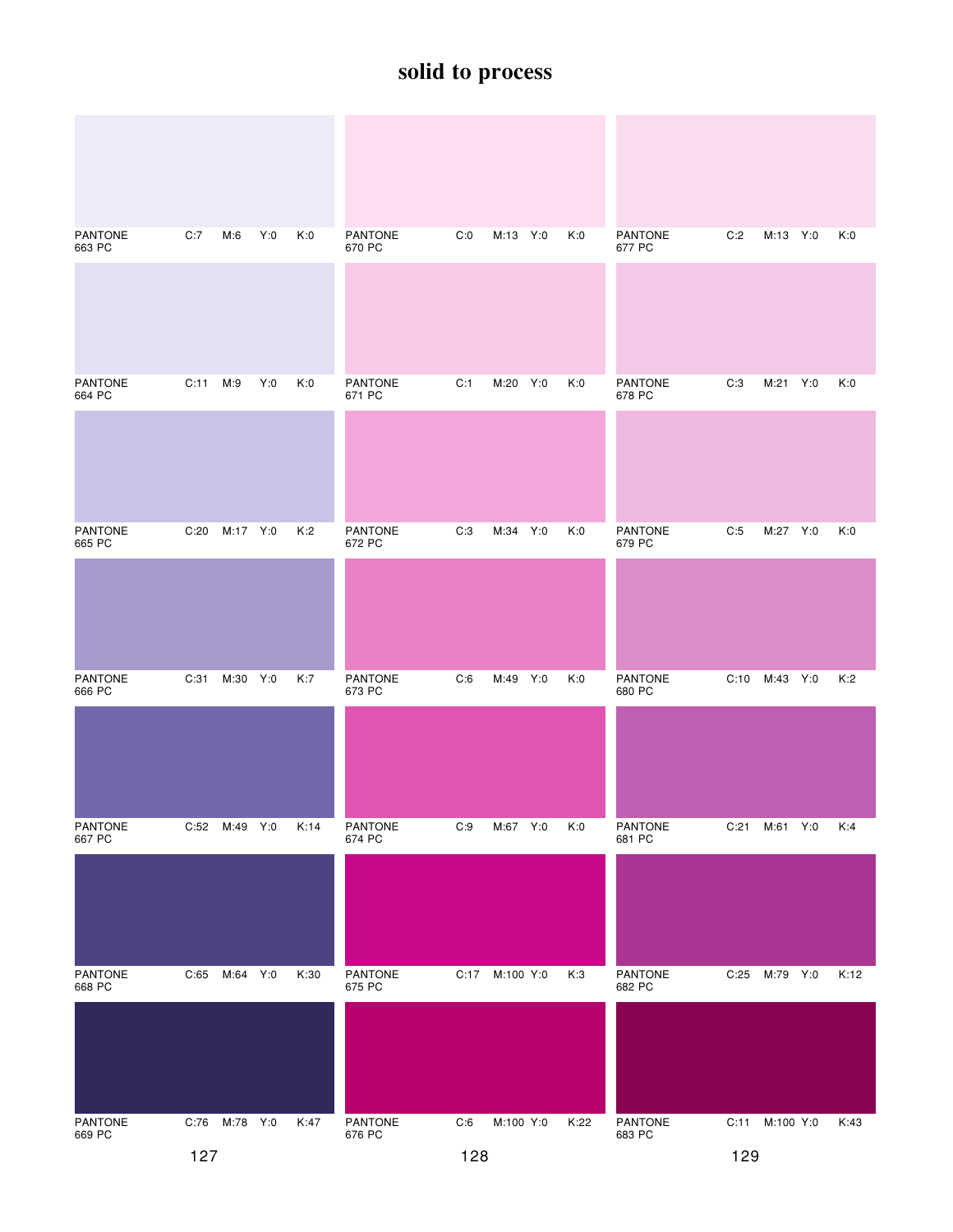| <b>PANTONE</b><br>684 PC | C:0 | M:17 Y:0 | K:2  | <b>PANTONE</b><br>691 PC | C:0 | M:15 Y:8  |                | K:1  | <b>PANTONE</b><br>698 PC | C:0 | M:16 Y:8  |                | K:0 |
|--------------------------|-----|----------|------|--------------------------|-----|-----------|----------------|------|--------------------------|-----|-----------|----------------|-----|
|                          |     |          |      |                          |     |           |                |      |                          |     |           |                |     |
| <b>PANTONE</b><br>685 PC | C:0 | M:25 Y:0 | K:3  | <b>PANTONE</b><br>692 PC | C:0 |           | M:23 Y:10 K:2  |      | <b>PANTONE</b><br>699 PC | C:0 |           | M:24 Y:10 K:0  |     |
|                          |     |          |      |                          |     |           |                |      |                          |     |           |                |     |
| <b>PANTONE</b><br>686 PC | C:0 | M:30 Y:0 | K:5  | <b>PANTONE</b><br>693 PC | C:0 |           | M:30 Y:12 K:6  |      | <b>PANTONE</b><br>700 PC | C:0 |           | M:36 Y:14      | K:0 |
|                          |     |          |      |                          |     |           |                |      |                          |     |           |                |     |
| <b>PANTONE</b><br>687 PC | C:2 | M:44 Y:0 | K:12 | <b>PANTONE</b><br>694 PC | C:0 | M:36 Y:21 |                | K:10 | <b>PANTONE</b><br>701 PC | C:0 | M:45 Y:20 |                | K:0 |
|                          |     |          |      |                          |     |           |                |      |                          |     |           |                |     |
| PANTONE<br>688 PC        | C:5 | M:57 Y:0 | K:19 | PANTONE<br>695 PC        | C:0 |           | M:50 Y:28 K:20 |      | PANTONE<br>702 PC        | C:0 |           | M:69 Y:34 K:5  |     |
|                          |     |          |      |                          |     |           |                |      |                          |     |           |                |     |
| <b>PANTONE</b><br>689 PC | C:7 | M:77 Y:0 | K:34 | <b>PANTONE</b><br>696 PC | C:0 |           | M:60 Y:36 K:32 |      | <b>PANTONE</b><br>703 PC | C:0 |           | M:83 Y:54 K:16 |     |
|                          |     |          |      |                          |     |           |                |      |                          |     |           |                |     |
| PANTONE<br>690 PC        | C:0 | M:97 Y:0 | K:59 | PANTONE<br>697 PC        | C:0 |           | M:68 Y:47 K:42 |      | PANTONE<br>704 PC        | C:0 |           | M:90 Y:72 K:29 |     |
|                          | 130 |          |      |                          | 131 |           |                |      |                          | 132 |           |                |     |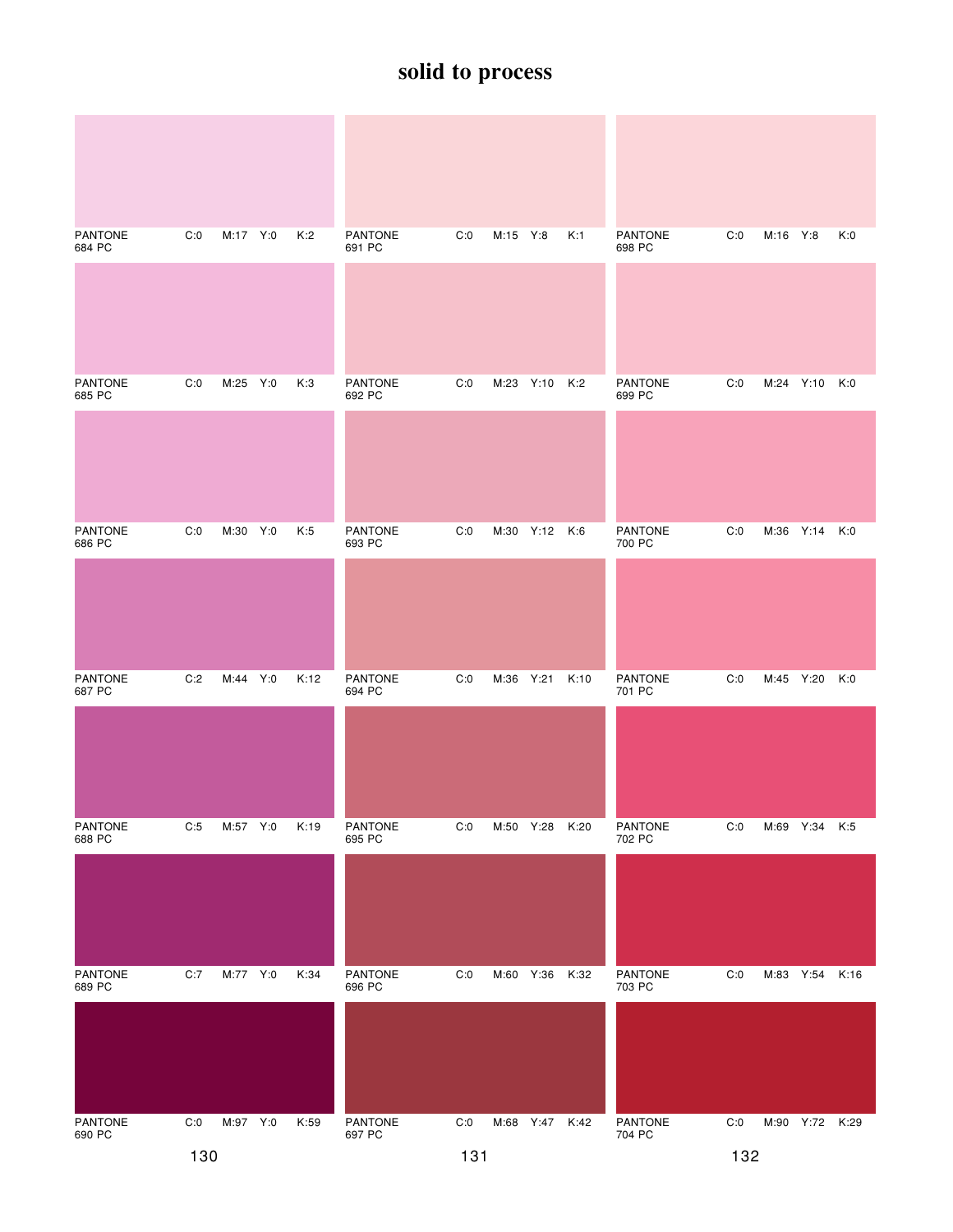| <b>PANTONE</b><br>705 PC | C:0 | M:9       | Y:6            | K:0 | <b>PANTONE</b><br>712 PC | C:0 |           | M:14 Y:31 K:0  |     | <b>PANTONE</b><br>719 PC | C:0 | M:10 Y:25 K:0   |  |
|--------------------------|-----|-----------|----------------|-----|--------------------------|-----|-----------|----------------|-----|--------------------------|-----|-----------------|--|
|                          |     |           |                |     |                          |     |           |                |     |                          |     |                 |  |
| <b>PANTONE</b>           | C:0 |           | M:17 Y:10 K:0  |     | <b>PANTONE</b>           | C:0 |           | M:19 Y:41 K:0  |     | <b>PANTONE</b>           | C:0 | M:15 Y:36 K:1   |  |
| 706 PC                   |     |           |                |     | 713 PC                   |     |           |                |     | 720 PC                   |     |                 |  |
|                          |     |           |                |     |                          |     |           |                |     |                          |     |                 |  |
| <b>PANTONE</b><br>707 PC | C:0 | M:30 Y:14 |                | K:0 | <b>PANTONE</b><br>714 PC | C:0 |           | M:27 Y:55 K:0  |     | <b>PANTONE</b><br>721 PC | C:0 | M:24 Y:52 K:3   |  |
|                          |     |           |                |     |                          |     |           |                |     |                          |     |                 |  |
| <b>PANTONE</b><br>708 PC | C:0 |           | M:46 Y:22      | K:0 | <b>PANTONE</b><br>715 PC | C:0 | M:36 Y:71 |                | K:0 | <b>PANTONE</b><br>722 PC | C:0 | M:36 Y:76 K:9   |  |
|                          |     |           |                |     |                          |     |           |                |     |                          |     |                 |  |
| PANTONE<br>709 PC        | C:0 | M:66 Y:38 |                | K:0 | PANTONE<br>716 PC        | C:0 |           | M:45 Y:91 K:0  |     | PANTONE<br>723 PC        | C:0 | M:43 Y:97 K:17  |  |
|                          |     |           |                |     |                          |     |           |                |     |                          |     |                 |  |
| <b>PANTONE</b><br>710 PC | C:0 | M:79 Y:58 |                | K:0 | <b>PANTONE</b><br>717 PC | C:0 |           | M:53 Y:100 K:2 |     | <b>PANTONE</b><br>724 PC | C:0 | M:51 Y:100 K:36 |  |
|                          |     |           |                |     |                          |     |           |                |     |                          |     |                 |  |
| PANTONE<br>711 PC        | C:0 |           | M:100 Y:80 K:2 |     | PANTONE<br>718 PC        | C:0 |           | M:56 Y:100 K:8 |     | PANTONE<br>725 PC        | C:0 | M:53 Y:100 K:48 |  |
|                          | 133 |           |                |     |                          | 134 |           |                |     |                          | 135 |                 |  |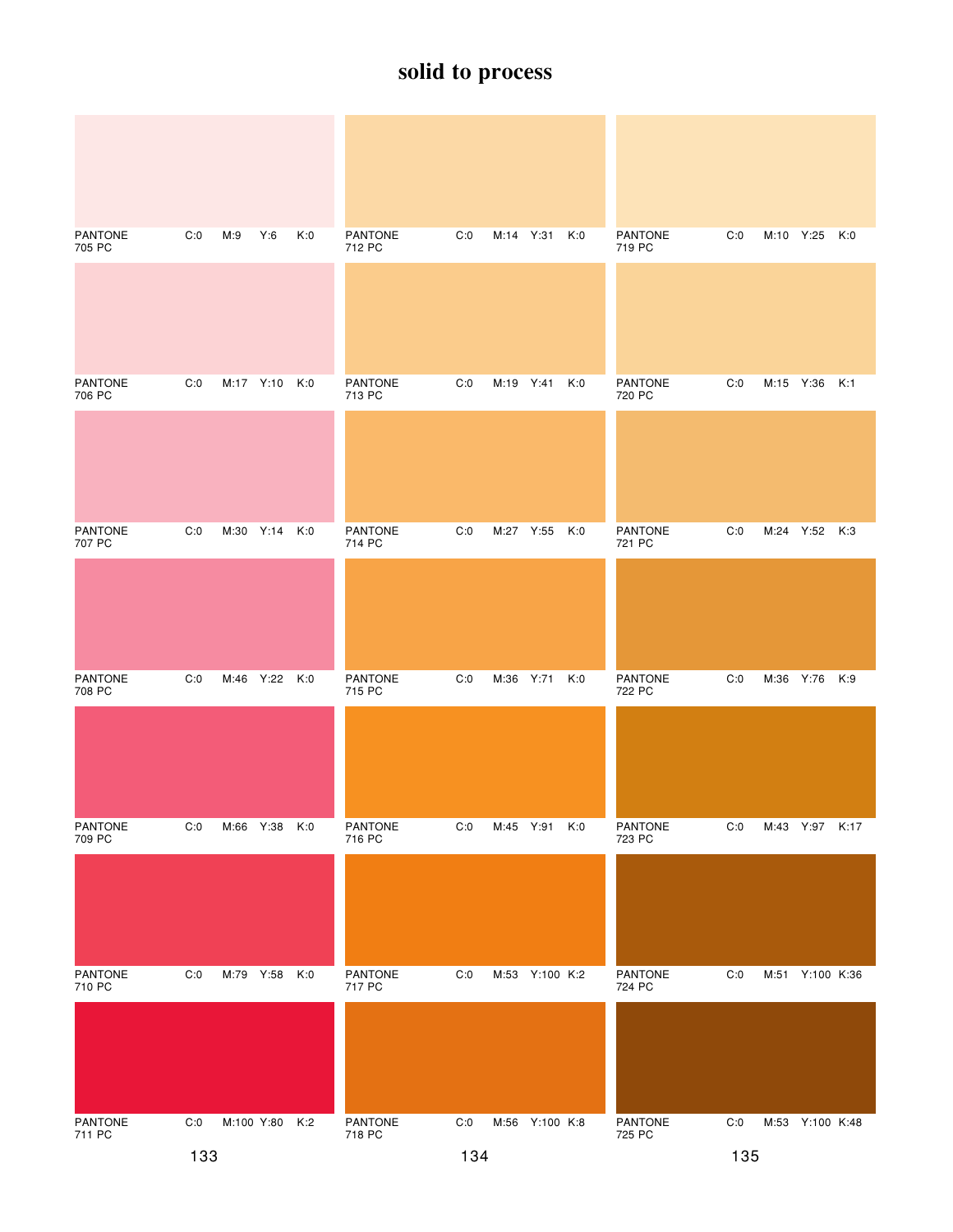| <b>PANTONE</b><br>726 PC | C:0 | M:8       | Y:23 K:2        |      | <b>PANTONE</b><br>7401 PC | C:0 | M:4       | Y:18 K:0       |     | <b>PANTONE</b><br>7408 PC | C:0 |           | M:25 Y:95 K:0   |     |
|--------------------------|-----|-----------|-----------------|------|---------------------------|-----|-----------|----------------|-----|---------------------------|-----|-----------|-----------------|-----|
|                          |     |           |                 |      |                           |     |           |                |     |                           |     |           |                 |     |
| <b>PANTONE</b><br>727 PC | C:0 |           | M:15 Y:34       | K:5  | <b>PANTONE</b><br>7402 PC | C:0 | M:6       | Y:30           | K:0 | <b>PANTONE</b><br>7409 PC | C:0 |           | M:30 Y:95 K:0   |     |
|                          |     |           |                 |      |                           |     |           |                |     |                           |     |           |                 |     |
| <b>PANTONE</b><br>728 PC | C:0 | M:21 Y:48 |                 | K:10 | <b>PANTONE</b><br>7403 PC | C:0 | M:10 Y:50 |                | K:0 | <b>PANTONE</b><br>7410 PC | C:0 |           | M:30 Y:55 K:0   |     |
|                          |     |           |                 |      |                           |     |           |                |     |                           |     |           |                 |     |
| <b>PANTONE</b><br>729 PC | C:0 |           | M:31 Y:62       | K:18 | <b>PANTONE</b><br>7404 PC | C:0 | M:9       | Y:79           | K:0 | <b>PANTONE</b><br>7411 PC | C:0 | M:35 Y:69 |                 | K:0 |
|                          |     |           |                 |      |                           |     |           |                |     |                           |     |           |                 |     |
| PANTONE<br>730 PC        | C:0 | M:38 Y:78 |                 | K:29 | <b>PANTONE</b><br>7405 PC | C:0 | M:10 Y:99 |                | K:0 | <b>PANTONE</b><br>7412 PC | C:0 |           | M:42 Y:100 K:7  |     |
|                          |     |           |                 |      |                           |     |           |                |     |                           |     |           |                 |     |
| <b>PANTONE</b><br>731 PC | C:0 |           | M:52 Y:100 K:54 |      | PANTONE<br>7406 PC        | C:0 |           | M:18 Y:100 K:0 |     | <b>PANTONE</b><br>7413 PC | C:0 |           | M:53 Y:100 K:4  |     |
|                          |     |           |                 |      |                           |     |           |                |     |                           |     |           |                 |     |
| PANTONE<br>732 PC        | C:0 |           | M:55 Y:100 K:64 |      | PANTONE<br>7407 PC        | C:0 |           | M:22 Y:85 K:11 |     | PANTONE<br>7414 PC        | C:0 |           | M:46 Y:100 K:11 |     |
|                          | 136 |           |                 |      |                           | 137 |           |                |     |                           | 138 |           |                 |     |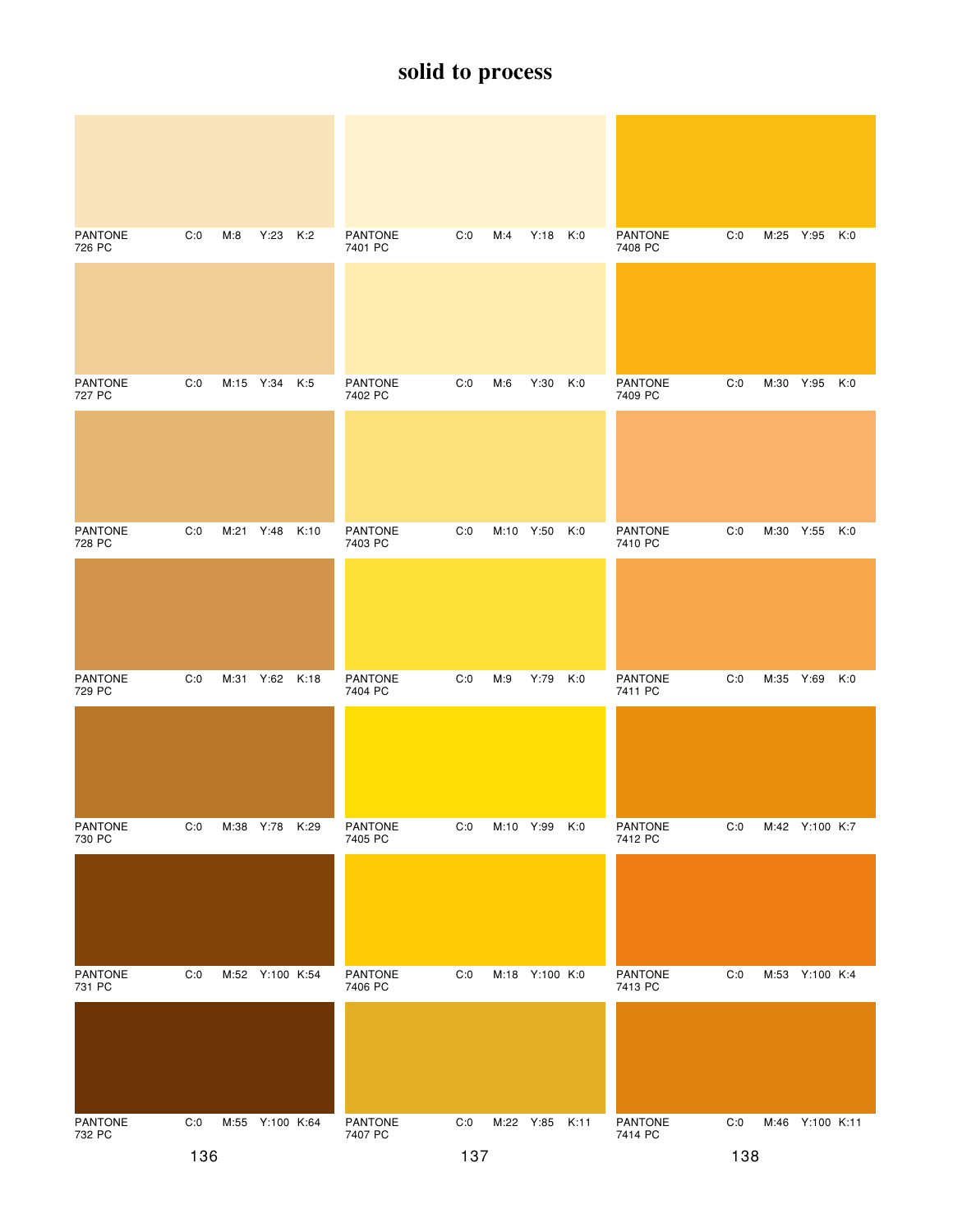| <b>PANTONE</b><br>7415 PC | C:0 | M:18 Y:15 K:0  |      | <b>PANTONE</b><br>7422 PC | C:0 | M:9        | Y:5             | K:0  | <b>PANTONE</b><br>7429 PC | C:0 | M:18 Y:3 |                 | K:0  |
|---------------------------|-----|----------------|------|---------------------------|-----|------------|-----------------|------|---------------------------|-----|----------|-----------------|------|
|                           |     |                |      |                           |     |            |                 |      |                           |     |          |                 |      |
| <b>PANTONE</b><br>7416 PC | C:0 | M:60 Y:60      | K:0  | PANTONE<br>7423 PC        | C:0 | M:55 Y:23  |                 | K:0  | <b>PANTONE</b><br>7430 PC | C:2 | M:31 Y:0 |                 | K:0  |
|                           |     |                |      |                           |     |            |                 |      |                           |     |          |                 |      |
| <b>PANTONE</b><br>7417 PC | C:0 | M:75 Y:75      | K:0  | <b>PANTONE</b><br>7424 PC | C:0 | M:75 Y:30  |                 | K:0  | <b>PANTONE</b><br>7431 PC | C:0 | M:38 Y:2 |                 | K:5  |
|                           |     |                |      |                           |     |            |                 |      |                           |     |          |                 |      |
| <b>PANTONE</b><br>7418 PC | C:0 | M:70 Y:60      | K:5  | <b>PANTONE</b><br>7425 PC | C:0 | M:90 Y:30  |                 | K:7  | <b>PANTONE</b><br>7432 PC | C:0 | M:55 Y:3 |                 | K:10 |
|                           |     |                |      |                           |     |            |                 |      |                           |     |          |                 |      |
| PANTONE<br>7419 PC        | C:0 | M:60 Y:45      | K:18 | PANTONE<br>7426 PC        | C:0 |            | M:100 Y:45 K:18 |      | <b>PANTONE</b><br>7433 PC | C:0 |          | M:75 Y:15 K:15  |      |
|                           |     |                |      |                           |     |            |                 |      |                           |     |          |                 |      |
| <b>PANTONE</b><br>7420 PC | C:0 | M:80 Y:42 K:20 |      | PANTONE<br>7427 PC        | C:0 | M:100 Y:65 |                 | K:28 | <b>PANTONE</b><br>7434 PC | C:0 |          | M:80 Y:15 K:20  |      |
|                           |     |                |      |                           |     |            |                 |      |                           |     |          |                 |      |
| PANTONE<br>7421 PC        | C:0 | M:100 Y:30     | K:61 | PANTONE<br>7428 PC        | C:0 |            | M:80 Y:45 K:55  |      | PANTONE<br>7435 PC        | C:0 |          | M:100 Y:10 K:35 |      |
|                           | 139 |                |      |                           | 140 |            |                 |      |                           | 141 |          |                 |      |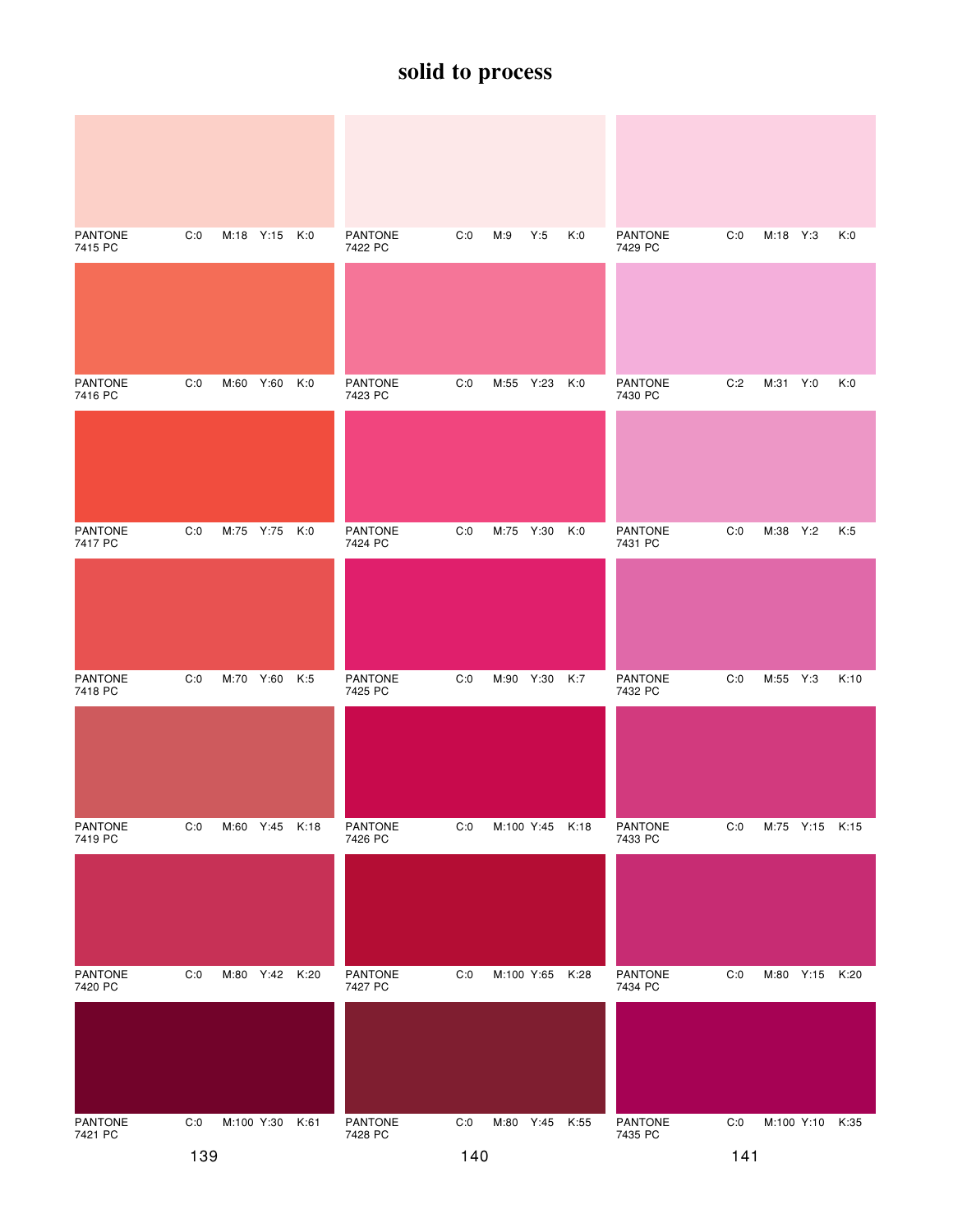| <b>PANTONE</b><br>7436 PC | C:3  | M:8           | Y:0 | K:0 | <b>PANTONE</b><br>7443 PC | C:6  | M:5        | Y:0 | K:0  | <b>PANTONE</b><br>7450 PC | C:20 | M:10 Y:0 |     | K:0  |
|---------------------------|------|---------------|-----|-----|---------------------------|------|------------|-----|------|---------------------------|------|----------|-----|------|
|                           |      |               |     |     |                           |      |            |     |      |                           |      |          |     |      |
| <b>PANTONE</b><br>7437 PC | C:6  | M:20 Y:0      |     | K:0 | <b>PANTONE</b><br>7444 PC | C:20 | M:17 Y:0   |     | K:0  | <b>PANTONE</b><br>7451 PC | C:40 | M:21 Y:0 |     | K:0  |
|                           |      |               |     |     |                           |      |            |     |      |                           |      |          |     |      |
| <b>PANTONE</b><br>7438 PC |      | C:15 M:35 Y:0 |     | K:0 | <b>PANTONE</b><br>7445 PC | C:30 | M:20       | Y:0 | K:3  | <b>PANTONE</b><br>7452 PC | C:50 | M:32 Y:0 |     | K:0  |
|                           |      |               |     |     |                           |      |            |     |      |                           |      |          |     |      |
| <b>PANTONE</b><br>7439 PC | C:20 | M:35 Y:0      |     | K:0 | <b>PANTONE</b><br>7446 PC | C:43 | M:38       | Y:0 | K:0  | <b>PANTONE</b><br>7453 PC | C:50 | M:26     | Y:0 | K:0  |
|                           |      |               |     |     |                           |      |            |     |      |                           |      |          |     |      |
| PANTONE<br>7440 PC        | C:30 | M:40 Y:0      |     | K:0 | PANTONE<br>7447 PC        | C:60 | M:58 Y:0   |     | K:19 | PANTONE<br>7454 PC        | C:50 | M:24 Y:0 |     | K:10 |
|                           |      |               |     |     |                           |      |            |     |      |                           |      |          |     |      |
| <b>PANTONE</b><br>7441 PC | C:36 | M:50 Y:0      |     | K:0 | PANTONE<br>7448 PC        | C:32 | M:42 Y:0   |     | K:55 | PANTONE<br>7455 PC        | C:80 | M:53 Y:0 |     | K:0  |
|                           |      |               |     |     |                           |      |            |     |      |                           |      |          |     |      |
| PANTONE<br>7442 PC        | C:50 | M:70 Y:0      |     | K:0 | PANTONE<br>7449 PC        | C:72 | M:100 Y:77 |     | K:40 | PANTONE<br>7456 PC        | C:55 | M:35 Y:0 |     | K:7  |
|                           | 142  |               |     |     |                           | 143  |            |     |      |                           | 144  |          |     |      |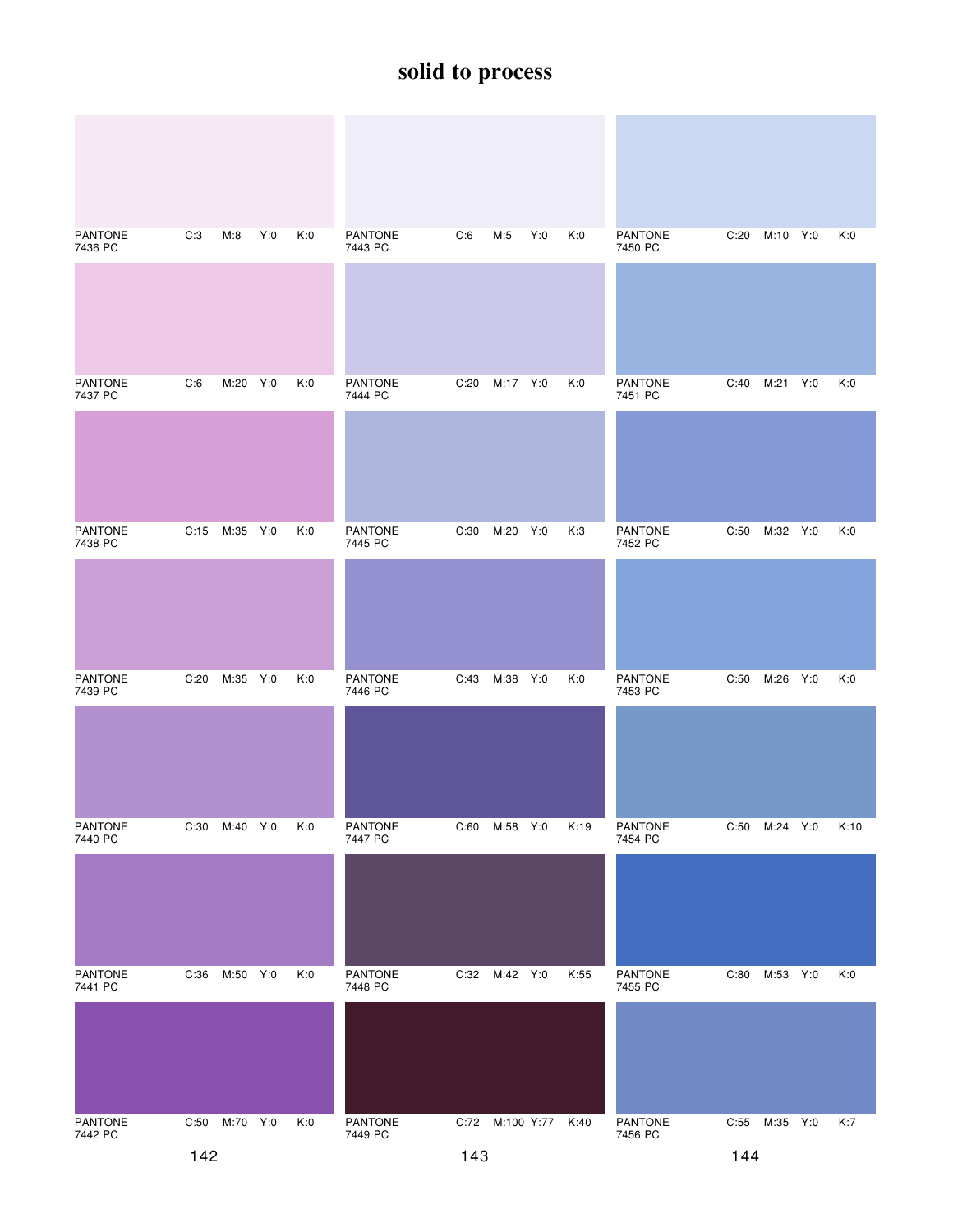| <b>PANTONE</b><br>7457 PC | C:12 M:0         | Y:2 | K:0  | <b>PANTONE</b><br>7464 PC | C:25<br>M:0      | Y:10 | K:0  | <b>PANTONE</b><br>7471 PC | C:28<br>M:0 | Y:14      | K:0  |
|---------------------------|------------------|-----|------|---------------------------|------------------|------|------|---------------------------|-------------|-----------|------|
|                           |                  |     |      |                           |                  |      |      |                           |             |           |      |
| <b>PANTONE</b><br>7458 PC | C:40<br>M:0      | Y:5 | K:6  | PANTONE<br>7465 PC        | C:50<br>M:0      | Y:25 | K:0  | <b>PANTONE</b><br>7472 PC | C:52 M:0    | Y:25      | K:0  |
|                           |                  |     |      |                           |                  |      |      |                           |             |           |      |
| <b>PANTONE</b><br>7459 PC | C:57<br>M:0      | Y:6 | K:13 | <b>PANTONE</b><br>7466 PC | C:70<br>M:0      | Y:23 | K:0  | <b>PANTONE</b><br>7473 PC | C:70<br>M:0 | Y:38      | K:8  |
|                           |                  |     |      |                           |                  |      |      |                           |             |           |      |
| <b>PANTONE</b><br>7460 PC | C:100 M:0        | Y:0 | K:5  | PANTONE<br>7467 PC        | C:95<br>M:0      | Y:25 | K:0  | <b>PANTONE</b><br>7474 PC | C:90<br>M:0 | Y:28      | K:22 |
|                           |                  |     |      |                           |                  |      |      |                           |             |           |      |
| <b>PANTONE</b><br>7461 PC | C:78<br>M:28 Y:0 |     | K:0  | <b>PANTONE</b><br>7468 PC | C:100 M:10 Y:0   |      | K:28 | <b>PANTONE</b><br>7475 PC | C:50<br>M:0 | Y:25      | K:30 |
|                           |                  |     |      |                           |                  |      |      |                           |             |           |      |
| <b>PANTONE</b><br>7462 PC | C:100 M:50 Y:0   |     | K:10 | PANTONE<br>7469 PC        | C:100 M:20 Y:0   |      | K:40 | PANTONE<br>7476 PC        | C:100 M:0   | Y:43      | K:60 |
|                           |                  |     |      |                           |                  |      |      |                           |             |           |      |
| PANTONE<br>7463 PC        | C:100 M:43 Y:0   |     | K:65 | PANTONE<br>7470 PC        | M:15 Y:0<br>C:80 |      | K:45 | PANTONE<br>7477 PC        | C:80<br>M:0 | Y:10 K:68 |      |
|                           | 145              |     |      |                           | 146              |      |      |                           | 147         |           |      |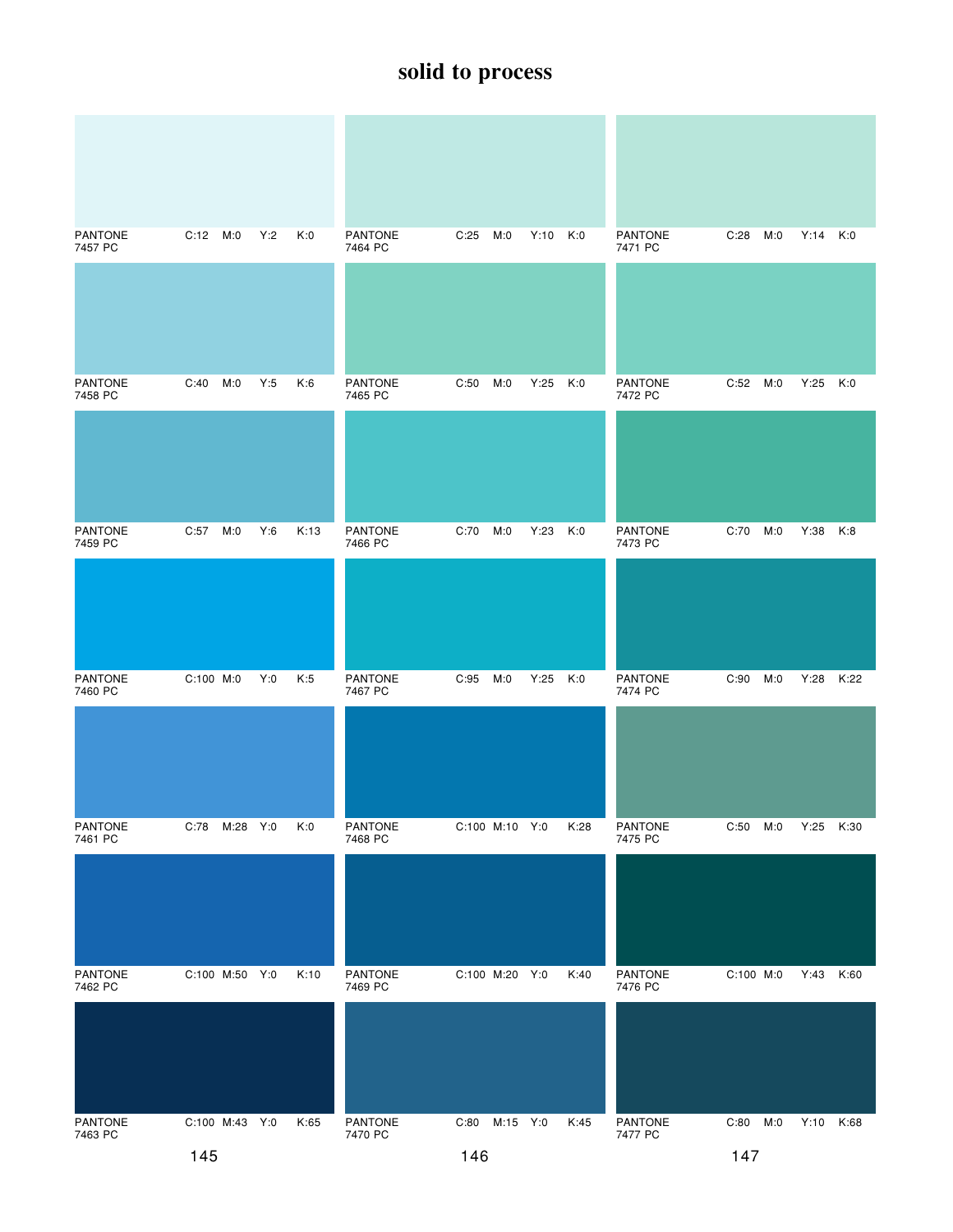| <b>PANTONE</b><br>7478 PC | C:18      | M:0<br>$Y:14$ $K:0$ |      | <b>PANTONE</b><br>7485 PC | C:6  | M:0 | $Y:10$ $K:0$ |      | <b>PANTONE</b><br>7492 PC | C:12 M:0 |           | Y:50       | K:7  |
|---------------------------|-----------|---------------------|------|---------------------------|------|-----|--------------|------|---------------------------|----------|-----------|------------|------|
|                           |           |                     |      |                           |      |     |              |      |                           |          |           |            |      |
| <b>PANTONE</b><br>7479 PC | C:55 M:0  | Y:50                | K:0  | <b>PANTONE</b><br>7486 PC | C:20 | M:0 | Y:30         | K:0  | <b>PANTONE</b><br>7493 PC | C:14     | M:0       | Y:36       | K:10 |
|                           |           |                     |      |                           |      |     |              |      |                           |          |           |            |      |
| <b>PANTONE</b><br>7480 PC | C:60      | M:0<br>Y:50         | K:0  | <b>PANTONE</b><br>7487 PC | C:30 | M:0 | Y:45         | K:0  | <b>PANTONE</b><br>7494 PC | C:25     | M:0       | Y:40       | K:15 |
|                           |           |                     |      |                           |      |     |              |      |                           |          |           |            |      |
| <b>PANTONE</b><br>7481 PC | C:60      | M:0<br>Y:55         | K:0  | <b>PANTONE</b><br>7488 PC | C:43 | M:0 | Y:60         | K:0  | <b>PANTONE</b><br>7495 PC | C:25     | M:0       | Y:80       | K:30 |
|                           |           |                     |      |                           |      |     |              |      |                           |          |           |            |      |
| PANTONE<br>7482 PC        | C:80      | M:0<br>Y:75         | K:0  | PANTONE<br>7489 PC        | C:60 | M:0 | Y:80 K:7     |      | <b>PANTONE</b><br>7496 PC | C:40     | M:0       | Y:100 K:38 |      |
|                           |           |                     |      |                           |      |     |              |      |                           |          |           |            |      |
| <b>PANTONE</b><br>7483 PC | C:85      | Y:100 K:55<br>M:0   |      | PANTONE<br>7490 PC        | C:45 | M:0 | Y:80         | K:35 | <b>PANTONE</b><br>7497 PC | C:40     | M:30 Y:70 |            | K:25 |
|                           |           |                     |      |                           |      |     |              |      |                           |          |           |            |      |
| PANTONE<br>7484 PC        | C:100 M:0 | Y:85                | K:50 | PANTONE<br>7491 PC        | C:32 | M:0 | Y:100 K:40   |      | PANTONE<br>7498 PC        | C:25     | M:0       | Y:100 K:80 |      |
|                           | 148       |                     |      |                           | 149  |     |              |      |                           | 150      |           |            |      |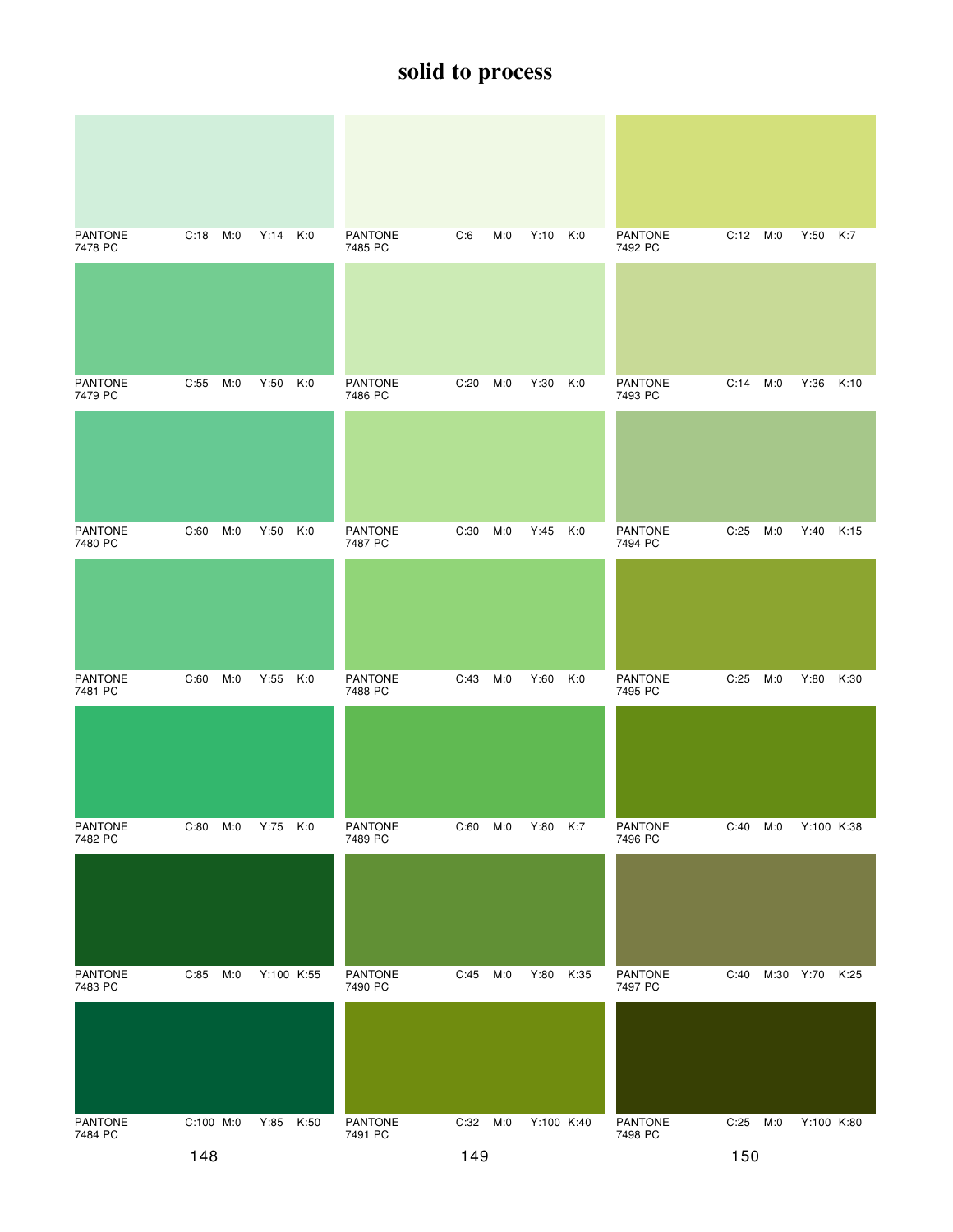| <b>PANTONE</b><br>7499 PC | C:0 | M:2       | $Y:15$ K:0     |      | <b>PANTONE</b><br>7506 PC | C:0 | M:5       | $Y:15$ K:0      |     | <b>PANTONE</b><br>7513 PC | C:0  |           | M:18 Y:28 K:3   |      |
|---------------------------|-----|-----------|----------------|------|---------------------------|-----|-----------|-----------------|-----|---------------------------|------|-----------|-----------------|------|
|                           |     |           |                |      |                           |     |           |                 |     |                           |      |           |                 |      |
| <b>PANTONE</b><br>7500 PC | C:0 | M:2       | $Y:15$ K:3     |      | <b>PANTONE</b><br>7507 PC | C:0 | M:10 Y:30 |                 | K:0 | <b>PANTONE</b><br>7514 PC | C:0  | M:24 Y:38 |                 | K:5  |
|                           |     |           |                |      |                           |     |           |                 |     |                           |      |           |                 |      |
| <b>PANTONE</b><br>7501 PC | C:0 | M:4       | Y:20           | K:6  | <b>PANTONE</b><br>7508 PC | C:0 | M:15 Y:40 |                 | K:4 | <b>PANTONE</b><br>7515 PC | C:0  | M:35      | Y:50            | K:12 |
|                           |     |           |                |      |                           |     |           |                 |     |                           |      |           |                 |      |
| <b>PANTONE</b><br>7502 PC | C:0 | M:8       | Y:35           | K:10 | <b>PANTONE</b><br>7509 PC | C:0 | M:20 Y:50 |                 | K:5 | <b>PANTONE</b><br>7516 PC | C:0  |           | M:52 Y:100 K:35 |      |
|                           |     |           |                |      |                           |     |           |                 |     |                           |      |           |                 |      |
| <b>PANTONE</b><br>7503 PC | C:0 |           | M:12 Y:35      | K:25 | PANTONE<br>7510 PC        | C:0 |           | M:30 Y:72 K:11  |     | PANTONE<br>7517 PC        | C:0  |           | M:60 Y:100 K:44 |      |
|                           |     |           |                |      |                           |     |           |                 |     |                           |      |           |                 |      |
| PANTONE<br>7504 PC        | C:0 | M:25 Y:45 |                | K:40 | PANTONE<br>7511 PC        | C:0 |           | M:45 Y:100 K:25 |     | <b>PANTONE</b><br>7518 PC | C:0  |           | M:40 Y:55 K:60  |      |
|                           |     |           |                |      |                           |     |           |                 |     |                           |      |           |                 |      |
| <b>PANTONE</b><br>7505 PC | C:0 |           | M:30 Y:70 K:55 |      | PANTONE<br>7512 PC        | C:0 |           | M:46 Y:100 K:33 |     | PANTONE<br>7519 PC        | C:50 |           | M:60 Y:100 K:48 |      |
|                           | 151 |           |                |      | 152                       |     |           |                 |     | 153                       |      |           |                 |      |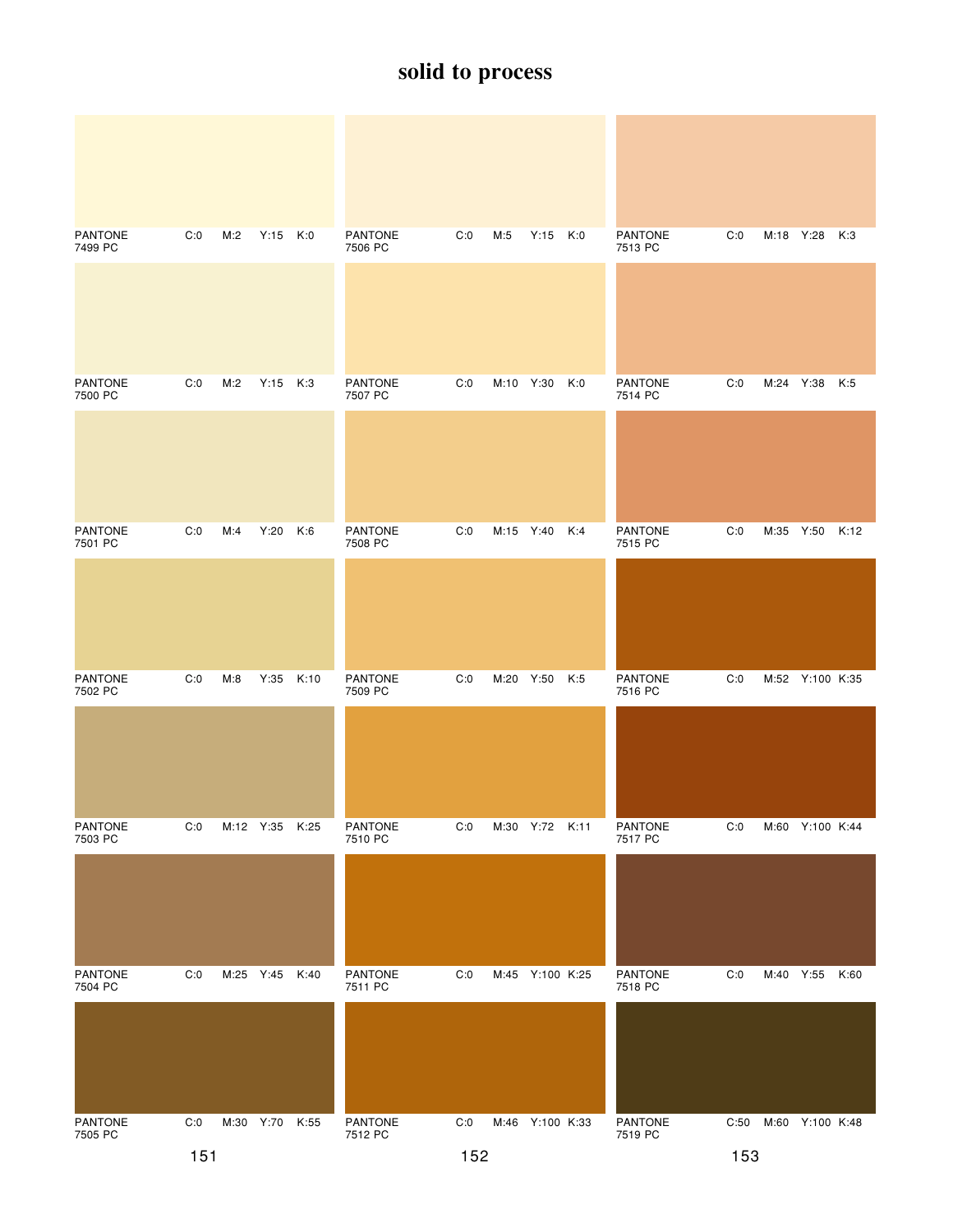| <b>PANTONE</b><br>7520 PC | C:0 | M:16 Y:19 |                 | K:0  | <b>PANTONE</b><br>7527 PC | C:0 | M:2 | Y:6            | K:7  | <b>PANTONE</b><br>7534 PC | C:0 | M:2 | Y:8       | K:10 |
|---------------------------|-----|-----------|-----------------|------|---------------------------|-----|-----|----------------|------|---------------------------|-----|-----|-----------|------|
|                           |     |           |                 |      |                           |     |     |                |      |                           |     |     |           |      |
| <b>PANTONE</b><br>7521 PC | C:0 | M:25 Y:20 |                 | K:10 | <b>PANTONE</b><br>7528 PC | C:0 | M:3 | Y:10 K:10      |      | <b>PANTONE</b><br>7535 PC | C:0 | M:3 | Y:15 K:20 |      |
|                           |     |           |                 |      |                           |     |     |                |      |                           |     |     |           |      |
| <b>PANTONE</b><br>7522 PC | C:0 | M:40 Y:30 |                 | K:16 | <b>PANTONE</b><br>7529 PC | C:0 | M:4 | Y:12 K:17      |      | <b>PANTONE</b><br>7536 PC | C:0 | M:4 | Y:22      | K:32 |
|                           |     |           |                 |      |                           |     |     |                |      |                           |     |     |           |      |
| <b>PANTONE</b><br>7523 PC | C:0 | M:40 Y:35 |                 | K:20 | <b>PANTONE</b><br>7530 PC | C:0 | M:8 | Y:21           | K:32 | <b>PANTONE</b><br>7537 PC | C:3 | M:0 | Y:10      | K:20 |
|                           |     |           |                 |      |                           |     |     |                |      |                           |     |     |           |      |
| PANTONE<br>7524 PC        | C:0 | M:55 Y:60 |                 | K:27 | PANTONE<br>7531 PC        | C:0 |     | M:10 Y:27 K:50 |      | PANTONE<br>7538 PC        | C:9 | M:0 | Y:13 K:30 |      |
|                           |     |           |                 |      |                           |     |     |                |      |                           |     |     |           |      |
| PANTONE<br>7525 PC        | C:0 | M:45 Y:50 |                 | K:30 | PANTONE<br>7532 PC        | C:0 |     | M:17 Y:50      | K:65 | <b>PANTONE</b><br>7539 PC | C:2 | M:0 | Y:9       | K:36 |
|                           |     |           |                 |      |                           |     |     |                |      |                           |     |     |           |      |
| PANTONE<br>7526 PC        | C:0 |           | M:65 Y:100 K:35 |      | PANTONE<br>7533 PC        | C:0 |     | M:22 Y:85      | K:85 | PANTONE<br>7540 PC        | C:0 | M:0 | Y:0       | K:72 |
| 154                       |     |           |                 |      |                           | 155 |     |                |      |                           | 156 |     |           |      |